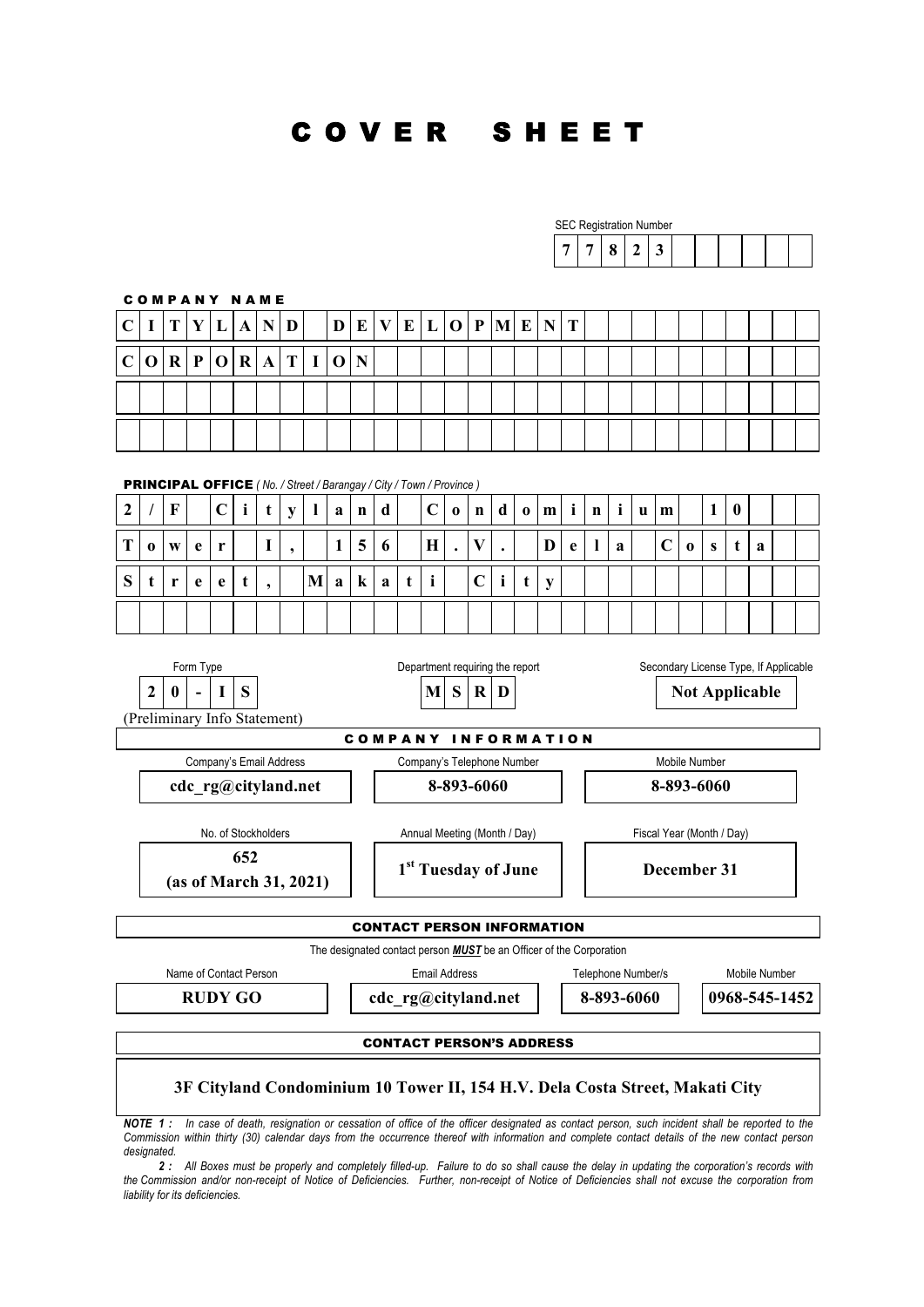#### **SECURITIES AND EXCHANGE COMMISSION**

# **SEC FORM 20-IS INFORMATION STATEMENT**

# **INFORMATION STATEMENT PURSUANT TO SECTION 20 OF THE SECURITIES REGULATION CODE**

|         | 1. Check the appropriate box:<br>[ x ] Preliminary Information Statement<br>[ ] Definitive Information Statement                             |
|---------|----------------------------------------------------------------------------------------------------------------------------------------------|
| 2.      | Name of the Registrant as specified in its charter<br><b>Cityland Development Corporation</b>                                                |
| 3.      | <b>Makati City, Philippines</b><br>Province, country or other jurisdiction of incorporation or organization                                  |
| 4.      | <b>SEC</b> Identification Number<br>77823                                                                                                    |
| $5_{-}$ | <b>BIR</b> Tax Identification Code<br>000-527-103                                                                                            |
| 6.      | 2/F Cityland Condominium 10 Tower I, 156 H.V. Dela Costa<br>1226<br><b>Street, Makati City</b><br>Postal Code<br>Address of principal office |
|         | 7. Registrant's telephone number, including area code<br>$(632)$ 8-893-6060                                                                  |

8. Date, time and place of the meeting of security holders

Date - **June 22, 2021**<br>Time - **4:00PM**  $- 4:00PM$ Place - **Virtually or via remote communication** 

In light of the COVID-19 global pandemic, there will be no physical venue alloted for stockholders to attend the Annual Stockholders' Meeting (ASM). Thus, the ASM will be held virtually or via remote communication. The presiding officer shall call and preside the ASM at Makati City, where the principal office of the Corporation is located.

- 9. Approximate date on which the Information Statement is to be first sent or given to security holders **June 1, 2021**
- 10. Securities registered pursuant to Sections 8 and 12 of the Code or Sections 4 and 8 of the RSA (information on number of shares and amount of debt is applicable only to corporate registrants):

| Title of Each Class        | Number of Shares Outstanding       |
|----------------------------|------------------------------------|
| Unclassified Common Shares | 4.623.925.680                      |
|                            | (net of 1,937,947 treasury shares) |

11. Are any or all of registrant's securities listed on a Stock Exchange?

 $Yes \_ x \_ No \_ No \_$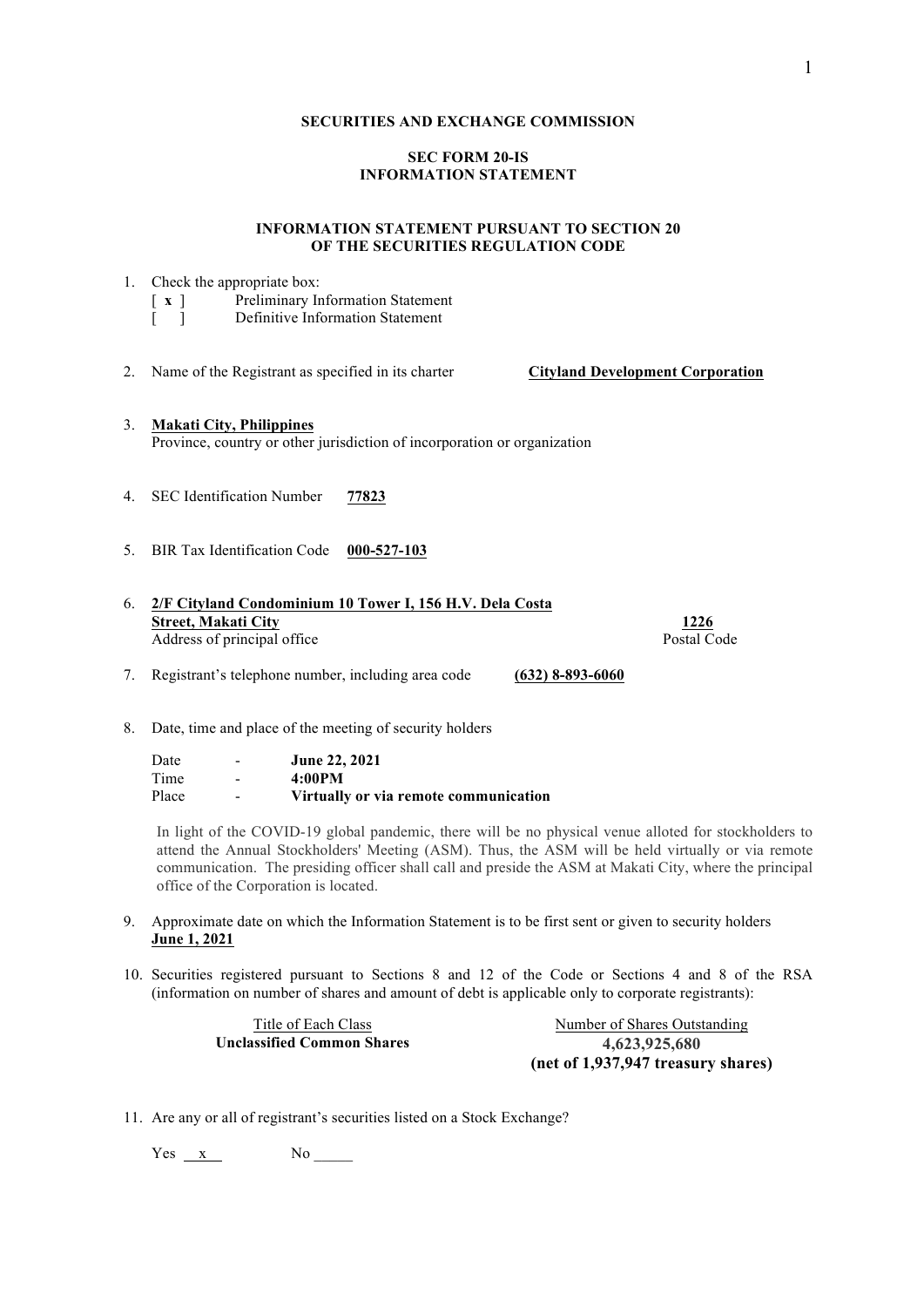If yes, disclose the name of such stock exchange and the class of securities listed therein:

Stock Exchange Title of Each Class

**Philippine Stock Exchange Unclassified Common Shares**

#### **INFORMATION REQUIRED IN INFORMATION STATEMENT**

# **A. GENERAL INFORMATION**

# **I. Date, Time and Place of Meeting of Security Holders**

| Date      | $\blacksquare$           | June 22, 2021                                                    |
|-----------|--------------------------|------------------------------------------------------------------|
| Time      | $\overline{\phantom{0}}$ | $4.00 \text{ PM}$                                                |
| Place     | $\sim$                   | Virtually or via remote communication                            |
| Principal | $\sim$                   | 2/F Cityland Condominium 10 Tower I, 156 H.V. Dela Costa Street, |
| Office    |                          | Makati City, Philippines                                         |

In light of the COVID-19 global pandemic, there will be no physical venue alloted for stockholders to attend the Annual Stockholders' Meeting (ASM). Thus, the ASM will be held virtually or via remote communication. The presiding officer shall call and preside the ASM at Makati City, where the principal office of the Corporation is located.

Approximate date on which the Information Statement is to be first sent or given to security holders **June 1, 2021.**

#### **II. Dissenters' Right of Appraisal**

Under the Revised Corporation Code, a dissenting stockholder who has voted against a proposed corporate action, shall have the right of appraisal or the right to demand payment of the fair value of his shares only in the following instances:

- 1. Any amendment to the Articles of Incorporation which has the effect of changing or restricting the rights of any stockholder or class of shares, or of authorizing preferences in any respect superior to those of the outstanding shares of any class, or of extending or shortening the term of corporate existence;
- 2. Sale, lease, exchange, transfer, mortgage, pledge or other disposition of all or substantially all of the corporate property and assets;
- 3. Merger or consolidation; and
- 4. Investment in another corporation, business or for any purpose other than the primary purpose for which the corporation was organized.

Statutory procedures to be followed by the dissenting security holders in order to perfect such rights:

- 1. The appraisal right may be exercised by any stockholder who shall have voted against the proposed corporate action, by making a written demand on the corporation within thirty (30) days after the date on which the vote was taken for payment of the fair values of his shares; provided, that failure to make the demand within such period shall be deemed a waiver of the appraisal right. If the proposed corporate action is implemented or affected, the corporation shall pay to such stockholder, upon surrender of the certificate(s) of stock representing his shares, the fair value thereof as of the day prior to the date on which the vote was taken, excluding any appreciation or depreciation in anticipation of such corporate action.
- 2. If within a period of sixty (60) days from the date the corporate action was approved by the stockholders, the withdrawing stockholder and the corporation cannot agree on the fair value of the shares, it shall be determined and appraised by three (3) disinterested persons, one of whom shall be named by the stockholder, another by the corporation, and the third by the two thus chosen. The findings of the majority of the appraisers shall be final, and their award shall be paid by the corporation within thirty (30) days after the award is made; provided, further, that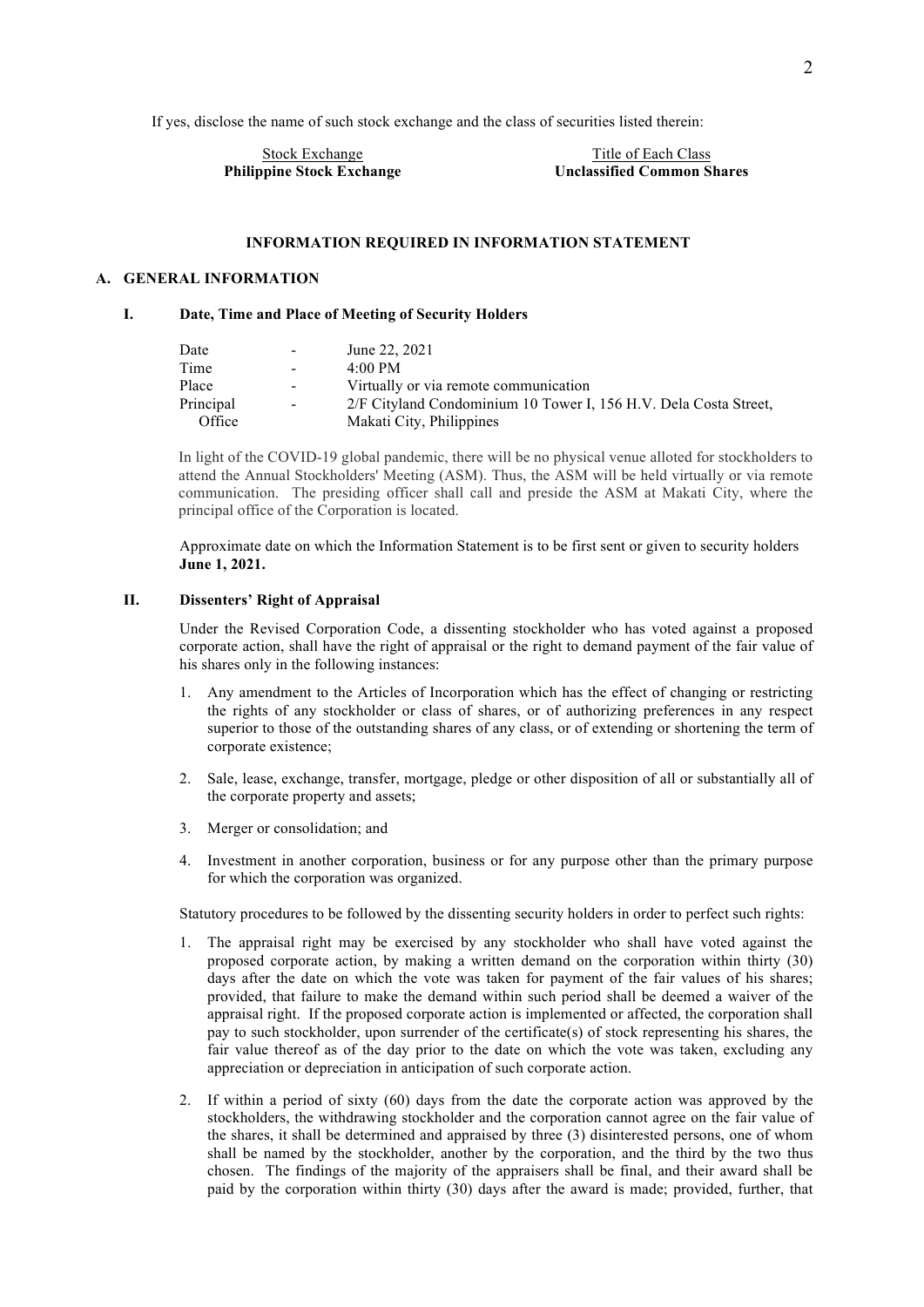upon payment by the corporation of the agreed or awarded price, the stockholder shall forth with transfer his shares to the corporation.

There is no matter to be acted upon at the Annual Stockholders' Meeting of the Registrant which would fall under any of the foregoing instances of appraisal.

# **III. Interest of Certain Persons in or Opposition to Matters to be Acted Upon**

- No person who has been a director or officer of the Registrant, nor a nominee for election as a director of the Registrant, nor any of their associates have a substantial interest in any matter to be acted upon at the Annual Stockholders' Meeting, other than the election of directors for the fiscal year 2021.
- 2. No director has informed the Registrant in writing that he intends to oppose any action to be taken at the Annual Stockholders' Meeting.

# **B. CONTROL AND COMPENSATION INFORMATION**

#### **IV. Voting Securities and Principal Holders Thereof**

- 1. The Registrant has **4,623,925,680** unclassified common shares issued and outstanding (excluding treasury shares which total to **1,937,947** shares) as of **March 31, 2021**. Each common share shall be entitled to one vote with respect to all matters to be taken up during the Annual Stockholders' Meeting.
- 2. The record date for determining stockholders entitled to notice and to vote during the Annual Stockholders' Meeting and also to this information statement is on **May 24, 2021**.
- 3. In the election of directors, the number of votes to which each stockholder is entitled shall be equal to the number of shares he owns multiplied by the number of directors to be elected. All stockholders shall have cumulative voting rights. Each stockholder may vote such number of shares for as many persons as there are directors to be elected or he may cumulate said shares and give one candidate as many votes as the number of directors to be elected multiplied by the number of his shares shall equal, or he may distribute them on the same principle among as many candidates as he shall see fit.
- 4. Security Ownership of Record and Beneficial Owner and Management
	- a. Security Ownership of Record and Beneficial Owner owning more than 5% of the outstanding capital stock of the Registrant as of March 31, 2021:

| <b>Title of</b> | Name, Address &                 | <b>Beneficial Owner &amp;</b> | Citizenship | <b>No. of Shares</b> |               |
|-----------------|---------------------------------|-------------------------------|-------------|----------------------|---------------|
| <b>Class</b>    | <b>Relationship with Issuer</b> | Relationship                  |             | Held                 | $\frac{6}{6}$ |
| Unclassified    | Cityland, Inc. *                |                               | Filipino    | 2,357,085,450        | 50.98%        |
| common          | 3/F Cityland Condominium 10     |                               |             |                      |               |
| shares          | Tower 1,156 H.V. Dela Costa     |                               |             |                      |               |
|                 | Street, Makati City             |                               |             |                      |               |
|                 | - principal stockholder         |                               |             |                      |               |
| Unclassified    | Grace C. Liuson                 | $-N.A-$                       | Filipino    | 213,828,571          | 5.34%         |
| common          | 2072 Lumbang corner Cypress     |                               |             |                      |               |
| shares          | Streets, Dasmariñas Village,    |                               |             |                      |               |
|                 | Makati City                     |                               |             |                      |               |
|                 | - Director / Vice Chairman of   |                               |             |                      |               |
|                 | the Board                       |                               |             |                      |               |
|                 |                                 |                               |             |                      |               |

\*The following directors direct the voting or disposition of the shares held by Cityland, Inc. (Beneficial Owners):

| Name             | Position                                     |
|------------------|----------------------------------------------|
| Stephen C. Roxas | Director / Chairman of the Board             |
| Andrew I. Liuson | Director / Vice Chairman of the Board        |
| Grace C. Liuson  | Director / Deputy Vice Chairman of the Board |
| Josef C. Gohoc   | Director / President                         |
|                  |                                              |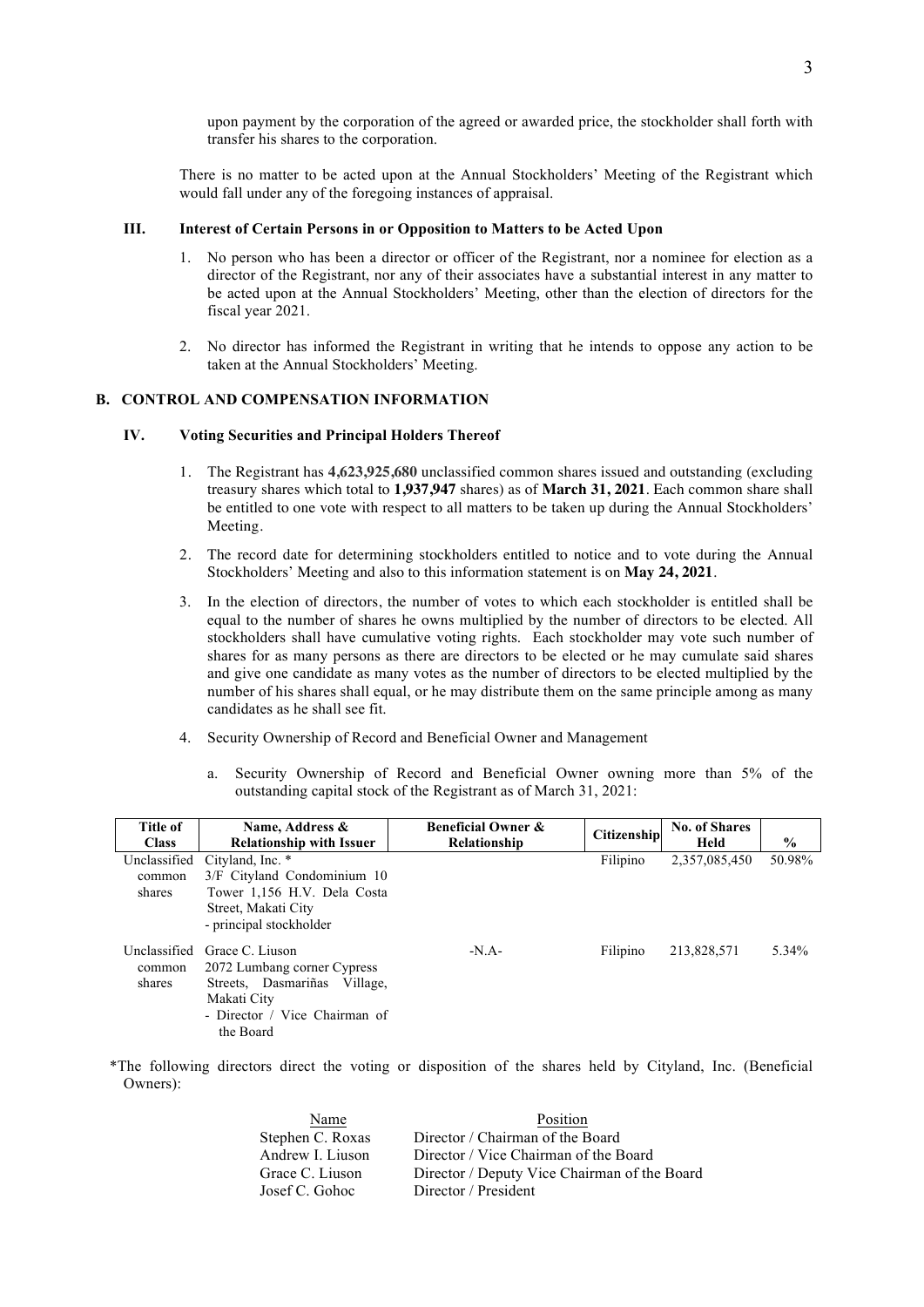| Name               | Position                                  |  |  |  |  |  |  |
|--------------------|-------------------------------------------|--|--|--|--|--|--|
| Peter S. Dee       | Independent Director / Chairman - Audit & |  |  |  |  |  |  |
|                    | Risk Committee / Chairman - Corporate     |  |  |  |  |  |  |
|                    | Governance Committee                      |  |  |  |  |  |  |
| Anastasia Y. Dy    | Independent Director                      |  |  |  |  |  |  |
| Benjamin I. Liuson | Director                                  |  |  |  |  |  |  |
| Helen C. Roxas     | Director                                  |  |  |  |  |  |  |

b. No change of control in the corporation has occurred since the beginning of its fiscal year.

c. Security Ownership of Management as of March 31, 2021:

|                                                             |                                                                                                                         | <b>No. of Shares</b> | Nature of         |             |               |
|-------------------------------------------------------------|-------------------------------------------------------------------------------------------------------------------------|----------------------|-------------------|-------------|---------------|
| <b>Title of Class</b>                                       | <b>Name of Beneficial Owner / Position</b>                                                                              | Held                 | Ownership         | Citizenship | $\frac{0}{0}$ |
| Directors:<br>Unclassified<br>common shares                 | Andrew I. Liuson<br>Director / Chairman of the Board                                                                    | 168,266,436          | Direct / Indirect | Filipino    | 3.64%         |
| Unclassified<br>common shares                               | Stephen C. Roxas<br>Director / Chairman of the Executive<br>Committee                                                   | 213,828,571          | Direct / Indirect | Filipino    | 4.62%         |
| Unclassified<br>common shares                               | Grace C. Liuson<br>Director / Vice Chairman of the<br>Board                                                             | 246,711,953          | Direct            | Filipino    | 5.34%         |
| Unclassified<br>common shares                               | Josef C. Gohoc<br>Director / President                                                                                  | 111,494,272          | Direct / Indirect | Filipino    | 2.41%         |
| Unclassified<br>common shares                               | Peter S. Dee<br>Independent Director / Chairman -<br>Audit & Risk Committee                                             | 591,234              | Direct            | Filipino    | 0.01%         |
| Unclassified<br>common shares                               | George Edwin Y. SyCip<br>Independent Director / Chairman -<br>Corporate Governance Committee                            | 1,174                | Direct            | American    | $0.00\%$      |
| Unclassified<br>common shares                               | Helen C. Roxas<br>Director                                                                                              | 70,286,922           | Direct            | Filipino    | 1.52%         |
| Unclassified<br>common shares                               | Benjamin I. Liuson<br>Director                                                                                          | 498,802              | Direct            | Filipino    | 0.01%         |
| Unclassified<br>common shares                               | Eduardo C. Villanueva<br><b>Independent Director</b><br>(effective March 10, 2021)                                      | 1,000                | Direct            | Filipino    | $0.00\%$      |
| Unclassified<br>common shares                               | Emma A. Choa<br>Director / Executive Vice President/<br>Treasurer<br>(resigned as Director effective<br>March 10, 2021) | 3,122,844            | Direct            | Filipino    | 0.07%         |
| <b>Executive Officers:</b><br>Unclassified<br>common shares | Andrew I. Liuson<br>Director / Chairman of the Board                                                                    |                      |                   | Filipino    |               |
| Unclassified<br>common shares                               | Stephen C. Roxas<br>Director / Chairman of the Executive<br>Committee                                                   |                      |                   | Filipino    |               |
| Unclassified<br>common shares                               | Grace C. Liuson<br>Director / Vice Chairman of the<br>Board                                                             |                      |                   | Filipino    |               |
| Unclassified<br>common shares                               | Josef C. Gohoc<br>Director / President                                                                                  |                      |                   | Filipino    |               |
| Unclassified<br>common shares                               | Emma A. Choa<br>Executive<br>Vice<br>President<br>$\sqrt{2}$<br>Treasurer                                               |                      |                   | Filipino    |               |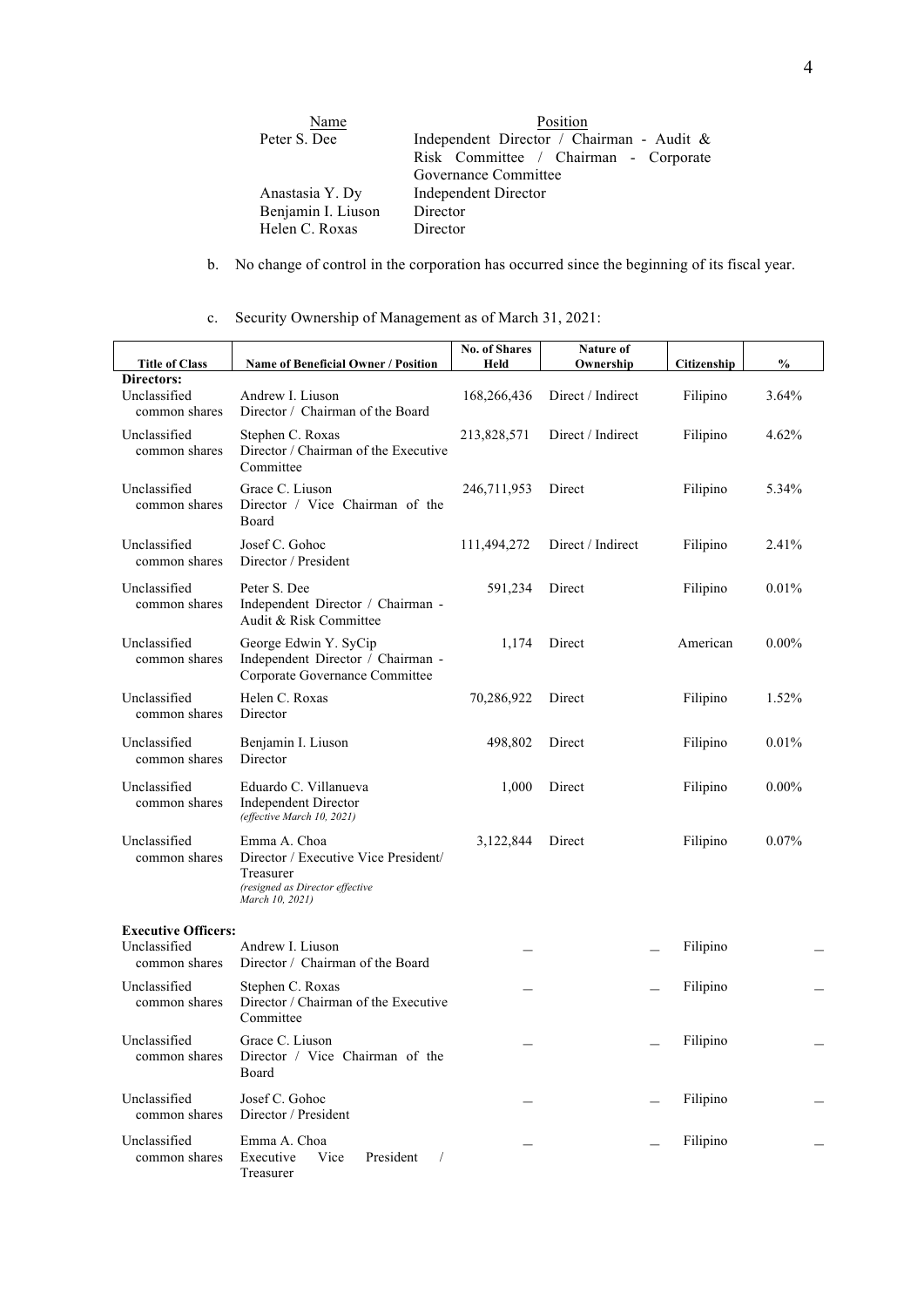|                               |                                                                   | <b>No. of Shares</b> | <b>Nature of</b> |             |                                                             |
|-------------------------------|-------------------------------------------------------------------|----------------------|------------------|-------------|-------------------------------------------------------------|
| <b>Title of Class</b>         | <b>Name of Beneficial Owner / Position</b>                        | Held                 | Ownership        | Citizenship | $\frac{6}{6}$                                               |
| Unclassified                  | Rudy Go                                                           | 2,107,423            | Direct           | Filipino    | 0.05%                                                       |
| common shares                 | Senior Vice President / Chief                                     |                      |                  |             |                                                             |
|                               | Financial Officer / Compliance                                    |                      |                  |             |                                                             |
|                               | Officer & Corporate Information                                   |                      |                  |             |                                                             |
|                               | Officer / Data Protection Officer /                               |                      |                  |             |                                                             |
|                               | <b>Investor Relations Officer</b>                                 |                      |                  |             |                                                             |
| Unclassified                  | Melita M. Revuelta                                                | 196,131              | Direct           | Filipino    | $0.00\%$                                                    |
| common shares                 | President<br>Vice<br>$\sqrt{2}$<br>Alternate                      |                      |                  |             |                                                             |
|                               | Compliance Officer & Corporate<br><b>Information Officer</b>      |                      |                  |             |                                                             |
|                               |                                                                   |                      |                  |             |                                                             |
| Unclassified<br>common shares | Melita L. Tan<br>Vice President                                   | 707,276              | Direct           | Filipino    | 0.02%                                                       |
|                               |                                                                   |                      |                  |             |                                                             |
| Unclassified                  | Romeo E. Ng                                                       | 2,703,354            | Direct           | Filipino    | 0.06%                                                       |
| common shares                 | Vice President                                                    |                      |                  |             |                                                             |
| Unclassified                  | Rosario D. Perez                                                  | 744,950              | Direct           | Filipino    | 0.02%                                                       |
| common shares                 | Vice President – Executive Affairs                                |                      |                  |             |                                                             |
|                               |                                                                   |                      |                  |             |                                                             |
| Unclassified<br>common shares | Winefreda R. Go<br>Vice President                                 | 8,533                | Direct           | Filipino    | $0.00\%$                                                    |
|                               | - Purchasing<br>Department                                        |                      |                  |             |                                                             |
| Unclassified                  |                                                                   |                      |                  |             |                                                             |
| common shares                 | Atty. Emma G. Jularbal*<br>Vice President - Legal Affairs /       | 4,075                | Direct           | Filipino    | $0.00\%$                                                    |
|                               | Corporate Secretary                                               |                      |                  |             |                                                             |
| Unclassified                  |                                                                   |                      | Direct           |             | 0.08%                                                       |
| common shares                 | Dorothy U. So<br>Assistant Vice President - Head of               | 3,697,117            |                  | Filipino    |                                                             |
|                               | <b>Internal Audit Department</b>                                  |                      |                  |             |                                                             |
| Unclassified                  |                                                                   |                      |                  |             |                                                             |
| common shares                 | Catherine Grace T. Wong**<br><b>Assistant Corporate Secretary</b> | 5,225,062            | Direct           | Filipino    | 0.11%                                                       |
|                               | <b>Security Ownership of all Directors and Officers</b>           | 830,197,129          |                  |             | 17.96%                                                      |
|                               |                                                                   |                      | $\sim$<br>$\sim$ | $\sim$      | $\overline{1}$ $\overline{2}$ $\overline{2}$ $\overline{2}$ |

*\*Retired effective April 5, 2021. Atty. Albert Anthony H. Ocampo was appointed as the Corporate Secretary effective April 5, 2021. \*\*Resigned effective April 5, 2021. Ms. Jocelyn C. De Asis was appointed as the Assistant Corporate Secretary effective April 5, 2021.*

> It is the policy of the Parent Company and its subsidiaries (the Group) to have a timely and accurate disclosures to regulatory agencies. Any change in the shareholdings of the Group resulting from transactions entered into by the directors and executive officers, either by acquisition or disposal are reported to the Philippine Stock Exchange and Securities and Exchange Commission within five days from the date of the transaction. The Group requires its directors and officers to report to the Group immediately any plan to transact with the Company's shares.

> For the past five (5) years, there were no trading by insiders. The Group continues to adhere with existing government regulations.

- d. The Registrant knows no person holding more than 5% of common shares under a voting trust or similar agreement.
- e. Percentage of ownership as of March 31, 2021:

|                                     |                  | Percentage   |
|-------------------------------------|------------------|--------------|
| <b>Nationality</b>                  | Number of shares | of ownership |
| Local-owned shares (Filipino)       | 4,505,927,084    | 97.45        |
| Foreign-owned shares (Non-Filipino) | 117,998,596      | 2.55         |
| Total                               | 4,623,925,680    | 100.00       |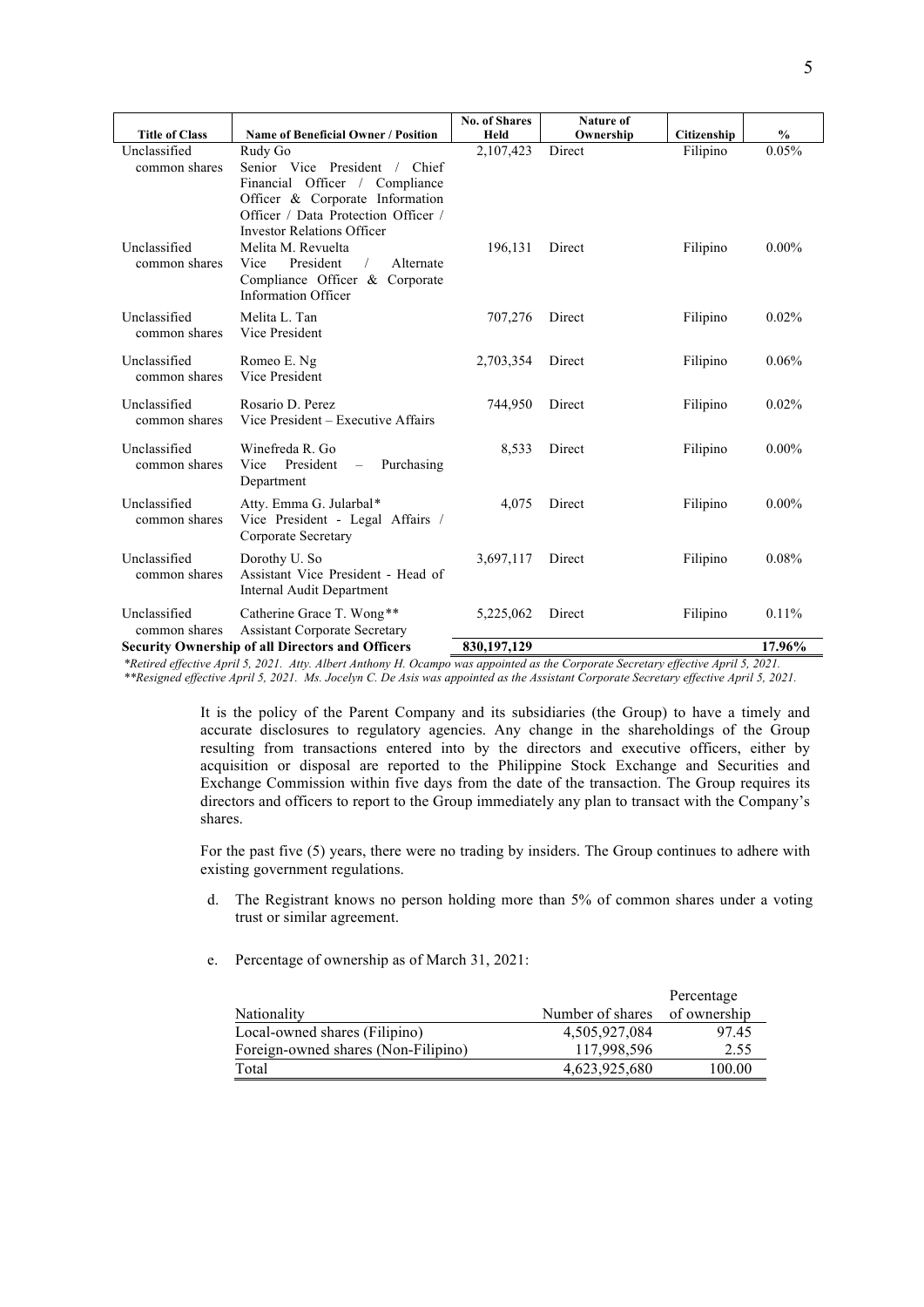# **V. Directors and Executive Officers**

# **1. Identify Directors, Including Independent Directors, and Executive Officers**

The following are the Directors and Executive Officers of the Company for the year 2020:

|                        |             |                                                        | <b>Term</b>  | Period                      |     |                                                       |
|------------------------|-------------|--------------------------------------------------------|--------------|-----------------------------|-----|-------------------------------------------------------|
|                        |             |                                                        | of           | of                          |     | Family                                                |
| Name                   | Citizenship | Position(s)                                            | Office       | <b>Service</b>              | Age | Relationship                                          |
|                        |             |                                                        | (Year)       |                             |     |                                                       |
| Dr. Andrew I. Liuson   | Filipino    | Director<br>Chairman of the Board                      | $\mathbf{1}$ | $09/25/79$ to present       | 76  | Husband of Grace C.                                   |
|                        |             |                                                        |              | $12/13/17$ to present       |     | Liuson; brother-in-law of<br>Stephen C. Roxas; and    |
|                        |             |                                                        |              |                             |     | brother of Benjamin I.                                |
|                        |             |                                                        |              |                             |     | Liuson                                                |
| Stephen C. Roxas       | Filipino    | Director                                               | $\mathbf{1}$ | $09/25/79$ to present       | 79  | Husband of Helen C.                                   |
|                        |             | Chairman of the                                        |              | $07/01/97$ to present       |     | Roxas; brother of Grace C.                            |
|                        |             | <b>Executive Committee</b>                             |              |                             |     | Liuson; brother-in-law of                             |
|                        |             |                                                        |              |                             |     | Dr. Andrew I. Liuson; and<br>uncle of Josef C. Gohoc  |
| Grace C. Liuson        | Filipino    | Director                                               | 1            | $09/25/79$ to present       | 75  | Wife of Dr. Andrew I.                                 |
|                        |             | Vice Chairman of the Board                             |              | $01/05/18$ to present       |     | Liuson; sister of Stephen C.                          |
|                        |             |                                                        |              |                             |     | Roxas; aunt of Josef C.                               |
|                        |             |                                                        |              |                             |     | Gohoc; and sister-in-law of                           |
|                        |             |                                                        |              |                             |     | Helen C. Roxas and<br>Benjamin I. Liuson              |
| Josef C. Gohoc         | Filipino    | Director                                               | 1            | $01/04/11$ to present       | 51  | Nephew of Stephen C.                                  |
|                        |             | President                                              |              | $02/01/11$ to present       |     | Roxas, Helen C. Roxas,                                |
|                        |             |                                                        |              |                             |     | Grace C. Liuson and Dr.                               |
|                        |             |                                                        |              |                             |     | Andrew I. Liuson                                      |
| Peter S. Dee           | Filipino    | <b>Independent Director</b><br>Chairman - Audit & Risk | $\mathbf{1}$ | $10/1979$ to present        | 78  |                                                       |
|                        |             | Committee                                              |              | $08/2002$ to present        |     |                                                       |
| George Edwin Y. SyCip  | American    | <b>Independent Director</b>                            | 1            | $12/13/17$ to present       | 64  |                                                       |
|                        |             | Chairman - Corporate                                   |              | $04/06/18$ to present       |     |                                                       |
|                        |             | Governance Committee                                   |              |                             |     |                                                       |
| Helen C. Roxas         | Filipino    | Director                                               | $\mathbf{1}$ | $09/25/79$ to present       | 71  | Wife of Stephen C. Roxas;                             |
|                        |             |                                                        |              |                             |     | sister-in-law of Grace C.<br>Liuson and Dr. Andrew I. |
|                        |             |                                                        |              |                             |     | Liuson                                                |
| Benjamin I. Liuson     | Filipino    | Director                                               | $\mathbf{1}$ | $06/06/19$ to present       | 71  | Brother of Dr. Andrew I.                              |
|                        |             |                                                        |              |                             |     | Liuson; and brother-in-law                            |
|                        |             |                                                        |              |                             |     | of Grace C. Liuson                                    |
| Emma A. Choa           | Filipino    | Director                                               | $\mathbf{1}$ | 08/18/2020 to<br>03/10/2021 | 60  | ---                                                   |
|                        |             | <b>Executive Vice President</b>                        |              | $01/01/15$ to present       |     |                                                       |
|                        |             | Treasurer                                              |              | $02/01/11$ to present       |     |                                                       |
| Rudy Go                | Filipino    | Senior Vice President/                                 | $\mathbf{1}$ | $01/01/15$ to present       | 61  | ---                                                   |
|                        |             | Chief Financial Officer/                               |              |                             |     |                                                       |
|                        |             | Compliance Officer &<br>Corporate Information          |              |                             |     |                                                       |
|                        |             | Officer                                                |              |                             |     |                                                       |
|                        |             | Data Protection Officer                                |              | $08/29/17$ to present       |     |                                                       |
|                        |             | <b>Investor Relations Officer</b>                      |              | $06/06/18$ to present       |     |                                                       |
| Melita M. Revuelta     | Filipino    | Vice President                                         | 1            | $01/16/08$ to present       | 62  | ---                                                   |
|                        |             | Alternate Compliance                                   |              | $01/01/15$ to present       |     |                                                       |
|                        |             | Officer & Alternate<br>Corporate Information           |              |                             |     |                                                       |
|                        |             | Officer                                                |              |                             |     |                                                       |
| Melita L. Tan          | Filipino    | Vice President                                         | 1            | $02/21/04$ to present       | 60  |                                                       |
| Romeo E. Ng            | Filipino    | Vice President                                         | $\mathbf{1}$ | $01/10/05$ to present       | 59  |                                                       |
| Rosario D. Perez       | Filipino    | Vice President - Executive                             | 1            | $02/09/17$ to present       | 61  |                                                       |
| Winefreda R. Go        | Filipino    | Affairs<br>Vice President - Purchasing                 | 1            | $01/05/18$ to present       | 62  | ---                                                   |
|                        |             | Department                                             |              |                             |     |                                                       |
| Atty. Emma G. Jularbal | Filipino    | Vice President - Legal                                 | $\mathbf{1}$ | 07/2001 to 04/04/2021       | 65  | ---                                                   |
|                        |             | Affairs / Corporate                                    |              | 07/1997 to 04/04/2021       |     |                                                       |
|                        |             | Secretary                                              |              |                             |     |                                                       |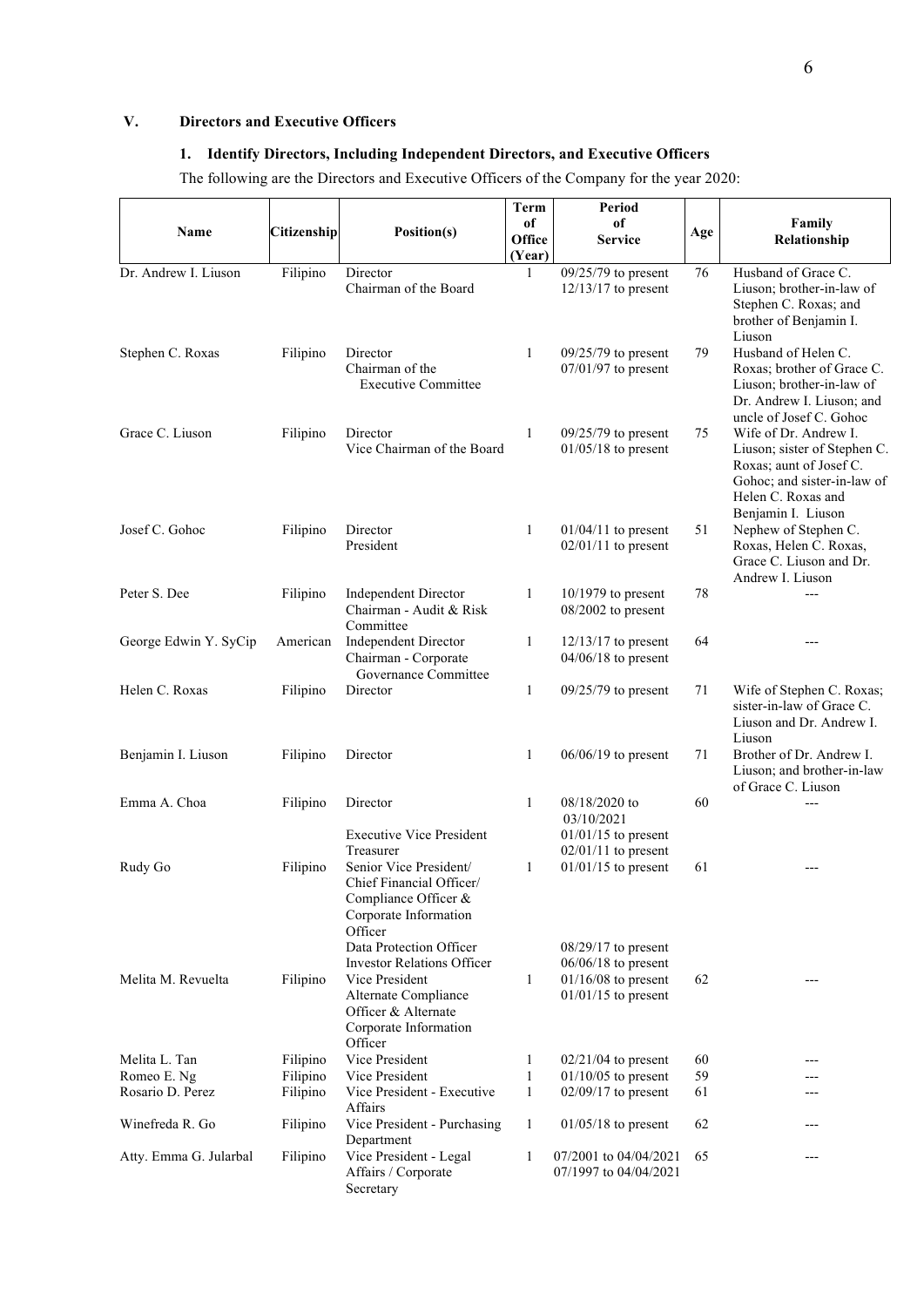|                                                    |                    |                                                                                                                                                                                                                                                                           | Term                   | <b>Period</b>                                                                                                                   |     |                                                                                                                                  |
|----------------------------------------------------|--------------------|---------------------------------------------------------------------------------------------------------------------------------------------------------------------------------------------------------------------------------------------------------------------------|------------------------|---------------------------------------------------------------------------------------------------------------------------------|-----|----------------------------------------------------------------------------------------------------------------------------------|
| Name                                               | <b>Citizenship</b> | Position(s)                                                                                                                                                                                                                                                               | of<br>Office<br>(Year) | of<br><b>Service</b>                                                                                                            | Age | Family<br>Relationship                                                                                                           |
| Dorothy U. So                                      | Filipino           | Assistant Vice President -<br>Head of Internal Audit                                                                                                                                                                                                                      | 1                      | $07/2001$ to present                                                                                                            | 62  | ---                                                                                                                              |
| Catherine Grace T.<br>Wong                         | Filipino           | Department<br><b>Assistant Corporate</b><br>Secretary                                                                                                                                                                                                                     | 1                      | 07/01/13 to 04/04/2021                                                                                                          | 64  | ---                                                                                                                              |
| <b>Business Experience for the Past Five Years</b> |                    |                                                                                                                                                                                                                                                                           |                        |                                                                                                                                 |     |                                                                                                                                  |
| Name<br>DR. ANDREW I. LIUSON                       |                    | Name of Office<br>Cityland, Inc.<br>City & Land Developers, Incorporated<br>Cityplans, Incorporated<br>Febias College of Bible<br>International Graduate School of Leadership<br>Philippine Council of Evangelical Churches<br>Makati Gospel Church                       |                        | <b>Positions</b><br>Chairman<br>Chairman<br>Chairman<br>President / Trustee                                                     |     | Director / Vice Chairman of the Board<br>Director / Chairman of the Board<br>Director / Chairman of the Board                    |
| <b>STEPHEN C. ROXAS</b>                            |                    | Cityland, Inc.<br>City & Land Developers, Incorporated                                                                                                                                                                                                                    |                        | Committee                                                                                                                       |     | Director / Chairman of the Board<br>Director / Chairman of Executive                                                             |
|                                                    |                    | Cityplans Incorporated<br>MGC New Life Christian Academy<br>Center for Community Transformation                                                                                                                                                                           |                        | Director / President<br>Chairman<br><b>Board Member</b>                                                                         |     |                                                                                                                                  |
| <b>GRACE C. LIUSON</b>                             |                    | Cityland, Inc.                                                                                                                                                                                                                                                            |                        | of the Board                                                                                                                    |     | Director / Deputy Vice Chairman                                                                                                  |
|                                                    |                    | City & Land Developers, Incorporated                                                                                                                                                                                                                                      |                        | Director / Vice Chairman of the<br>Board                                                                                        |     |                                                                                                                                  |
|                                                    |                    | Cityplans, Incorporated                                                                                                                                                                                                                                                   |                        | / Treasurer                                                                                                                     |     | Director / Executive Vice President                                                                                              |
|                                                    |                    | Youth Gospel Center in the Philippines<br>Makati Gospel Church                                                                                                                                                                                                            |                        | Treasurer / Trustee<br>Treasurer / Trustee                                                                                      |     |                                                                                                                                  |
| <b>JOSEF C. GOHOC</b>                              |                    | Cityland, Inc.<br>City & Land Developers, Incorporated<br>Asian Business Solutions, Inc.<br>Philippine Trading & Investment Corporation<br>Atlas Agricultural & Mercantile Development<br>Corp.<br>Febias College of Bible<br>International Graduate School of Leadership |                        | Director / President<br>Director / President<br>Director<br>Director<br>Director<br><b>Board of Trustee</b><br>Board of Trustee |     |                                                                                                                                  |
| PETER S. DEE                                       |                    | Alpolac, Inc.<br>China Banking Corporation<br>CBC Properties & Computer Center, Inc.<br>Cityland, Inc.                                                                                                                                                                    |                        | Director<br>Director<br>Director / President<br>Committee                                                                       |     | Independent Director / Chairman -<br>Audit & Risk Committee /<br>Chairman - Corporate Governance                                 |
|                                                    |                    | City & Land Developers, Incorporated                                                                                                                                                                                                                                      |                        |                                                                                                                                 |     | Independent Director / Chairman -<br>Audit & Risk Committee                                                                      |
|                                                    |                    | Cityplans, Incorporated                                                                                                                                                                                                                                                   |                        | Committee                                                                                                                       |     | Independent Director / Chairman-<br>Compensation Committee /<br>Chairman - Audit Committee /<br>Member - Nomination and Election |
|                                                    |                    | Commonwealth Foods, Inc.                                                                                                                                                                                                                                                  |                        | Director                                                                                                                        |     |                                                                                                                                  |
|                                                    |                    | GDSK Development Corporation<br>Hydee Management & Resources Corporation                                                                                                                                                                                                  |                        | Director<br>Director                                                                                                            |     |                                                                                                                                  |
|                                                    |                    | Kemwerke, Inc.                                                                                                                                                                                                                                                            |                        | Director                                                                                                                        |     |                                                                                                                                  |
|                                                    |                    | Makati Curbs Holdings Corporation<br>Great Expectation Holdings, Inc.                                                                                                                                                                                                     |                        | Director<br>Director / Chairman / President                                                                                     |     |                                                                                                                                  |
|                                                    |                    | The Big D Holdings Corporation                                                                                                                                                                                                                                            |                        | Director / Chairman / President                                                                                                 |     |                                                                                                                                  |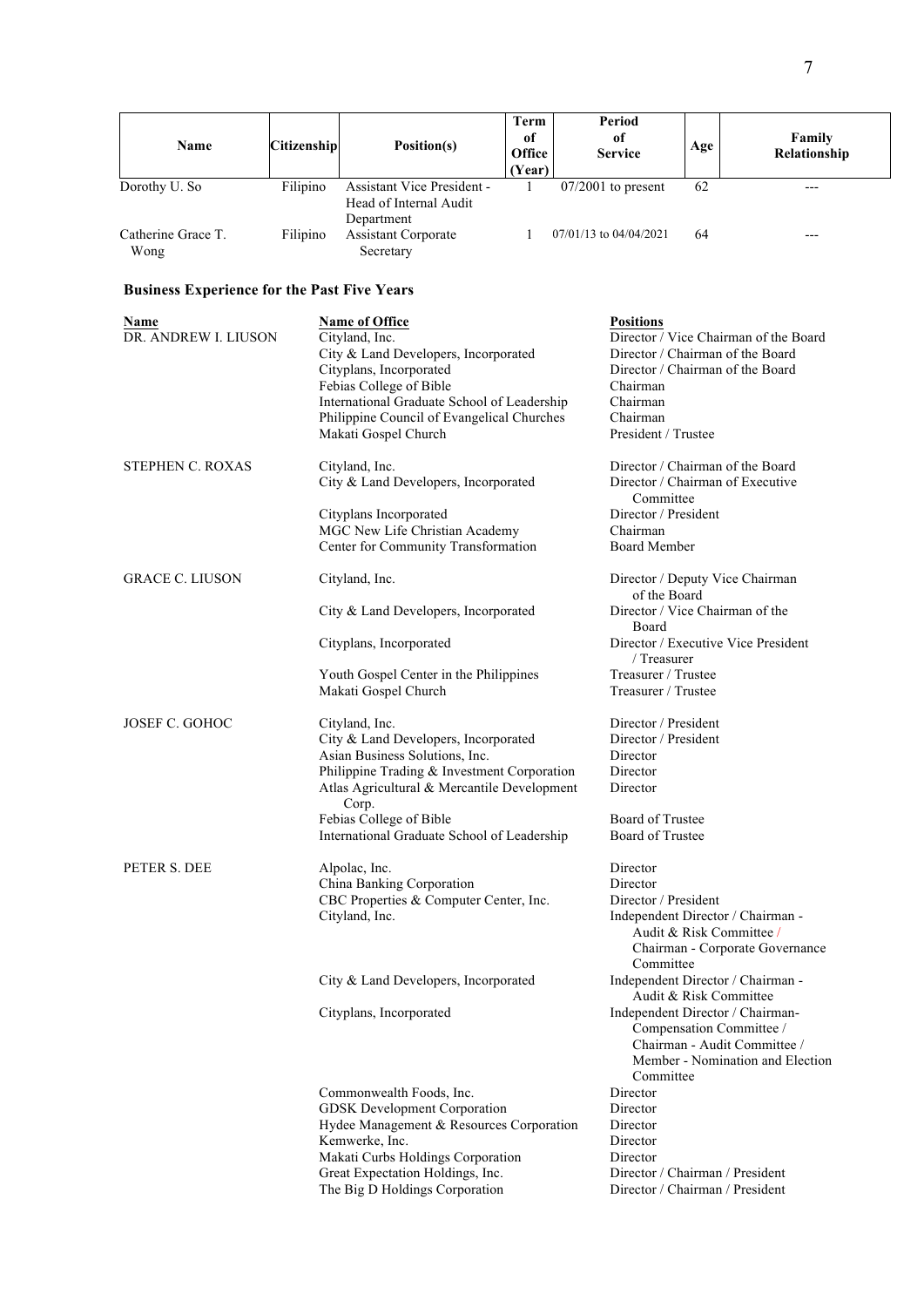| Name<br><b>GEORGE EDWIN Y. SYCIP</b> | <b>Name of Office</b><br>Halanna Management Corp.<br>Bank of the Orient<br>Asian Alliance Holdings and Development Corp.<br>FMF Development Corporation<br>Paxys, Inc.<br>Premiere Horizon Alliance Corporation                                                                                                                                                                                                                                    | <b>Positions</b><br>President<br>Director<br>Director<br>Director<br>Director<br>Director                                                                                                                                                                                                                                                         |
|--------------------------------------|----------------------------------------------------------------------------------------------------------------------------------------------------------------------------------------------------------------------------------------------------------------------------------------------------------------------------------------------------------------------------------------------------------------------------------------------------|---------------------------------------------------------------------------------------------------------------------------------------------------------------------------------------------------------------------------------------------------------------------------------------------------------------------------------------------------|
| <b>HELEN C. ROXAS</b>                | Cityland, Inc.<br>City & Land Developers, Incorporated<br>Cityplans, Incorporated<br>Good Tidings Foundation, Inc.<br>MGC New Life Christian Academy                                                                                                                                                                                                                                                                                               | Director<br>Director<br>Director<br>Treasurer<br>Board Member                                                                                                                                                                                                                                                                                     |
| BENJAMIN I. LIUSON                   | Cityland, Inc.<br>City & Land Developers, Incorporated<br>The Generics Pharmacy, Inc.<br>TGP Pharma Inc.<br>CL Realty Development Inc.<br>Romans 828 Land, Inc.<br>Silverwind Alloy Castings Inc.<br>Drugmakers Lab Inc.<br>Febias College of Bible<br>Center for Community Transformation, Inc.<br>Gospel Operation Phil. Inc.<br>Bless Foundation Inc.<br>Global Filipino Movement, Inc.<br>Makati Gospel Church<br>Jedidiah Inc.<br>Keziah Inc. | Director<br>Director<br>Vice Chairman<br>Vice Chairman<br>President<br>President<br>Director<br>Director<br>Trustee<br>Trustee<br>Trustee<br>Trustee<br>Trustee<br>Trustee<br>President<br>President                                                                                                                                              |
| EDUARDO C. VILLANUEVA                | House of Representatives<br>Jesus is Lord Church Worldwide<br>Jesus is Lord Colleges Foundation (JILCF), Inc.<br>Jesus the Healer Foundation, Inc.<br>Pilipinas Kay Jesus Movement Foundation, Inc.<br>PJM Foundation, Inc.<br>Bangon Pilipinas National Renewal Movement<br>(ARISE PHILIPPINES)<br>Asia For Christ Movement (AFCM)<br>Agape Foods Corporation<br>JV ZOE Agape, Inc.                                                               | Deputy Speaker for Good Governance<br>and Moral Uprightness of the<br>Philippine Congress<br>Representative, Citizens' Battle Against<br>Corruption (CIBAC) Party-list<br>Founder/ President & Spiritual Director<br>Chancellor<br>President<br>Chairman Emeritus<br>Chairman Emeritus<br>Chairman/President<br>President<br>Director<br>Director |
| EMMA A. CHOA                         | Cityland, Inc.<br>City & Land Developers, Incorporated                                                                                                                                                                                                                                                                                                                                                                                             | <b>Executive Vice President / Treasurer</b><br>Director / Executive Vice President /<br>Treasurer                                                                                                                                                                                                                                                 |
|                                      | WorldNet Information and Services, Inc.                                                                                                                                                                                                                                                                                                                                                                                                            | Treasurer                                                                                                                                                                                                                                                                                                                                         |
| <b>RUDY GO</b>                       | Cityland, Inc.<br>City & Land Developers, Incorporated                                                                                                                                                                                                                                                                                                                                                                                             | Senior Vice President / Chief Financial<br>Officer / Compliance Officer &<br>Corporate Information Officer /<br>Data Protection Officer<br>Senior Vice President / Chief Financial<br>Officer / Compliance Officer &<br>Corporate Information Officer /<br>Data Protection Officer / Investor<br><b>Relations Officer</b>                         |
|                                      | Cityplans, Incorporated                                                                                                                                                                                                                                                                                                                                                                                                                            | Senior Vice President /<br>Compliance Officer / Data<br>Protection Officer                                                                                                                                                                                                                                                                        |
| MELITA M. REVUELTA                   | Cityland, Inc.                                                                                                                                                                                                                                                                                                                                                                                                                                     | Vice President & Asst. Corporate                                                                                                                                                                                                                                                                                                                  |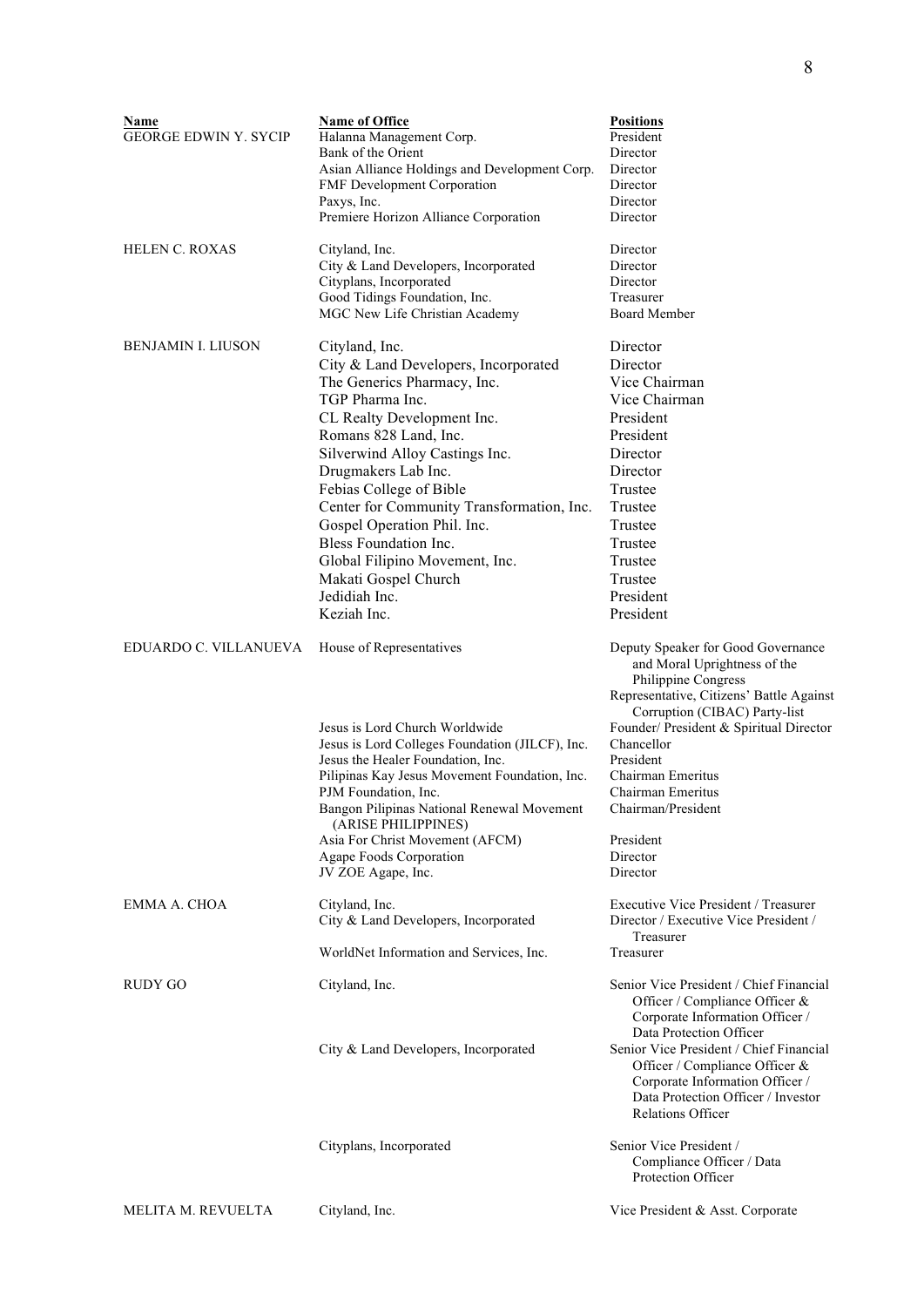| Name                                     | Name of Office                                         | <b>Positions</b><br>Secretary / Alternate Compliance<br>Officer & Alternate Corporate<br><b>Information Officer</b> |
|------------------------------------------|--------------------------------------------------------|---------------------------------------------------------------------------------------------------------------------|
|                                          | City & Land Developers, Incorporated                   | Vice President / Alternate Compliance<br>Officer & Alternate Corporate<br><b>Information Officer</b>                |
|                                          | Cityplans, Incorporated                                | Vice President / Alternate Compliance<br>Officer                                                                    |
|                                          | WorldNet Information and Services, Inc.                | President                                                                                                           |
| <b>MELITA L. TAN</b>                     | Cityland, Inc.                                         | Vice President                                                                                                      |
| ROMEO E. NG                              | City & Land Developers, Incorporated<br>Cityland, Inc. | Vice President<br>Vice President                                                                                    |
|                                          | City & Land Developers, Incorporated                   | Vice President                                                                                                      |
| <b>ROSARIO D. PEREZ</b>                  | Cityland, Inc.                                         | Vice President - Executive Affairs                                                                                  |
|                                          | City & Land Developers, Incorporated                   | Vice President - Executive Affairs                                                                                  |
|                                          | WorldNet Information and Services, Inc.                | Auditor                                                                                                             |
| WINEFREDA R. GO                          | Cityland, Inc.                                         | Vice President - Purchasing<br>Department                                                                           |
|                                          | City & Land Developers, Incorporated                   | Vice President - Purchasing<br>Department                                                                           |
| ATTY. EMMA G.<br><b>JULARBAL</b>         | Cityland, Inc.                                         | Vice President - Legal Affairs /<br>Corporate Secretary                                                             |
|                                          | City & Land Developers, Incorporated                   | Vice President - Legal Affairs /<br>Corporate Secretary                                                             |
|                                          | WorldNet Information and Services, Inc.                | Director / Vice President                                                                                           |
|                                          | Servicore, Inc.                                        | Director                                                                                                            |
|                                          | Cityland Foundation, Inc.                              | Trustee / Chairman                                                                                                  |
|                                          | Cityland for Social Progress Foundation, Inc.          | Trustee / President                                                                                                 |
|                                          | Christian Executive, Inc.                              | Trustee / Corporate Secretary                                                                                       |
| DOROTHY U. SO                            | Cityland, Inc.                                         | Assistant Vice President - Head of<br>Internal Audit Department                                                     |
|                                          | City & Land Developers, Incorporated                   | Assistant Vice President - Head of<br>Internal Audit Department                                                     |
| <b>CATHERINE GRACE T.</b><br><b>WONG</b> | Cityland, Inc.                                         | Executive Secretary of Chairman of the<br><b>Executive Committee</b>                                                |
|                                          | WorldNet Information and Services, Inc.                | Corporate Secretary                                                                                                 |

#### **2. Identify Significant Employees**

There is no identifiable significant employee because the Registrant expects each employee to do his / her share in achieving the corporation's goals.

# **3. Involvement in Certain Legal Proceedings of Any of the Directors and Executive Officers During the Past Five Years up to the Latest Date**

During the past five years up to the latest date, there is no involvement in certain legal proceedings of any of the directors and executive officers in any court or administrative agency of the government.

- a. None of them has been involved in any bankruptcy petition.
- b. None of them has been convicted by final judgment in any criminal proceeding or being subject to a pending criminal proceeding, both domestic and foreign.
- c. None of them has been subjected to any order, judgment, or decree, not subsequently reversed, suspended or vacated, of any court of competent jurisdiction, domestic or foreign, permanently or temporarily enjoining, barring, suspending or otherwise limiting their involvement in any type of business, securities, commodities or banking activities.
- d. None of them has been found by a domestic or foreign court of competent jurisdiction (in a civil action), the Commission or comparable body, or a domestic or foreign exchange or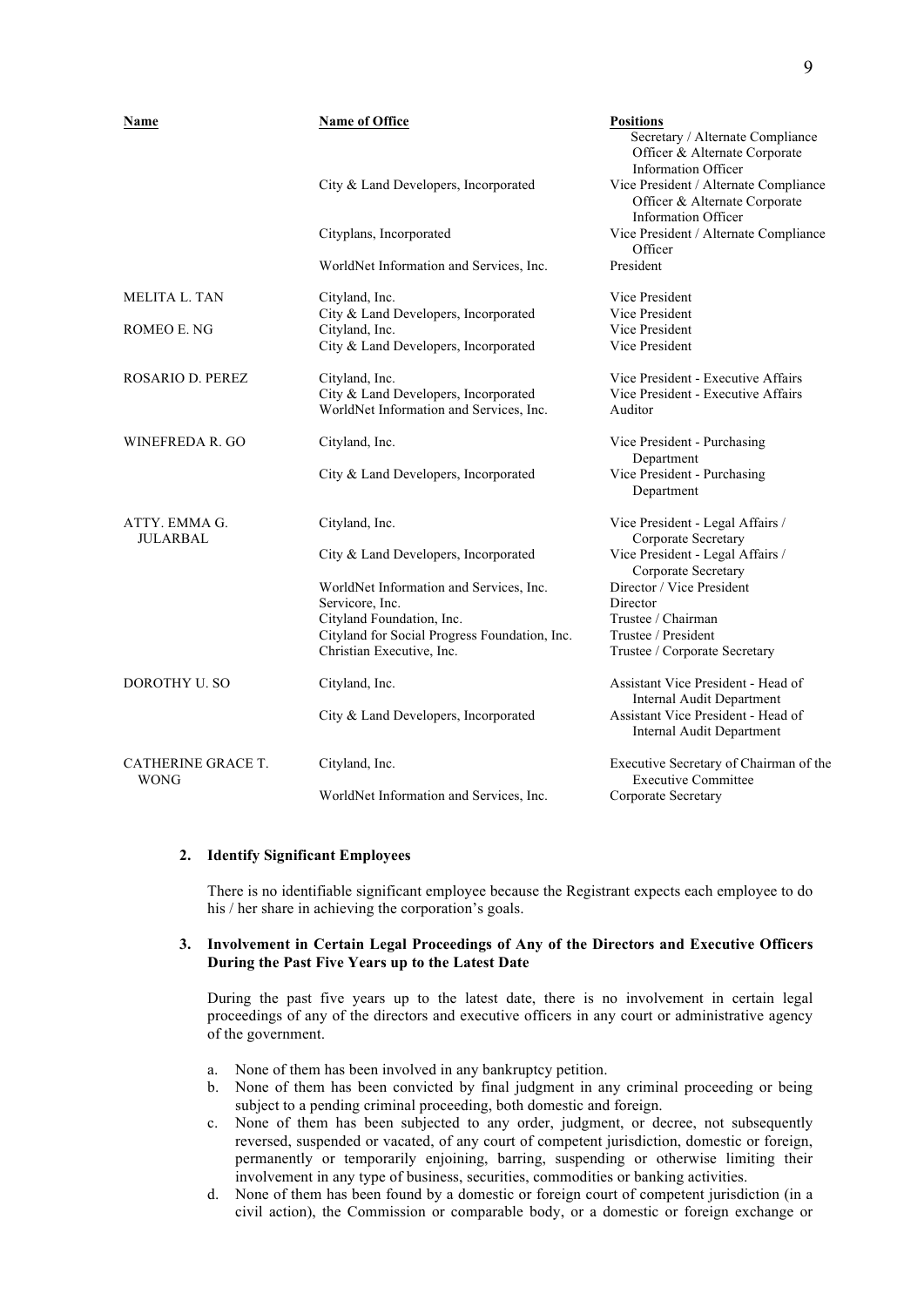other organized trading market or self-regulatory organization, to have violated a securities or commodities law or regulation.

#### **4. Attendance of Board of Directors**

For the year 2020, there were 24 Board of Directors' meetings. Below is the summary of the attendance of the Board of Directors:

|                                               | No. of Meetings Attended / Held |         |       |
|-----------------------------------------------|---------------------------------|---------|-------|
|                                               | Regular                         | Special | Total |
| Dr. Andrew I. Liuson                          | 4/4                             | 20/20   | 24/24 |
| Mr. Stephen C. Roxas                          | 4/4                             | 20/20   | 24/24 |
| Mrs. Grace C. Liuson                          | 4/4                             | 20/20   | 24/24 |
| Mr. Josef C. Gohoc                            | 4/4                             | 20/20   | 24/24 |
| Mr. Peter S. Dee                              | 4/4                             | 20/20   | 24/24 |
| Mr. George Edwin Y. SyCip                     | 4/4                             | 18/20   | 22/24 |
| Mrs. Helen C. Roxas                           | 4/4                             | 19/20   | 23/24 |
| Mr. Benjamin I. Liuson                        | 4/4                             | 20/20   | 24/24 |
| Ms. Emma A. Choa (elected on August 18, 2020) | 2/2                             | 6/6     | 8/8   |

#### **5. Legal Proceedings to Which the Registrant or Any of its subsidiaries is a Party**

The material legal proceedings to which the Group is a party or of which any of its subject during the past five (5) years up to latest date are as follows:

#### • **COMPANY**

#### *A. Cityland Development Corporation*

**Cristy Katsui vs. Cityland Development Corporation** OP Case No. 15-A-001 Office of the President Date Instituted: June 26, 2012

Cristy Katsui filed a Complaint dated June 20, 2012 which was received by Cityland on July 20, 2012, seeking an order for the rescission of the Contract to Sell over a commercial unit no. G-11 in Makati Executive Tower IV and for the return of all the amortizations paid by her and her children in the total amount of  $\text{P1},634,000.00$ .

Cityland stated in its Answer that it cancelled the above-mentioned Contract to Sell in compliance with the instruction of Katsui in her letter, in behalf of all the Buyers, dated June 21, 2011. She was informed that she is not entitled to any cash surrender value under R.A. No. 6552 that requires a minimum payment of 24 monthly installments. Katsui paid only 14 installments. Besides, the unit is a commercial unit which is not covered by the law which seeks to protect buyers of residential units. Unfavorable decision was rendered by the HLURB and the same was elevated to the Office of the President which is now pending.

#### *B. City & Land Developers, Incorporated*

**1. Republic of the Philippines represented by the Department of Public Works and Highways (DPWH), through the Bureau of Design-Right of Way Office (BOD-ROWO) vs. City & Land Developers, Inc.** Case No. CA G-R. No. CV-112245 Court of Appeals Date Instituted: July 16, 2013

DPWH filed a Complaint for Expropriation for certain portions of the properties, including the improvements therein, of CLDI located in Barangay Tambo, Paranaque City, which will be part of the NAIA Expressway Project Phase II.

CLDI disputed the valuation made by the DPWH on the properties. The court issued a Decision in favor of CLDI. The DPWH thru the Office of the Solicitor General (OSG) filed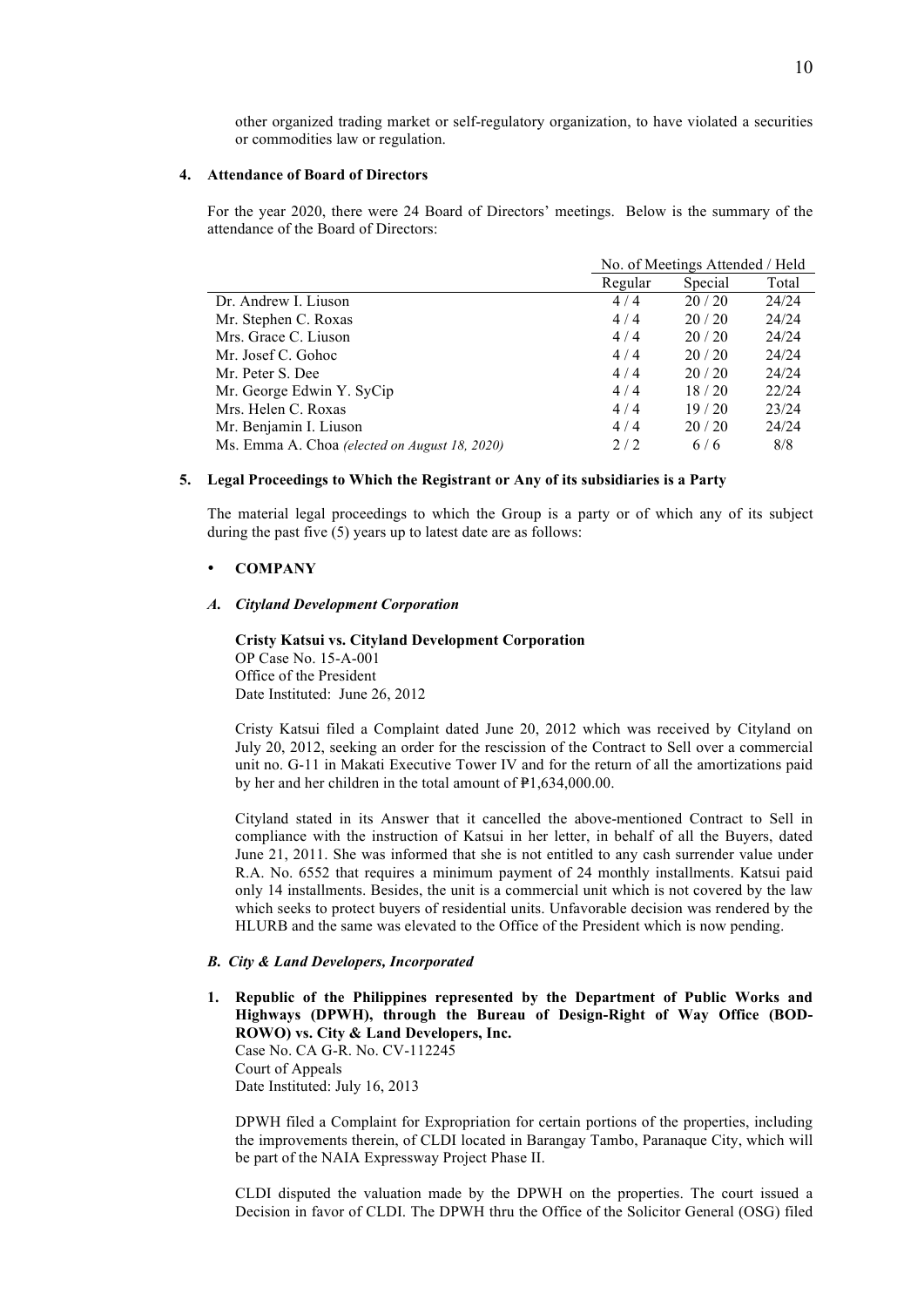its Motion for Reconsideration which was granted by the new presiding Judge. CLDI filed its Notice of Appeal of the said Order before the Court of Appeals and filed its Appellant's Brief. Case is now submitted for resolution.

**2. Sta. Ana Village Homeowners' Assoc. Inc. (SAVHA) vs. City & Land Developers, Inc.** Civil Case No. 12-009

Paranaque Regional Trial Court – Branch 274 Date Instituted: January 16, 2012

SAVHA filed a Complaint dated January 16, 2012 which was received by CLDI on March 3, 2012, to enjoin defendant and all persons allowed by said defendant CLDI from using Benedictine Street in Sta. Ana Village, Barangay Sun Valley, Paranaque City, and to order the defendant by way of a writ of mandatory injunction, to open another outlet to the main road without cost or liability to plaintiff.

CLDI stated in its Answer that plaintiff has not proven its claim over Benedictine Street because the Deed of Donation used by the plaintiff is a falsified and/or spurious document. Furthermore, there is a Right-of-Way Agreement for Benedictine Street. Case was dismissed. However, SAVHA filed a Motion for Reconsideration which was granted. SAVHA's unnotarized Judicial Affidavit of first witness was expunged from the records of the case. SAVHA's legal counsel withdrew from the case. New counsel for SAVHA appeared. First witness of SAVHA was cross-examined by CLDI counsel – witness got confused as to identity of respondent since it appears that complainant sued the wrong corporation. SAVHA counsel moved for 15 days to amend the complaint. CLDI counsel was also granted 15 days to comment on the motion to be filed. Then matter is submitted for resolution of the Court. No dates were set for hearing.

# • **PROPERTY**

Aside from the mentioned cases, there were no cases filed wherein the Group's property/ies is/are the subject.

The Group does not expect that the outcome of the material legal proceedings above involving the Group will have a material adverse effect on the financial condition of the Group.

During the past five years up to present, there is no bankruptcy petition filed by or against any business of which such person was a general partner or executive officer of the Group either at a time of the bankruptcy or within two years prior to that time.

During the past five years up to present, the Group, any of its directors or executive officers has no conviction by final judgment, domestic or foreign, or is not subject to a pending criminal proceeding, domestic or foreign.

During the past five years up to present, the Group, any of its directors or executive officers is not subject to any order, judgment, or decree, not subsequently reversed, suspended or vacated, of any court of competent jurisdiction, domestic or foreign, permanently or temporarily enjoining, barring, suspending or otherwise limiting his involvement in any type of business, securities, commodities or banking activities.

During the past five years up to present, the Group, any of its directors or executive officers has not been found by a domestic or foreign court of competent jurisdiction (in civil action), the Commission or comparable foreign body, or a domestic or foreign exchange or other organized trading market or self- regulatory organization, to have violated a securities or commodities law or regulation and the judgment has not been reversed, suspended, or vacated.

#### **6. Nominees for Election as Members of the Board of Directors for the ensuing term / year:**

The following have been nominated to the Board of Directors for the ensuing term / year.

| George Edwin Y. SyCip (Independent Director) | Peter S. Dee (Independent Director) |
|----------------------------------------------|-------------------------------------|
| Eduardo C. Villanueva (Independent Director) | Josef C. Gohoc                      |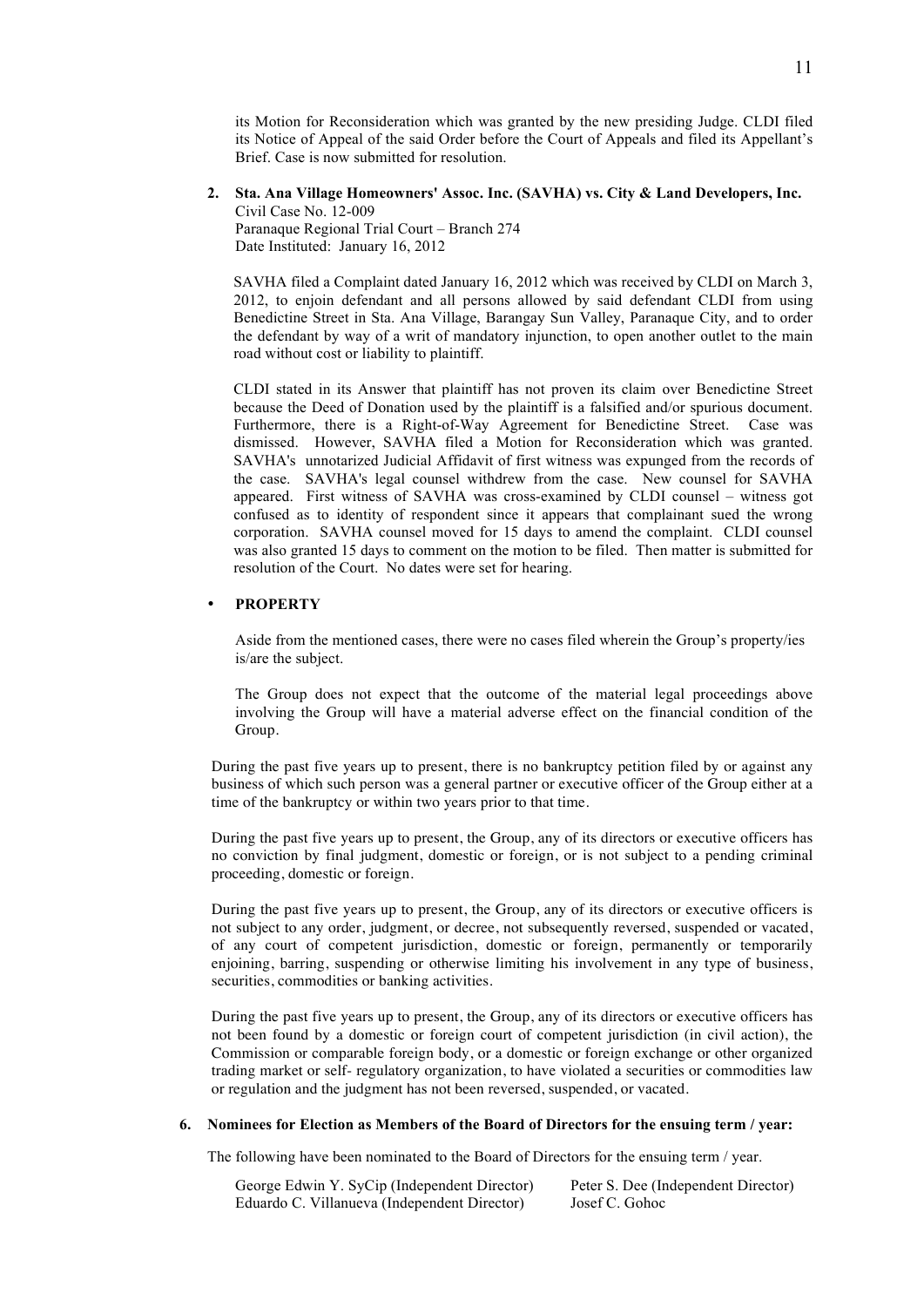Dr. Andrew I. Liuson Helen C. Roxas Stephen C. Roxas Benjamin I. Liuson Grace C. Liuson

The independent directors possess all qualifications to serve as an independent director of the Company, as provided for in Section 38 of Securities Regulation Code (SRC) and its implementing rules.

The final list of nominees for independent directors as nominated by respective stockholders of Cityland Development Corporation and endorsed by Nomination Committee are the following:

| Nominating Stockholder |
|------------------------|
| Romeo E. Ng            |
| Marianne M. Martin     |
| Jefferson C. Roxas     |
|                        |

The aforementioned nominees were nominated by the respective stockholders who are not related to said nominees.

The Corporate Governance Committee performs the role of the Nomination Committee. The following are the members of the Corporate Governance Committee:

Mr. George Edwin Y. SyCip (Chairman) Mr. Stephen C. Roxas Dr. Andrew I. Liuson

*SEC MC No. 19 s. 2016 – Code of Corporate Governance for Publicly-Listed Companies* **dated November 22, 2016** has recommended that an Independent Director (ID) can serve the Company for a maximum cumulative of nine (9) years. However, such independent director can still be retained as an ID as long as the Board can provide meritorious justifications for the re-election and subject to approval by the stockholders.

Mr. Peter Dee has served as an Independent Director of the Company since 2009. His in-depth knowledge, wisdom and expertise in various industries helped the Company plan and attain its strategic objectives. Further, his irrefutable competencies and experience provide invaluable contribution to the Company.

Mr. Dee has a wide experience in banking industry as he served as President and Chief Executive Officer for almost 30 years in one of the largest banks in the Philippines. He is also a Director of the said bank and other publicly-listed companies in the country. His exposure and mastery to risk and financial management delivers insight and significant assistance to the Company.

Further, the Board deems it untimely, given the situation brought by the COVID-19 pandemic, to consider other qualified individuals to replace Mr. Dee whose valuable insights and advice helped the Company develop its key business thrusts and risk mitigation strategies. His highly respected credentials and great contributions to the Company justify the Board's decision to retain Mr. Dee as a nominee for re-election this coming 2021 Annual Stockholders' Meeting.

#### **7. Procedures for Nomination and Election of Independent Directors**

a. Nomination of independent directors shall be conducted by the Corporate Governance Committee prior to the stockholders' meeting. All recommendations shall be signed by the nominating stockholders together with the acceptance and conformity by the would-be nominees.

The Committee shall pre-screen the qualifications and prepare a final list of all candidates and put in place screening policies and parameters to enable it to effectively review the qualifications of the nominees for independent director/s.

After the nomination, the Committee shall prepare a Final List of Candidates which shall contain all the information about all the nominees for independent directors, as required under Part IV (A) and (C) of "Annex C" of SRC Rule 12, which list, shall be made available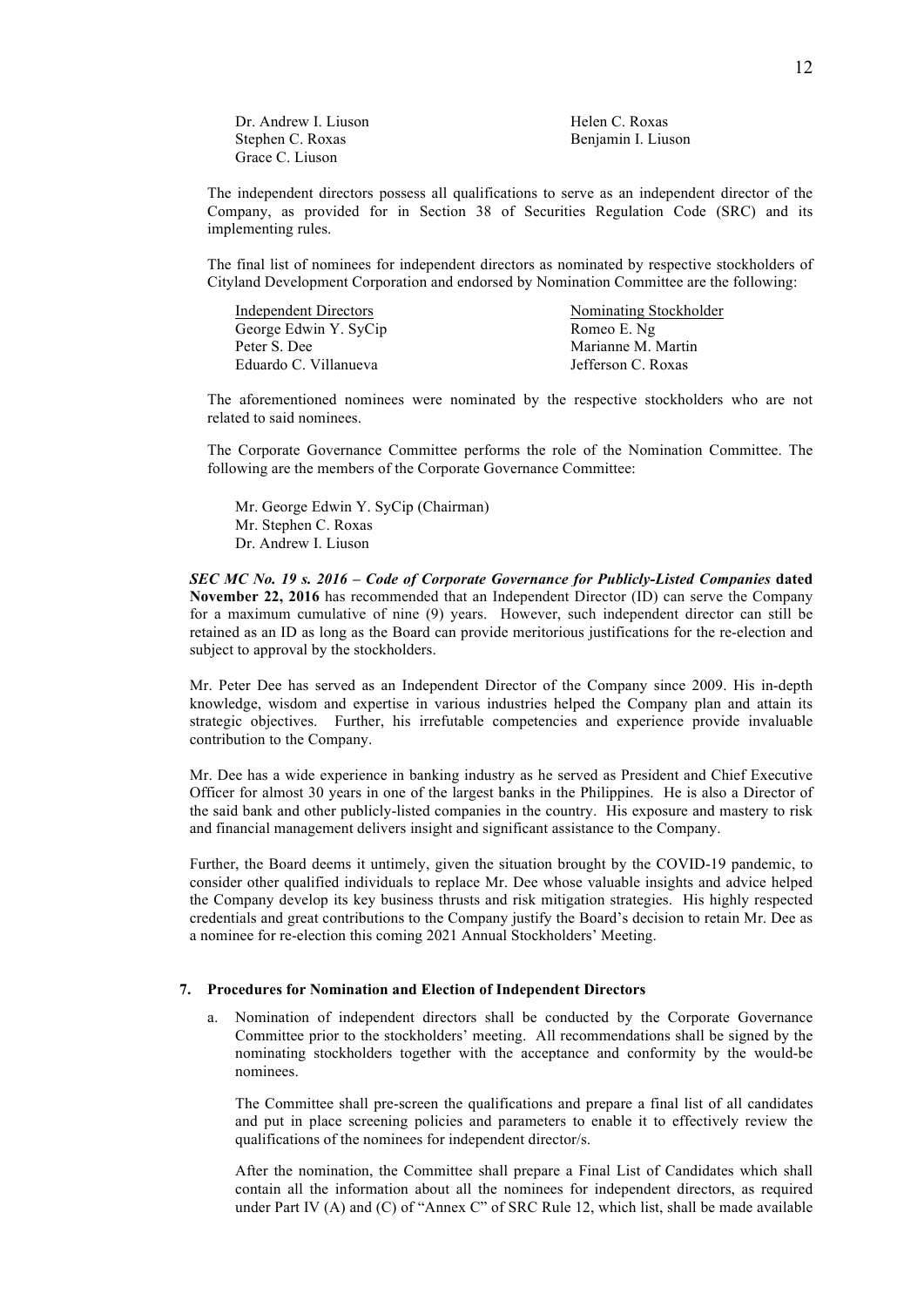Only nominees whose names appear on the Final List of Candidates shall be eligible for election as independent directors. No other nominations shall be entertained after the Final List of Candidates shall have been prepared. No further nominations shall be entertained or allowed on the floor during the actual annual stockholders' meeting.

b. Subject to pertinent existing laws, rule and regulations, the conduct of the election of the independent director shall be made in accordance with the standard election procedures of this By-laws.

It shall be the responsibility of the Chairman of the meeting to inform all stockholders in attendance of the mandatory requirement of electing independent directors. He shall ensure that independent directors are elected during the stockholders' meeting.

Specific slot for the independent directors shall not be filled-up by unqualified nominee.

# **8. Related Party Transactions**

The Registrant and its subsidiaries, in their regular conduct of business, have entered into transactions with its related parties principally consisting of advances, reimbursement of expenses and purchase and sale of real estate properties. These transactions to and from related parties are made at current market prices at the time of the transaction.

There is an existing management contract with Cityland, Inc. (CI), its parent company, wherein CI provides management services for the business of the Registrant. The agreement is for a period of five years renewable automatically for another five years unless either party notifies the other six months prior to expiration. The management fee is based on a certain percentage of net income as mutually agreed upon by both parties. The management fees for 2020, 2019 and 2018 were waived by CI. There are no conditions attached to the waiver of these management fees.

The Registrant or its related parties have no relationship on parties that fall outside the definition of related parties that enables to negotiate terms of material transactions that may not be available from others or independent parties on an arm's length basis. Moreover, the Registrant has no transactions with former senior management or persons that would result in negotiations of terms that are more or less favorable than those available on an arm's length basis from clearly independent parties that are material to the Registrant's financial position or financial performance.

Please refer to Note 26, *Related Party Transactions* of the Notes to 2020 Audited Consolidated Financial Statements which is incorporated in this Information Statement.

# **9. Parent Company of the Registrant:**

Cityland, Inc. owns 50.98% of the outstanding capital stock of the Registrant.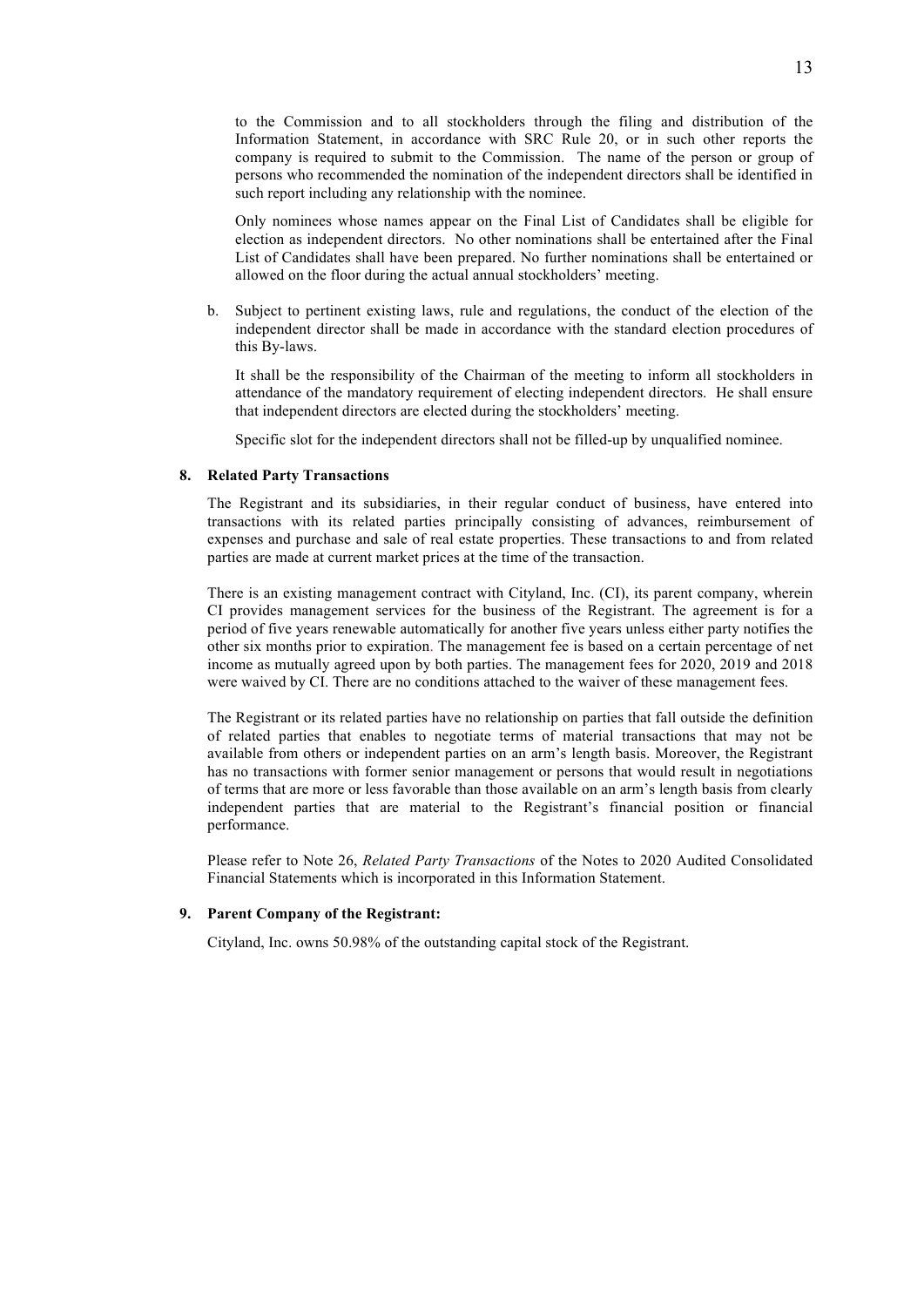# **VI. Compensation of Directors and Executive Officers**

# **Executive Compensation Summary Table**

| Name                                        | Position                   | 2021 (estimate)        |
|---------------------------------------------|----------------------------|------------------------|
| Josef C. Gohoc                              | President                  | X                      |
| Therese Raimunda A. Anoos                   | Assistant Vice President - | X                      |
|                                             | Financial Management and   |                        |
|                                             | Service Department         |                        |
| Melita L. Tan                               | Vice President             | X                      |
| Atty. Albert Anthony Ocampo                 | <b>Assistant Manager</b>   | X                      |
| Herson D. Salonga                           | Senior Manager             | X                      |
| <b>Salaries</b>                             |                            | P <sub>6.512,076</sub> |
| <b>Bonus</b>                                |                            | 1,659,894              |
| Others                                      |                            | 164,400                |
| Total (Top 5)                               |                            | P8,336,370             |
| <b>Salaries</b>                             |                            | ₹19,895,851            |
| <b>Bonus</b>                                |                            | 5,042,943              |
| Others                                      |                            | 678,600                |
| All officers & directors as a group unnamed |                            | P25,617,394            |
| <b>Grand Total</b>                          |                            | P33,953,764            |

| Name                                        | <b>Position</b>              | <b>2020</b> (actual)       |
|---------------------------------------------|------------------------------|----------------------------|
| Josef C. Gohoc                              | President                    | X                          |
| Atty. Emma G. Jularbal                      | Vice President – Legal Dept. | X                          |
| Melita L. Tan                               | Vice President               | X                          |
| Therese Raimunda A. Anoos                   | Assistant Vice President -   | X                          |
|                                             | Financial Management and     |                            |
|                                             | Service Department           |                            |
| Atty. Albert Anthony Ocampo                 | <b>Assistant Manager</b>     | X                          |
| <b>Salaries</b>                             |                              | P6,823,645                 |
| Bonus                                       |                              | 1,159,180                  |
| Others                                      |                              | 4,580,047                  |
| Total (Top 5)                               |                              | P <sub>12</sub> , 562, 872 |
| <b>Salaries</b>                             |                              | ₱19,430,969                |
| Bonus                                       |                              | 3,660,593                  |
| Others                                      |                              | 6,874,344                  |
| All officers & directors as a group unnamed |                              | P29,965,906                |
| <b>Grand Total</b>                          |                              | P42.528.778                |

| Name                                        | <b>Position</b>              | 2019 (actual)            |
|---------------------------------------------|------------------------------|--------------------------|
| Josef C. Gohoc                              | President                    | X                        |
| Atty. Emma G. Jularbal                      | Vice President – Legal Dept. | X                        |
| Melita L. Tan                               | Vice President               | X                        |
| Dorothy U. So                               | Assistant Vice President -   | X                        |
|                                             | Internal Audit               |                          |
| Therese Raimunda A. Anoos                   | Assistant Vice President -   | X                        |
|                                             | Financial Management and     |                          |
|                                             | Service Department           |                          |
| <b>Salaries</b>                             |                              | P6,317,083               |
| <b>Bonus</b>                                |                              | 1,621,484                |
| Others                                      |                              | 9,272,266                |
| Total (Top 5)                               |                              | P <sub>17</sub> ,210,833 |
| <b>Salaries</b>                             |                              | P21,780,391              |
| <b>Bonus</b>                                |                              | 5,720,948                |
| Others                                      |                              | 8,449,002                |
| All officers & directors as a group unnamed |                              | P35,950,341              |
| <b>Grand Total</b>                          |                              | P53.161.174              |

The Group has no standard arrangements with regard to the remuneration of its directors. In 2020, 2019, and 2018, the Board of Directors received a total of ₱35.50 million, ₱38.72 million and ₱23.52 million, respectively, including a total per diem of ₱1.18 million per annum (aggregate of CLDI and CDC) for the board meetings attended. Moreover, the Group has no standard arrangement with regard to the remuneration of its existing officers aside from the compensation received nor any other arrangement with employment contracts, compensatory plan and stock warrants or options.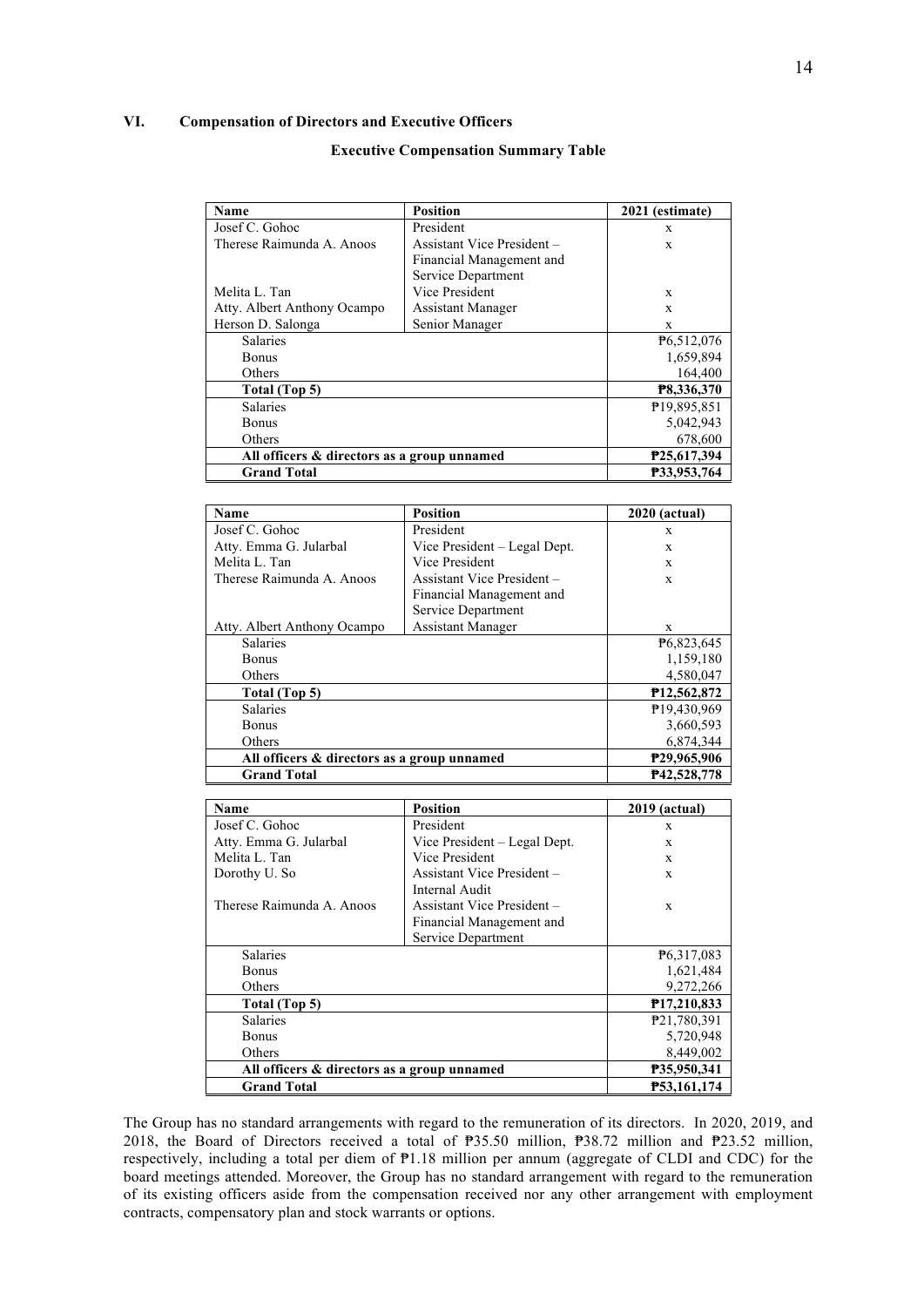#### **VII. Independent Public Accountants**

- 1. Sycip Gorres Velayo & Co. (SGV & Co.) is the Registrant's external auditor for the calendar year 2020. The same accounting firm is being recommended for re-election at the scheduled annual stockholders' meeting.
- 2. Representatives of SGV  $& Co.$  are expected to be present at the annual stockholders' meeting and will respond to queries concerning the audited financial statements.
- 3. Pursuant to SRC Rule 68 paragraph (3)(b)(ix) (Rotation of External Auditors), Ms. Aileen L. Saringan, partner of SGV & Co., was assigned as signing partner for the Registrant's financial statements starting the calendar year 2017.

# **C. ISSUANCE AND EXCHANGE OF SECURITIES**

# **VIII. Authorization or Issuance of Securities Other than for Exchange**

At least two-thirds (2/3) of the outstanding capital stock is required for the approval of 5% stock dividend declaration.

The number of unclassified common shares that will be issued as a result of the stock dividend based on the issued and outstanding shares of 4,623,925,680 as of March 31, 2021 is approximately 231,196,284 shares with par value of Php1.00 per share.

# **OTHER MATTERS**

# **IX. Action with Respect to Reports**

The Minutes of the Annual Stockholders' Meeting held last August 18, 2020 will be read and submitted to the stockholders for their approval. The said Minutes show that the following matters were approved by the stockholders during the 2020 annual stockholders' meeting:

| <b>Agenda Items:</b>                                 | <b>Approving</b>       | <b>Dissenting</b> | <b>Abstaining</b> |
|------------------------------------------------------|------------------------|-------------------|-------------------|
| Approval of Minutes of Previous Meeting              | 3,172,992,372 votes    |                   |                   |
|                                                      |                        |                   |                   |
| Approval of President's Report                       | 3,172,992,372 votes    | --                | --                |
| <b>Election of Directors</b>                         | 3,172,992,372 votes or |                   |                   |
| (including Independent Directors):                   | 72.05% of the          |                   |                   |
| Mr. Stephen C. Roxas<br>a.                           | outstanding capital    |                   |                   |
| Dr. Andrew I. Liuson<br>$\mathbf{b}$ .               | stock                  |                   |                   |
| Mrs. Grace C. Liuson<br>$\mathbf{c}$ .               |                        |                   |                   |
| Mr. Josef C. Gohoc<br>$d_{-}$                        |                        |                   |                   |
| Mr. George Sycip (ID)<br>e.                          |                        |                   |                   |
| f.<br>Mr. Peter S. Dee (ID)                          |                        |                   |                   |
| Mr. Benjamin I. Liuson<br>g.                         |                        |                   |                   |
| Mrs. Helen C. Roxas<br>h                             |                        |                   |                   |
| Ms. Emma A. Choa<br>$\mathbf{1}$ .                   |                        |                   |                   |
| Appointment of External Auditor:                     | 3,172,992,372 votes or |                   |                   |
| SyCip Gorres Velayo & Co. (SGV & Co.)                | 72.05% of the          |                   |                   |
|                                                      | outstanding capital    |                   |                   |
|                                                      | stock                  |                   |                   |
| Approval of Board Resolution No. SM 20               | 3,172,992,372 votes or |                   |                   |
| dated July 6, 2020 regarding the declaration         | 72.05% of the          |                   |                   |
| of five percent (5%) stock dividend                  | outstanding capital    |                   |                   |
|                                                      | stock                  |                   |                   |
| Confirmation of all acts of the Board of             | 3,172,992,372 votes or |                   |                   |
| for<br><b>Directors</b><br>the<br>period<br>covering | 72.05% of the          |                   |                   |
| January 1, 2019 to December 31, 2019                 | outstanding capital    |                   |                   |
| adopted in the ordinary course of business.          | stock                  |                   |                   |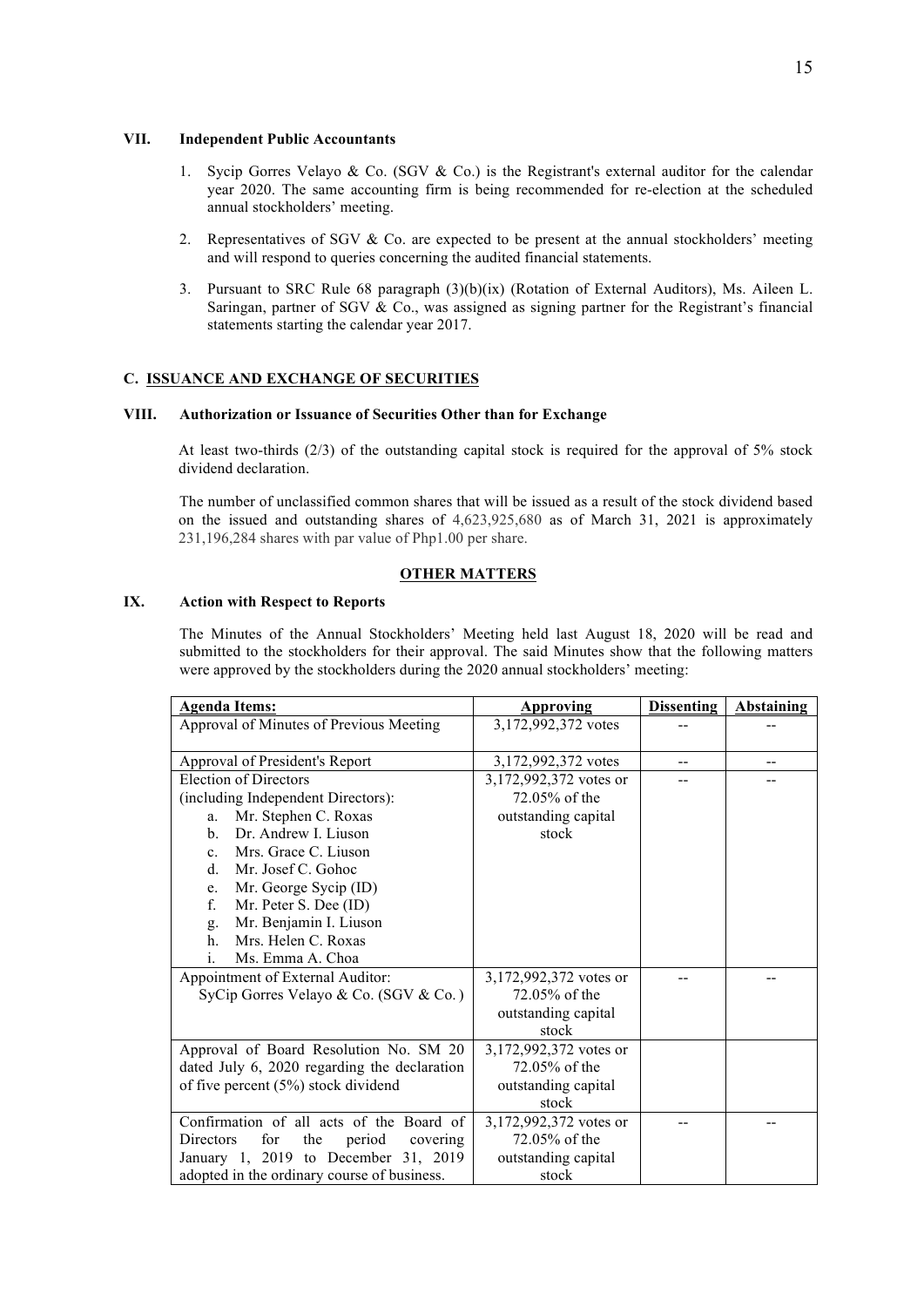The minutes of ASM also contain the following items:

- A description of the voting and vote tabulation procedures used in the said meeting;
	- A list of directors and officers who attended the meeting; and
- Other matters raised by the body during the meeting.

The copies of the minutes of ASM can be accessed through the Company website at www.cityland.net.

# **X. Other Proposed Actions**

- 1. Confirmation of all acts of the Board of Directors for the period covering January 1, 2020 to December 31, 2020 adopted in the ordinary course of business:
	- a. Approval of investments;
	- b. Treasury matters related to opening of accounts and bank transactions;
	- c. Appointment of signatories and amendments thereof; and
	- d. Approval of Annual report and related financial statements.
- 2. Appointment of the External Auditor The Audit and Risk Committee recommended to the Board of Directors the re-appointment of Sycip Gorres Velayo & Co. as the Company's external auditor for the calendar year 2021. This shall be taken up during the Annual Stockholders' Meeting for the approval of the stockholders.
- 3. Approval of the Board Resolution dated May 10, 2021 regarding the declaration of five percent (5%) stock dividends

#### **XI. Voting Procedures**

1. Vote Required for Approval or Election

At least majority of the outstanding capital stock of the Registrant is required for the election of directors and for the approval of the following matters:

- a. Minutes of the previous Annual Stockholders' Meeting
- b. Appointment of external auditor
- c. Acts of the management and of the Board of Directors relative to the Annual report and related financial statements.

At least two-thirds  $(2/3)$  of the outstanding capital stock is required for the declaration of 5% stock dividend.

- 2. Each common share shall be entitled to one vote with respect to all matters to be taken up during the annual stockholders' meeting. In accordance with the Company's Amended By-Laws, voting upon all questions at all meetings of the stockholders shall be by shares of stock and not per capita.
- 3. In light of the COVID-19 global pandemic, the Board of Directors has decided to conduct a virtual ASM via Zoom or its equivalent. As a result, there will be no physical venue allotted for stockholders to attend the meeting.

Stockholders who intend to attend and participate in the virtual meeting through proxy shall first submit via email to info@professionalstocktransfer.com the scanned copy of the letter of intent to attend and participate via proxy by remote communication. Once validated, the registered stockholder will receive via email the proxy form.

Validation of proxies shall be until 4:00PM of June 15, 2021. Registered stockholders will receive the meeting link and password two days before the ASM.

Only stockholders who have notified the Company of their intention to participate in the virtual meeting and have registered themselves or their proxies, will be included in the determination of a quorum.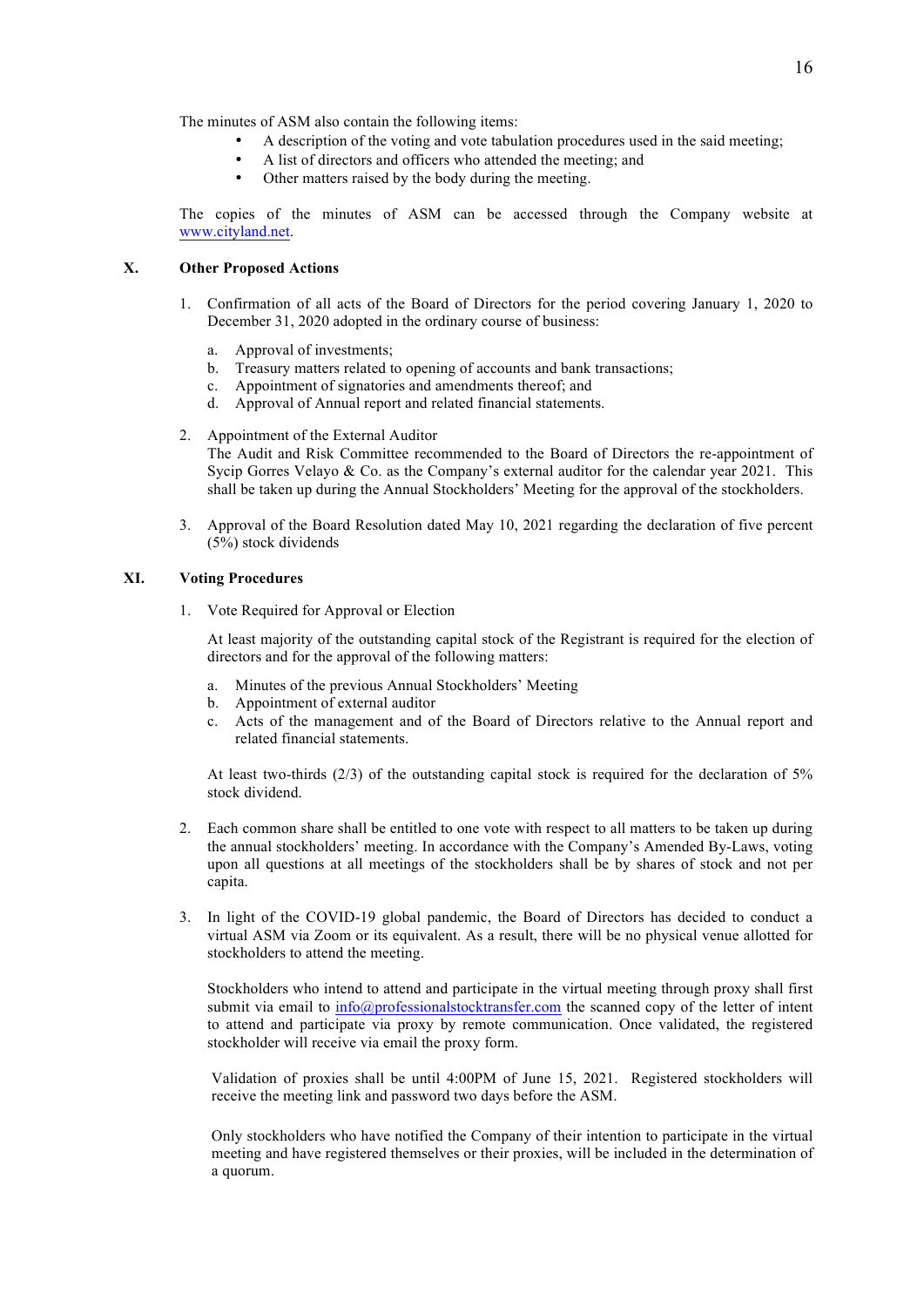- 4. The Company's Stock Transfer Agent together with the Office of the Corporate Secretary will tabulate all valid and confirmed votes. The Company also has an independent party that will validate the votes counted by the Secretary.
- 5. Other matters which any stockholder would like to present in the ASM shall be sent via email to cdcinfo@cityland.net on or before June 15, 2021 at 4:00PM. The Company's responses to the questions shall be discussed during the ASM.

# **SIGNATURE**

After reasonable inquiry and to the best of my knowledge and belief, I certify that the information set forth in this report is true, complete and correct. This report is signed in the City of Makati on May 17, 2021.

# **CITYLAND DEVELOPMENT CORPORATION**

 **JOSEF C. GOHOC President**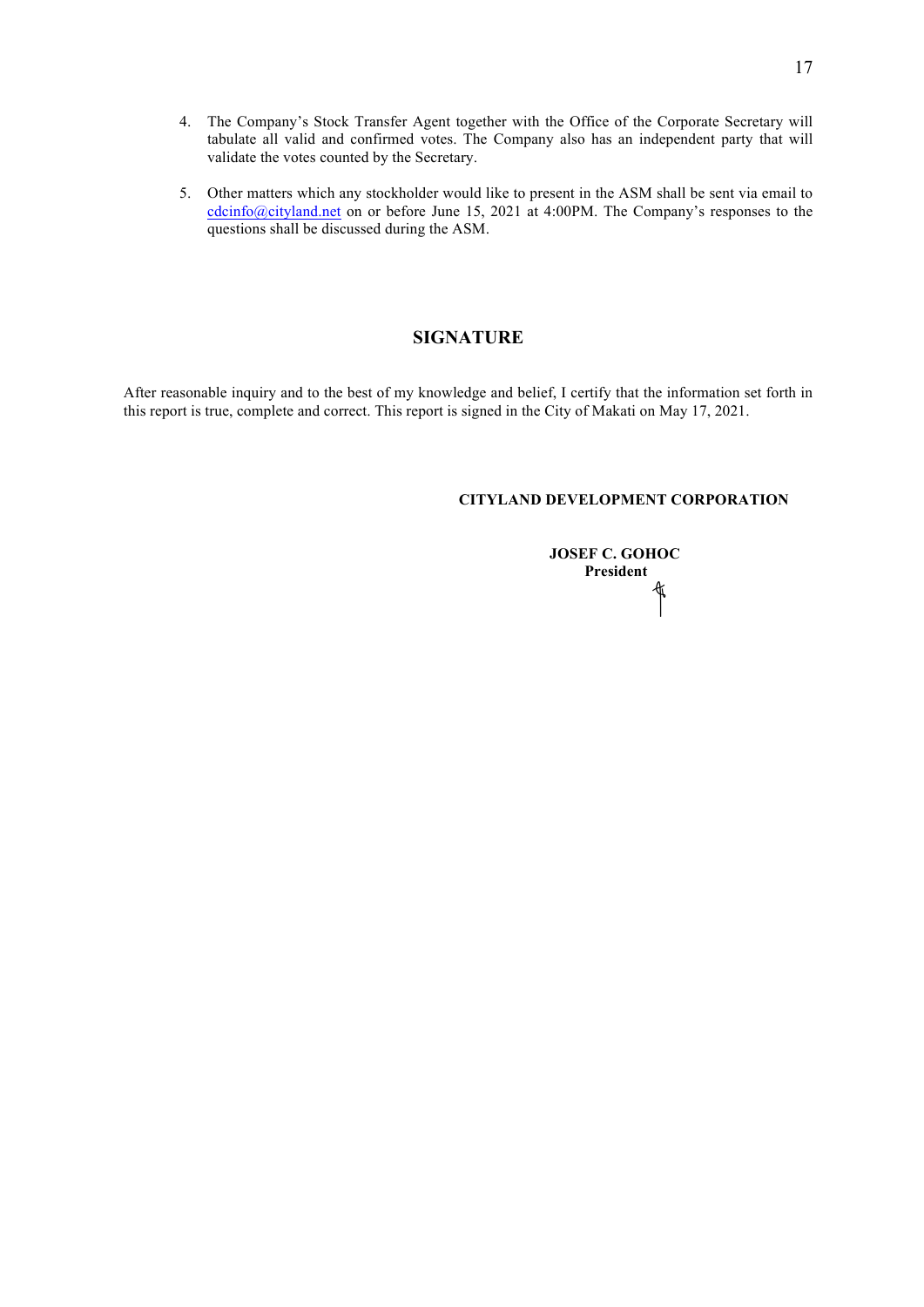# **CITYLAND DEVELOPMENT CORPORATION THE PRESIDENT'S REPORT**

The COVID-19 pandemic has disrupted the economic growth of the Philippines for the Year 2020. According to one of the economic reports of National Economic and Development Authority (NEDA), the Gross Domestic Product (GDP) declined drastically due to the quarantine restrictions implemented during the second quarter of 2020 which resulted for the GDP to contract by 16.9%. However, the economy gradually recovered as the Government eases the restrictions on the third quarter which led to a decline in the GDP by 11.4% or an increase of 5.5% from the previous period. With the several economic restrictions and disruptions over the past quarters, the overall GDP for the year 2020 fell by 9.5%.

Due to several community quarantines implemented in 2020, consumers shifted to e-commerce activities giving rise to the e-commerce and logistic sectors. As it is timely necessary for the community to have the services of these sectors, the demand for warehouses will also likely to be in a healthy demand in the market which will give real estate sector the opportunity to increase its income through leasing or sale of its real estate properties.

Aside from e-commerce and logistics, the Business Process Outsourcing (BPO) sector remained strong during the pandemic which is also expected to grow resulting to an increase in the demand of BPO office spaces. Residential condominiums, on the other hand, faced difficulties during the year as the demand of such decreased.

For the year 2021, it is projected that there will be a strong recovery in the economy should there be a relaxation in the quarantine measures as a result of decline in the number of COVID-19 cases. With this, it will allow several business sectors to resume their operations and recover gradually. Further, with the mass vaccination efforts within the country, it is highly probable that business activities will increase causing the Philippine economy to bounce back.

Although the scale and duration of the impact of the pandemic remain uncertain as at the report date, the Cityland Group of Companies is optimistic that the real estate sector will eventually show a healthy position in the market in the succeeding periods.

#### **GENERAL NATURE OF BUSINESS**

#### **A. Background Information**

#### **1. Brief Company History**

Cityland Development Corporation (the Company or CDC) is a domestic publicly listed corporation which is duly organized and existing under and by virtue of the laws of the Philippines since January 31, 1978 with the primary purpose of engaging in real estate development. The Company is 50.98%-owned by Cityland, Inc. (CI), the ultimate parent company incorporated in the Philippines, which also prepares consolidated financial statements.

# **2. Listing in Stock Exchange**

On August 2, 1983, the PSE approved the listing of the Parent Company's common shares.

#### **3. Subsidiaries**

The following are the subsidiaries of the Company:

- a. City & Land Developers, Incorporated (CLDI): a domestic publicly listed corporation and a real estate company incorporated under the laws of the Philippines and registered with the Securities and Exchange Commission (SEC) on June 28, 1988. It is 49.73%-owned by CDC.
- b. Cityplans, Incorporated (CPI): a pre-need company incorporated under the laws of Philippines and registered with the SEC on October 27, 1988. It is 90.81%-owned by CDC.

# **4. Nature of Operations**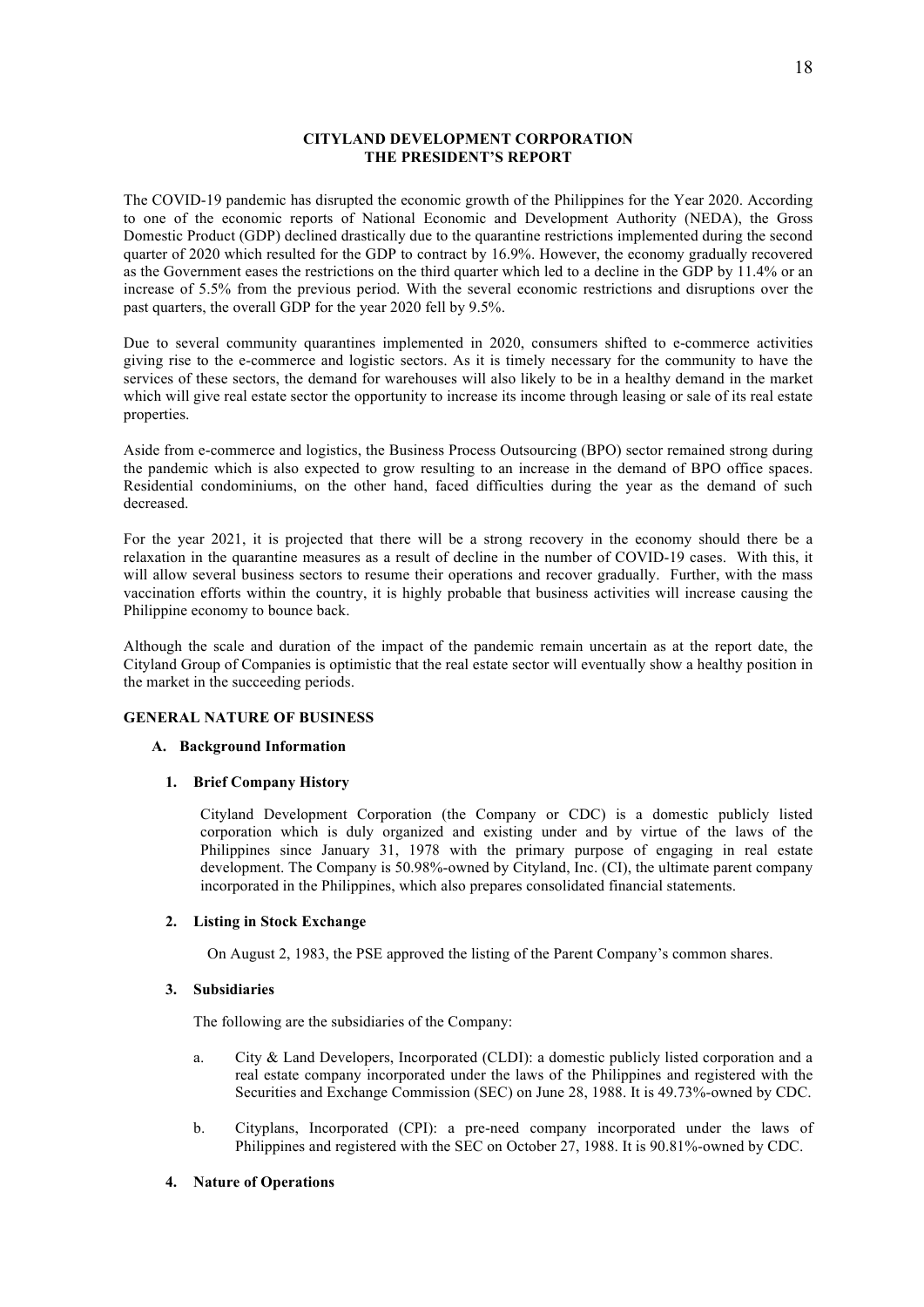The primary purpose of CDC and its subsidiaries (the Group) is to acquire and develop suitable land sites for residential, office, commercial, institutional, and industrial uses. CPI is engaged in the business of establishing, organizing, developing, maintaining, conducting, operating, marketing and selling pension plans. As of February 2007, CPI has stopped selling pre-need plans.

The Group's projects include medium to high-rise office, commercial, and residential condominiums located in cities of Metro Manila such as Makati, Mandaluyong, Manila, Pasig and Quezon City; and residential subdivisions and farmlots in Parañaque, Bulacan and Cavite.

#### **FINANCIAL HIGHLIGHTS**

|                                  | In Millions of Pesos |           |           |
|----------------------------------|----------------------|-----------|-----------|
|                                  | 2020                 | 2019      | 2018      |
| <b>Consolidated Net Income</b>   | 542.82               | 734.14    | 628.27    |
| <b>Consolidated Net Worth</b>    | 8.006.62             | 8.760.49  | 8,247.68  |
| <b>Consolidated Total Assets</b> | 11.508.25            | 11.107.96 | 10.561.47 |
| <b>Consolidated Revenues</b>     | 1,706.49             | 2.407.57  | 2,025.92  |



#### **5. Project Description**

**CDC**

#### **Future Project:**

#### *Pioneer Heights 2*

Pioneer Heights 2 is an office, residential and commercial condominium to be located at Reliance St., Barangay Highway Hills, Mandaluyong City.

#### **Ongoing Projects:**

#### *Pioneer Heights 1*

Pioneer Heights 1 is a 24-storey office, commercial and residential condominium located at Pioneer St., Barangay Highway Hills, Mandaluyong City. Its amenities include swimming pool, children's playground, multi-purpose function room, laundry room, information area, administration room and 24-hour association security.

Estimated Date of Completion: December 2023

#### *101 Xavierville*

101 Xavierville is a high-rise, mixed-use condominium building with residential units from 8th-42nd floor and commercial units at ground floor located along Xavierville Avenue, Loyola Heights, Quezon City. The project is easily accessible to various schools such as Ateneo de Manila University, University of the Philippines and Miriam College; recreational parks and leisure places.

Estimated Date of Completion: February 2024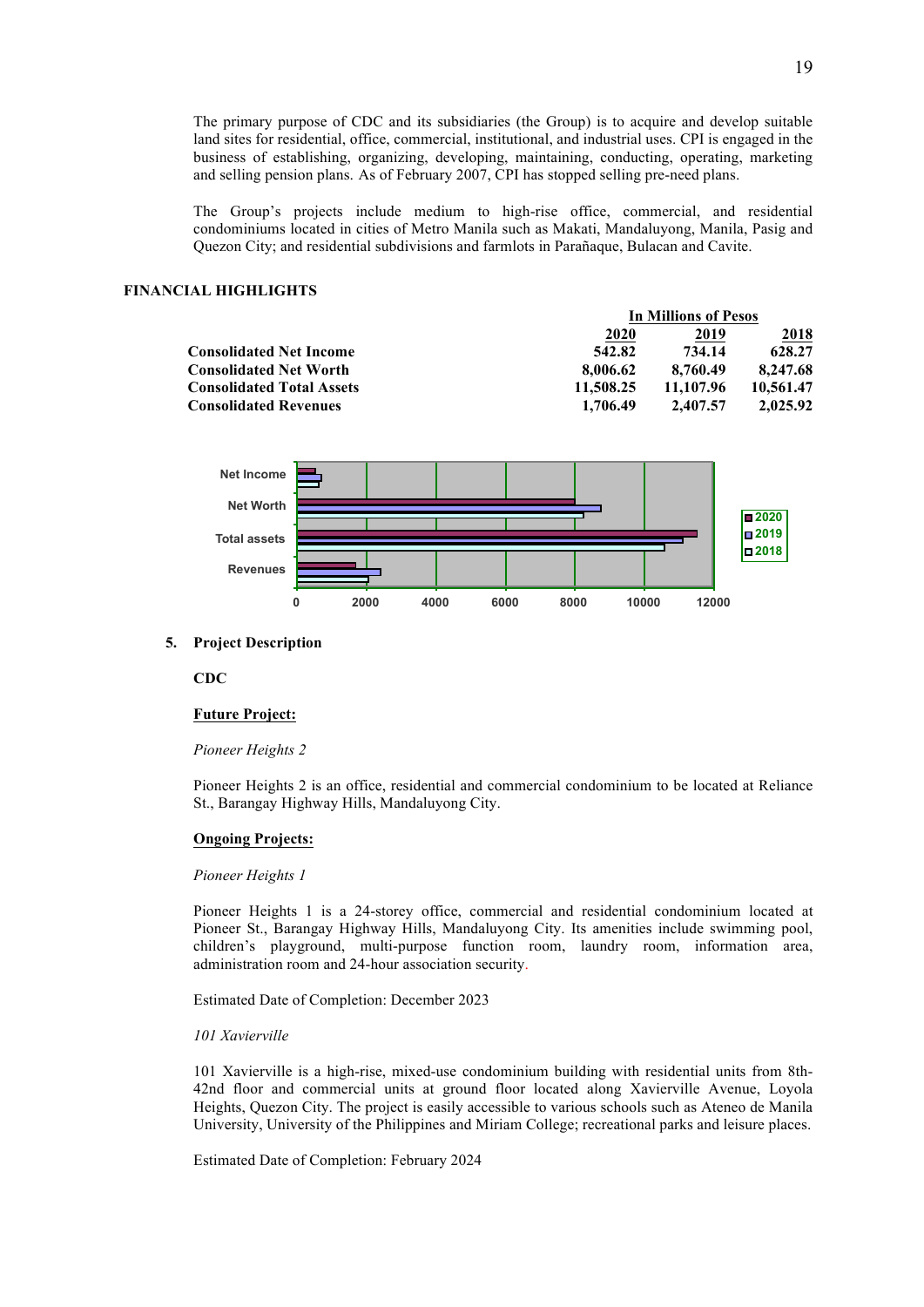#### **Completed Projects:**

Buildings for Lease

• *CityNet Central*

CityNet Central is a 22-storey commercial and Philippine Economic Zone Authority (PEZA)-registered building located in central business district along Sultan Street, Brgy. Highway Hills, Mandaluyong City with its proximity to MRT station and various transportation hubs.

• *CityNet1*

CityNet1 is a 5-storey premiere business technology hub located along 183 EDSA, Brgy. Wack-Wack, Mandaluyong City. The said building for lease is also registered with PEZA.

# *Pines Peak Tower I*

Pines Peak Tower I is a 27-storey residential condominium located at Union corner Pines St., Barangka, City of Mandaluyong. Its amenities include swimming pool, viewing deck, multipurpose function room with movable children play set, gym and 24-hour association security.

#### *Pines Peak Tower II*

Pines Peak Tower II is a 27-storey residential condominium conceptualized for the fast-paced Filipino family. It is beside Pines Peak Tower I along Pines St., Brgy. Barangka Ilaya, Mandaluyong City. It is only a block away from the major thoroughfare of EDSA, near Shaw Boulevard, Pioneer and MRT Boni Station. The project is easily accessible to various commercial centers like Shangri-La Mall, Star Mall, Robinson's Place Pioneer, SM Megamall, The Podium, Metrowalk and schools like Lourdes, St. Paul and University of Asia and the Pacific. This project was completed in May 2019.

#### *Grand Central Residences*

Grand Central Residences is a 40-storey office, commercial and residential condominium located at EDSA corner Sultan St., (fronting MRT Shaw), Mandaluyong City. It is in close proximity to schools, churches, malls and hospitals. It is equipped with swimming pool, multi-purpose function room, gym, multi-purpose deck, CCTV and 24-hour association security.

#### *Makati Executive Tower IV*

Makati Executive Tower IV is a 29-storey commercial and residential condominium located at Cityland Square, Sen. Gil Puyat Ave., cor. P. Medina St., Makati City. It is in close proximity to schools, malls, hypermarkets and hospitals. Its amenities include swimming pool, gym, playground, function room, roof deck and 24-hour association security.

#### *Mandaluyong Executive Mansion III*

Mandaluyong Executive Mansion III is a 7-storey commercial and residential condominium located at G. Enriquez St., Brgy. Vergara, Mandaluyong City. It is in close proximity to schools, malls, churches and hospitals. Its amenities include playground, swimming pool, basketball court and 24-hour association security.

#### *Makati Executive Tower III*

Makati Executive Tower III is a 37-storey commercial, office, and residential condominium located at Cityland Square, Sen. Gil Puyat Avenue, Pio Del Pilar, Makati City. Its amenities include swimming pool, sauna, viewing deck, jogging area, mini-gym, children's playground, function room and 24-hour association security.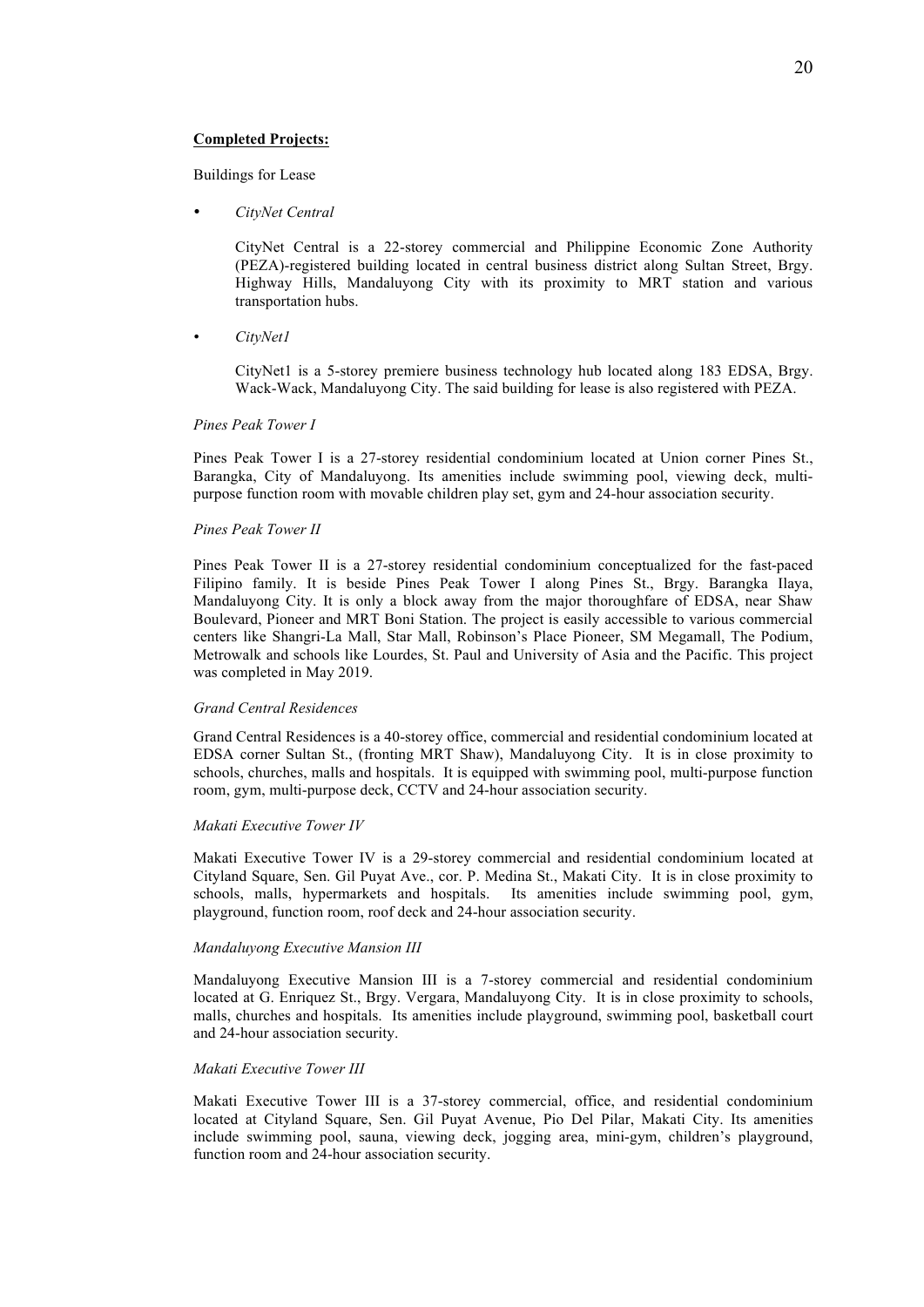#### *Manila Executive Regency*

Manila Executive Regency is a 39-storey office, commercial and residential condominium situated along J. Bocobo St. Ermita. This property has a close proximity to churches, malls, parks, party places, historical places, government institutions, and commercial establishments. Its amenities and facilities include swimming pool, gym, spa, function room, children's playground and Manila Bay viewing deck.

#### *Makati Executive Tower II*

Makati Executive Tower II is a 35-storey residential condominium located in Dela Rosa St., corner Medina St., Makati City. The tower offers a great location being few steps away from shopping centers, hotels, banks, hospitals, churches and major thoroughfares. Also, its proximity to LRT and MRT gives easy access to transportation.

#### **CLDI**

#### **Future Project:**

#### *One Hidalgo*

One Hidalgo is a 39-storey mixed residential, office and commercial condominium to be located at 1730 P. Hidalgo Lim St., corner Gen. Malvar St., Malate, Manila. It is near to various universities (De La Salle University, University of the Philippines – Manila, Philippine Christian University), government agencies (Supreme Court, Court of Appeals, Department of Justice) and other leisure establishments.

#### **Ongoing Project:**

#### *One Taft Residences*

One Taft Residences is a 40-storey mixed residential, office and commercial condominium which is located at 1939 Taft Avenue, Malate, Manila. It is with easy access to various universities (De La Salle University, University of the Philippines – Manila, Philippine Christian University), transportation hubs, shopping centers, businesses, commercial and government offices.

Estimated Date of Completion: September 2022

#### **Completed Projects:**

#### *North Residences*

This 29-storey commercial and residential condominium is located along EDSA (beside WalterMart) corner Lanutan, Brgy. Veterans Village, Quezon City. It is conceptualized for the practical modern families to enjoy suburban city living that is friendly on the budget. The project was turned over in March 2018.

#### *Manila Residences Bocobo*

Manila Residences Bocobo is a 34-storey commercial, office and residential condominium located along Jorge Bocobo St., Ermita, Manila City. Its amenities and facilities include swimming pool, children's play area, gym, multi-purpose deck, function room and 24-hour association security. It is proximate to schools, malls, banks, hospitals, restaurants, churches, government offices and other leisure establishments.

#### *Grand Emerald Tower*

Grand Emerald Tower is a 39-storey commercial, office and residential condominium located along Emerald Avenue Corner Ruby and Garnet Streets, Ortigas Center, Pasig City. Its amenities and facilities include swimming pool, gymnasium, viewing deck, sauna, children's playground, multi-purpose function room, and 24-hour association security. It is proximate to schools,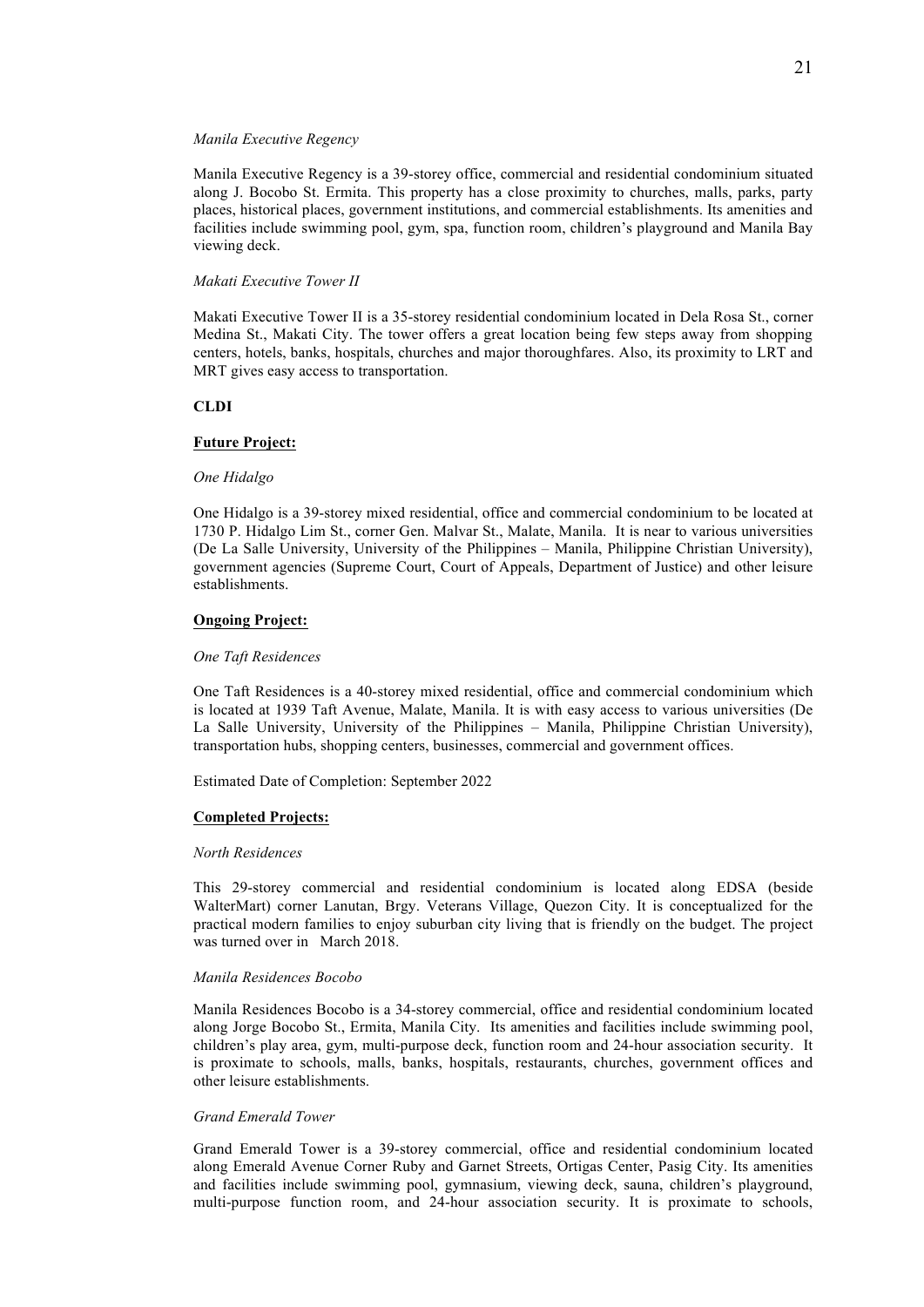hospitals, shopping malls, banks, restaurants, hotels, churches and other leisure and business establishments.

#### *Pacific Regency*

Pacific Regency is a 38-storey commercial, office, and residential condominium located at Pablo Ocampo Sr. Ave. (formerly Vito Cruz Street) in front of Rizal Memorial Sports Complex in Manila. Amenities and facilities include swimming pool, gymnasium, separate sauna for male and female, function room, children's playground, 24-hour association security, viewing area and jogging areas at the roof deck.

#### **CPI**

#### *Windsor Mansion*

Windsor Mansion is an 8-storey commercial and residential condominium located along Evangelista St., New Santolan, Pasig City. Amenities and facilities include 2 elevators, administrative office, visitors' lounge, provision for cable TV and telephone line, individual water sub meter / Meralco meter and 24-hour association security. This project is also developed together with Cityland, Inc (CI).

#### *Oxford Mansion*

Oxford Mansion is an 8-storey commercial and residential condominium located along Evangelista St., New Santolan, Pasig City. Amenities and facilities include 2 elevators, administrative office, visitor's lounge, provision for cable TV and telephone line, individual water sub meter / Meralco meter and 24-hour association security. This project is also developed together with CI.

#### *Pasig Royale Mansion*

Pasig Royale Mansion is an 8-storey mid-rise condominium located at Evangelista St., New Santolan, Pasig City. Amenities and facilities include a swimming pool, a function room, a viewing area and a visitor's lounge. This project is also developed together with CI.

#### **6. Major Risks Involved in Each of the Business of the Company**

The risks to which the Group is exposed include the internal risks such as refinancing risk, credit risk, interest rate risk, market risk and liquidity risk; business risks and operational risks; and external ones arising from political and economic situation, real estate industry outlook, market competition and asset price bubble.

#### **INTERNAL FACTORS**

*Refinancing* The Group is primarily engaged in real estate development. Risk factor includes short-term borrowings which increases the possibility of refinancing risks. This debt mix in favor of short-term borrowings is a strategy which the Group adopted to take advantage of lower cost of money for short-term loans versus long-term loans. Because the Group has the flexibility to convert its short-term loans to a long-term position by drawing down its credit lines with several banks or sell its receivables, refinancing risk is greatly reduced.

> The Group manages such refinancing risks by having a current and acid-test ratio of 3.70:1 and 1.83:1 as of December 31, 2020 from 3.08:1 and 1.62:1 as of December 31, 2019, respectively.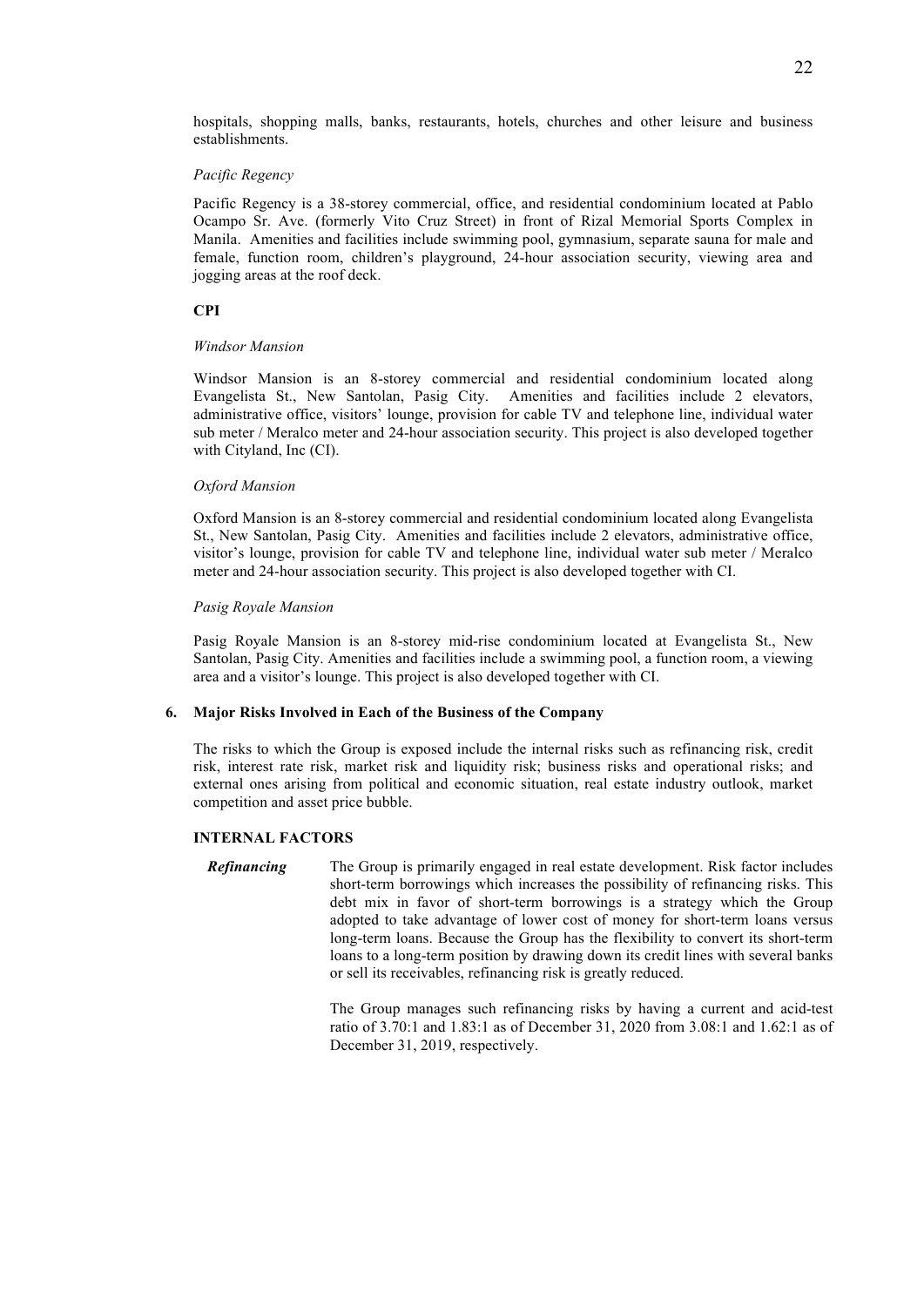| <b>Credit Risk</b> | This is defined as the risk that one party to a financial instrument will cause a<br>financial loss for the other party by failing to discharge an obligation. The        |
|--------------------|---------------------------------------------------------------------------------------------------------------------------------------------------------------------------|
|                    | financial instruments, which may be the subject of credit risk, are the installment<br>contracts receivable, contract assets and other financial assets of the Group. The |
|                    | corresponding management strategies for the aforementioned risks are as<br>follows:                                                                                       |

- a. The credit risk on the installment contracts receivable and contract assets may arise from the buyers who may default on the payment of their amortizations. The Group manages this risk by dealing only with recognized, credit worthy third parties. Moreover, it is the Group's policy to subject customers, who buy on financing, to credit verification procedures. Also, installment contracts receivable balances are monitored on an on-going basis with the result that the Group's exposure to bad debts is insignificant.
- b. The credit risk on the other financial assets of the Group such as investment in trust fund, cash and cash equivalents, short-term and long-term investments, installment contracts receivable, contract assets, notes receivable, guaranty deposits, refundable deposits, financial assets at fair value through other comprehensive income (FVOCI) and other assets may arise from default of the counterparty. The Group manages such risks in accordance to its policy where the Group shall enter into transaction with diversity of creditworthy parties to mitigate any significant concentration of credit risks. As such, there are no significant concentrations of credit risks in the Group.

#### *Interest Rate Risk* This is the risk arising from uncertain future interest rates.

The Group's financial instruments consist of:

- a. The Group's financial assets mainly consist of installment contract receivables, contract assets, notes receivable, cash and cash equivalents, short-term and long-term investments, guaranty deposits, refundable deposits and other receivables. Interest rates on these assets are fixed at their inception and are therefore not subject to fluctuations in interest rates.
- b. For the financial liabilities, the Group only has commercial papers which bear fixed interest rates, thus, are not exposed to fluctuations in interest rates.
- *Market Risk* This is the risk that the fair value or future cash flows of a financial instrument will fluctuate because of changes in market prices. Financial instruments which are measured at fair value are subject to market risk.

The financial assets at FVOCI are exposed to market risk. There is a risk for a decline in the value due to changes in the market. The exposure, however, is negligible because the amount of the said investment is insignificant as compared to the financial assets of the Group.

- *Liquidity Risk* This is the current and prospective risk to earnings or capital from the Group's inability to meet its obligations when they become due without incurring unacceptable losses. The Group's treasury has a well-monitored funding and settlement management plan. The following is the liquidity risk management framework maintained by the Group:
	- a. *Asset-Liability Management:* Funding sources are substantially from shortterm borrowings. Funding sources are abundant and provide a competitive cost advantage. The Group also holds financial assets for which there is a liquid market and are, therefore, readily saleable to meet liquidity needs.
	- b. *Conservative/Liability Structure:* Funding is widely diversified. There is little reliance on wholesale funding services or other credit sensitive fund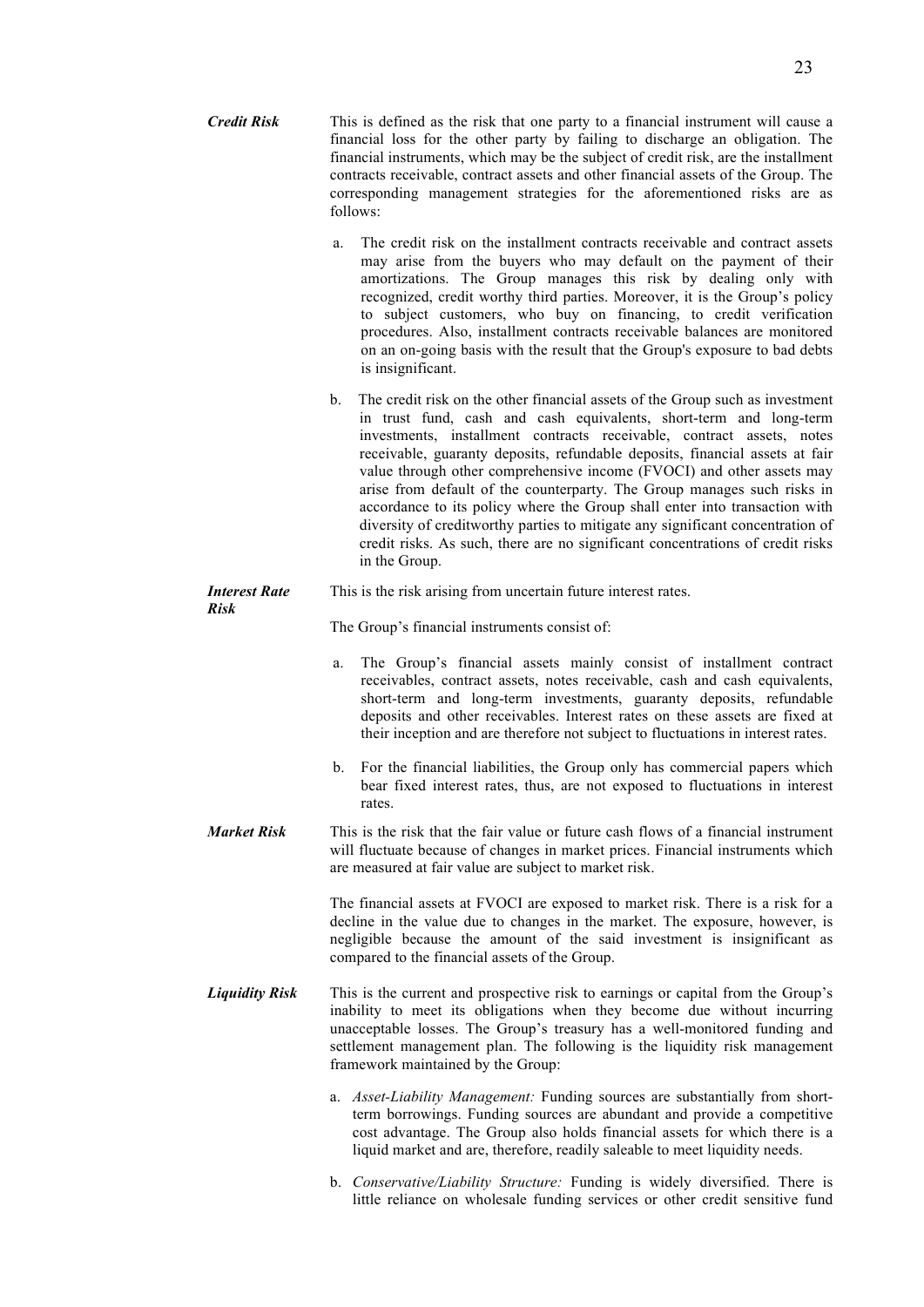providers. The Group accesses funding across a diverse range of markets and counter parties.

- c. *Excess Liquidity:* The Group maintains considerable excess liquidity to meet a broad range of potential cash outflows from business needs including financial obligations.
- d. *Funding Flexibility:* The Group has an objective to maintain a balance between continuity of funding and flexibility through the use of commercial papers.

As such, the Group addresses risk on liquidity by maintaining committed borrowing facilities in the form of bank lines and established record in accessing these markets.

#### **The Group is also exposed to risks which are beyond financial as follows:**

#### **GROUP'S BUSINESS AND OPERATIONS**

*Land Banking* The Group's land banking consists of parcels of land wherein some lots are being leased while awaiting the development of the Group's condominium projects. Having enough and diversified land banking is important to support the sustainability of the Group's business. The Group may be exposed to risks because of the possible changes in the value of these lots due to market circumstances which may result in impairment or decline in rental rate levels.

> The Group currently has prime lots for future development and/or investment properties which are located in the different areas of Metro Manila and Cavite. The management also is in continuous study and research on the possible land acquisition which will depend on the need of the Group and negotiations with prospective sellers. For the land value changes and decline, the Group continues to be cautious in buying new properties by conducting studies on appraisal and conditions of the property within the vicinity.

*development construction* Construction of a condominium project starts from the planning and securing of permits, to the development or construction of the project and to the delivery or turnover of the units to the buyers. The construction of a project involves an average period of three to five years to complete the building. During this period, the Group may be exposed to the following risks:

- delays or longer than expected time of securing necessary licenses, permits and approvals from different government agencies or neighborhood;
- possible increase in the cost of materials and labor which will impact pricing and costing;
- labor disputes among and with the contractors and sub-contractors; and
- delay in the delivery of the project.

These risks are managed by the Group as follows:

- well-planned and carefully-phased project development with a reasonable timetable;
- concrete sources of financing of the project;
- accreditation and careful selection of general contractors and subcontractors to ensure fulfillment and quality of work; and
- continuous and meticulous management of the Group's project development team to ensure that the project is progressing and being accomplished according to plan.

## **ECONOMIC FACTORS**

*Property* 

*and* 

*Economic* The Group's business consists mainly of providing office and housing units in the Philippines and the results of the operations will be influenced by the general conditions of the Philippine economy. Any economic instability or failure to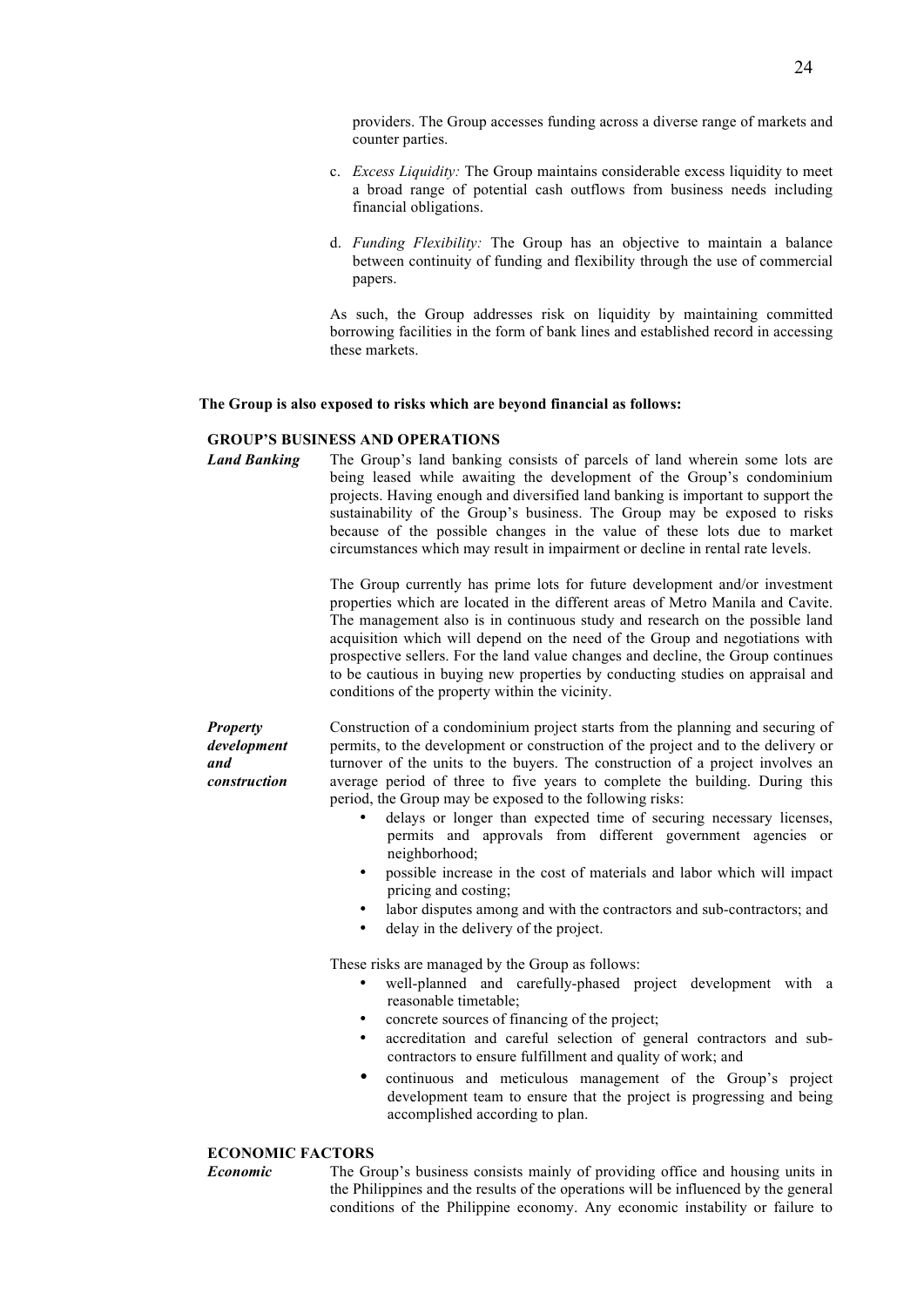register improved economic performance in the future may adversely affect the Group's operations and eventually its financial performance.

*Effect of climate change*

It cannot be denied that the country is already experiencing the impact of climate change which is considered as a global problem which needs to be addressed by all countries.

Climate change has greatly affected the operations of the businesses, both private and local. Due to climate change, the supply or resources may decline which will lead to increase in cost. Thus, businesses should consider measures to cope with the impact of environmental changes. Aside from considering the impact, businesses should also take its role in ensuring its compliance with the rules and regulations imposed by the environmental authorities.

Cityland Group has invested considerable effort in the development of programming approaches that integrate disaster risk management with longterm programs that have the objective of addressing the underlying causes of vulnerability. This means developing and applying various prevention, mitigation and preparedness policies, strategies and practices to minimize vulnerabilities and disaster risks. The Group firmly believes that emergency preparedness planning is a critical component for all development programming and is a necessary ingredient not only for effective emergency response but also for effective risk prevention, mitigation and preparedness before a disaster occurs. For the Group, emergency preparedness encompasses all aspects of disaster risk management – from addressing underlying causes to responding in times of emergencies. First and foremost, preparedness must focus on prevention and mitigation – taking pre-emptive measures to help communities avoid emergencies and become better equipped so that the impact of disasters are reduced. As one of the criteria set by the Group in acquisition of property, the Group considers whether the location of the prospective property is within the fault line and whether the area is prone to flooding. In this case, the Group minimizes the risk of incurring any additional costs/damages in the future.

Further, the Group has adopted controls to ensure its compliance with the environmental laws including but not limited to the following:

- tree planting activities as required by the Board of Investments (BOI) for the Group's BOI-registered projects;
- appointment of Pollution Control Officers in all condominium projects; and
- avoiding hazards and mitigating their potential impacts by reducing vulnerabilities and exposure and enhancing capacities of communities.
- *Political* The Group's business like all other businesses may be influenced by the political situation in the country. Any political instability in the future could have a material adverse effect in the Group's business.
- *Industry* The industry is characterized by boom-bust cyclical pattern exhibited in the past couple of decades where the industry normally goes through years of robust growth following years of slowdown. In 2020, the effects of the COVID-19 pandemic has caused a significant impact on the real estate industry. With the united effort of the government, businesses and the people, the Philippine economy will recover in due time. The Group has adopted business continuity plans and strategies to mitigate the impact.
- **Competition** The demand for housing especially in the medium-cost category has moderately stepped up. The situation has attracted both old and new players to develop projects that cater to this rising demand. As a result of the foregoing,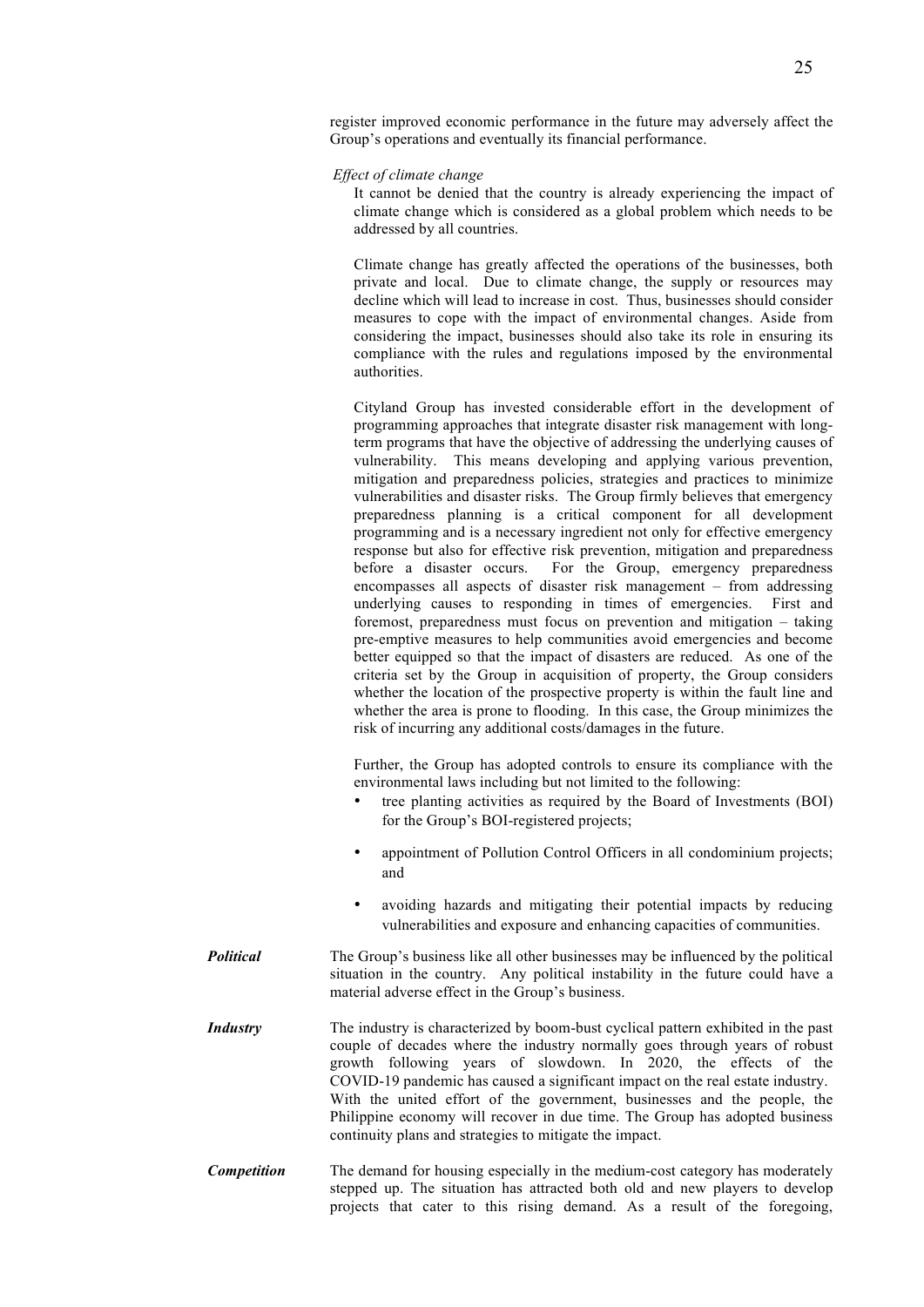competition in the area of medium-cost development is expected to intensify. The Group believes that it is in a better position to cope with the competition because of the affordability of the projects it offers in the market.

*Asset Price Bubble* Asset price bubble in real estate occurs when there is a seeming increase in the demand for housing units which leads the developers to build more and when there is already a significant gap between the demand and the supply, this will lead to a sudden decline in the value of the properties. The Philippine Residential Real Estate Price Index (RREPI) is a measure of the average change in the prices of various types of housing units, i.e., single detached/attached houses, duplexes, townhouses and condominium units, based on banks' data on loans used to acquire new housing units. It is a chain-linked index, which is computed using the average appraised value per square meter, weighted by the share of floor area of each type of housing unit to the total floor area of all housing units. The RREPI is used as an indicator for assessing the real estate and credit market conditions in the country.

> The country's property sector remained strong during the  $1<sup>st</sup>$  half of 2020. This was evidenced by the RREPI which rose by  $12.6\%$  year-on-year in the  $1<sup>st</sup>$ quarter of 2020, as compared to 3.2% and 10.4% growth rate as of the  $1<sup>st</sup>$  quarter and  $4<sup>th</sup>$  quarter of 2019, respectively.

> The index continued to grow on the  $2<sup>nd</sup>$  quarter of 2020 with 27.1% growth rate. This resulted to be the highest year-on-year growth rate since the start of the series in  $1<sup>st</sup>$  quarter of 2016. According to the banks, there are several reasons to the significant increase in the index. One of these is the higher demand for highend projects that increased the average price per square meter (sqm).

> However, the growth had disrupted when it contracted by  $0.4\%$  during the  $3<sup>rd</sup>$ quarter of the same year, the first ever recorded negative year-on-year growth since 2016. The decline was caused by weak consumer demand for houses and lots. The index recovered when it rose by 0.8% in a year-on-year basis during the  $4<sup>th</sup>$  quarter.

> According to the Governor of the Bangko Sentral ng Pilipinas (BSP), it is unlikely for the country to have a pandemic-induced asset price bubble as the monetary authorities do not expect any undue surges in asset prices since property prices and for both office and residential segments have come down. Further, market analysts do not see recovery in prices in the coming months as the market sentiment takes time to recover and solidify which lessens the risk of asset bubble. The Governor also ensured the public that the BSP continues to closely monitor market conditions for any signs of imbalances or the potential presence of asset bubbles.

> As the demand for warehouses and offices arise during these times, the Group considers this as an opportunity to minimize exposure to asset price bubble by focusing on the in-demand real estate commercial projects with good office location and reasonable price.

The Group manages the above risks by conducting assessments of the economic and political situations of the country as well as new developments in the industry. The procedures involve the gathering of information of economic indicators and political events as well as being aware of the new developments in the industry through media, business conferences, economic briefings and other sources.

With this information, the Group is able to assess and manage the risks mentioned above.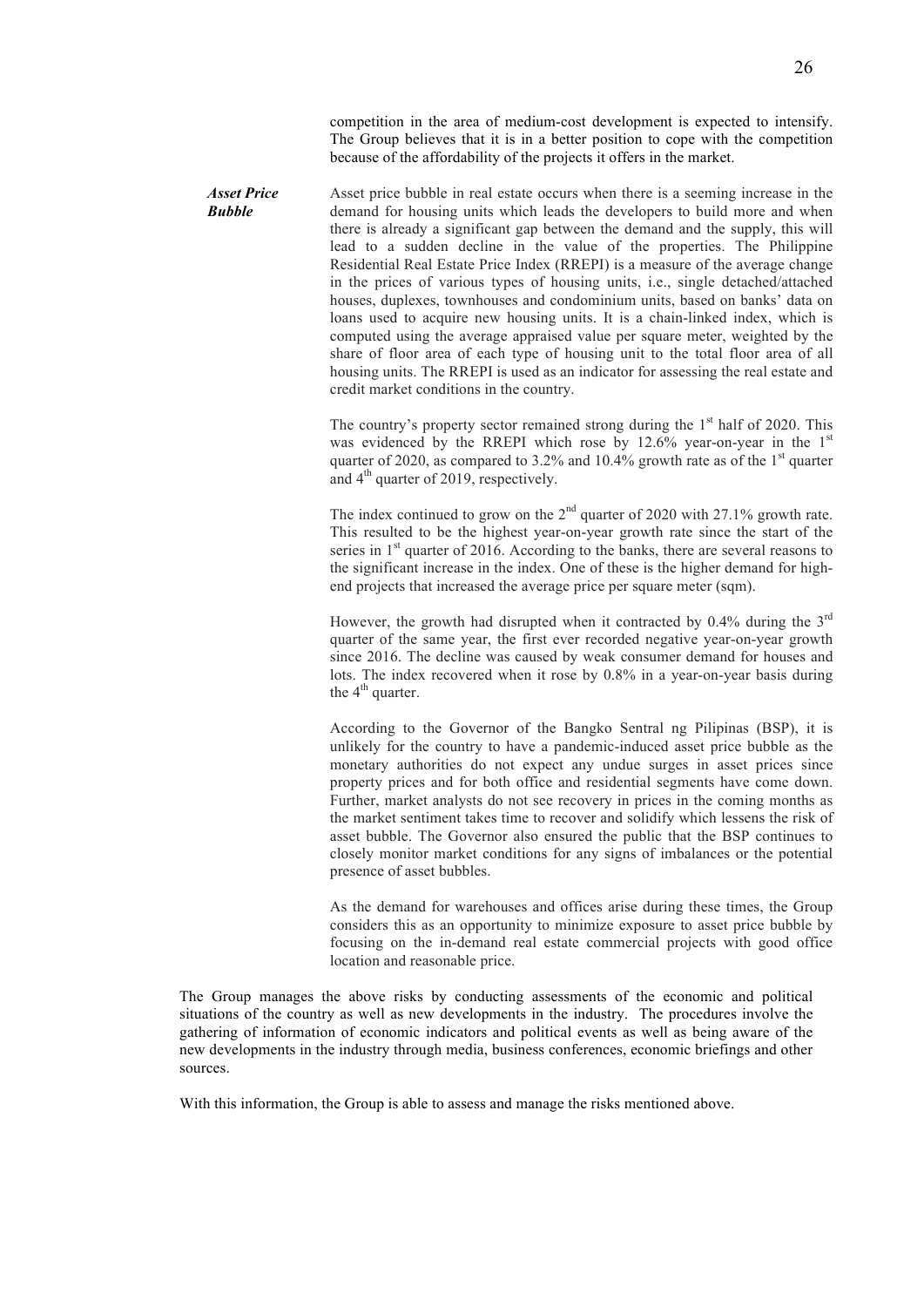# **7. Management's Discussion and Analysis or Plan of Operation**

#### **Financial Performance**

The Group is pre-selling the following on-going projects as of December 31, 2020:

- One Premier (a project of CI in which some condominium units and parking slots were assigned to CDC)
- Pioneer Heights 1 (a project of CDC)
- 101 Xavierville (a project of CDC)
- One Taft Residences (a project of CLDI)

Also, the Group is selling the remaining units of the following completed and operational projects:

#### *Cityland Development Corporation*

- Pines Peak Tower II
- Pines Peak Tower I
- Grand Central Residences
- Makati Executive Tower IV

#### *City & Land Developers, Incorporated*

- North Residences
- The Pacific Regency

The Group has also a number of prime lots reserved for future projects. Its land bank is situated in strategic locations ideal for horizontal and vertical developments.

# **Financial Condition (March 31, 2021 vs. December 31, 2020)**

The Group's balance sheet as of March 31, 2021 remained solid with total assets of  $\text{P11.79}$  billion, slightly higher by 2.45% as compared to the total assets as of December 31, 2020 of  $\text{P}$ 11.51 billion. The increase is substantially attributed to the increase in cash and cash equivalents brought about by collections from clients. Real estate properties for sale and prepaid tax also increased as of March 31, 2021. Aside from the foregoing, funds were used in the construction of the Group's ongoing projects - Pioneer Heights I, 101 Xavierville and One Taft Residences, which also caused the increase in real estate properties for sale. Excess funds were shifted to cash and cash equivalents in order to maintain liquidity. The financial position remained stable as total of cash and cash equivalents and short-term investments stood at  $\mathbb{P}3.17$  billion and  $\mathbb{P}2.94$  billion as of March 31, 2021 and December 31, 2020, respectively.

On the liabilities side, total liabilities increased by  $13.65\%$  from  $\text{F2.21}$  billion as of March 31, 2020 to  $\mathbb{P}2.51$  billion as of March 31, 2021. This was primarily due to accrual of development costs and issuance of notes payable.

Total equity as of March 31, 2021 stood at  $\overline{P}9.28$  billion from  $\overline{P}9.16$  billion as of December 31, 2020, slightly higher by  $1.36\%$  due to comprehensive income of  $\text{P121.36}$  million.

As a result of the foregoing, the Group registered a current and acid test ratio of 3.17:1 and 1.54:1, respectively as of the first quarter of 2021, as compared to 3.70:1 and 1.83:1, respectively as of December 31, 2020. Asset-to-liability and debt-to-equity remained stable at 4.70:1 and 0.14:1, respectively as of March 31, 2021 compared to 4.89 and 0.13, respectively as of December 31, 2020.

# **Financial Condition (2020 vs. 2019)**

The Group's balance sheet remained solid with total assets of P11.51 billion, 3.60% higher as compared to the 2019 year-end balance of  $P11.11$  billion. The increase in assets is attributed to the increase in real estate properties for sale, and installment contracts receivable. The net increase in installment contracts receivable and contract assets was due to sales from real estate properties. Funds were generated from sales and lease of condominium units and other real estate projects, while other financial sources came from the issuance of commercial papers with interest rates ranging from 0.69% to 1.25% in 2020 and 1.19% to 3.81% in 2019. Majority of the funds were utilized for operations and to finance the Group's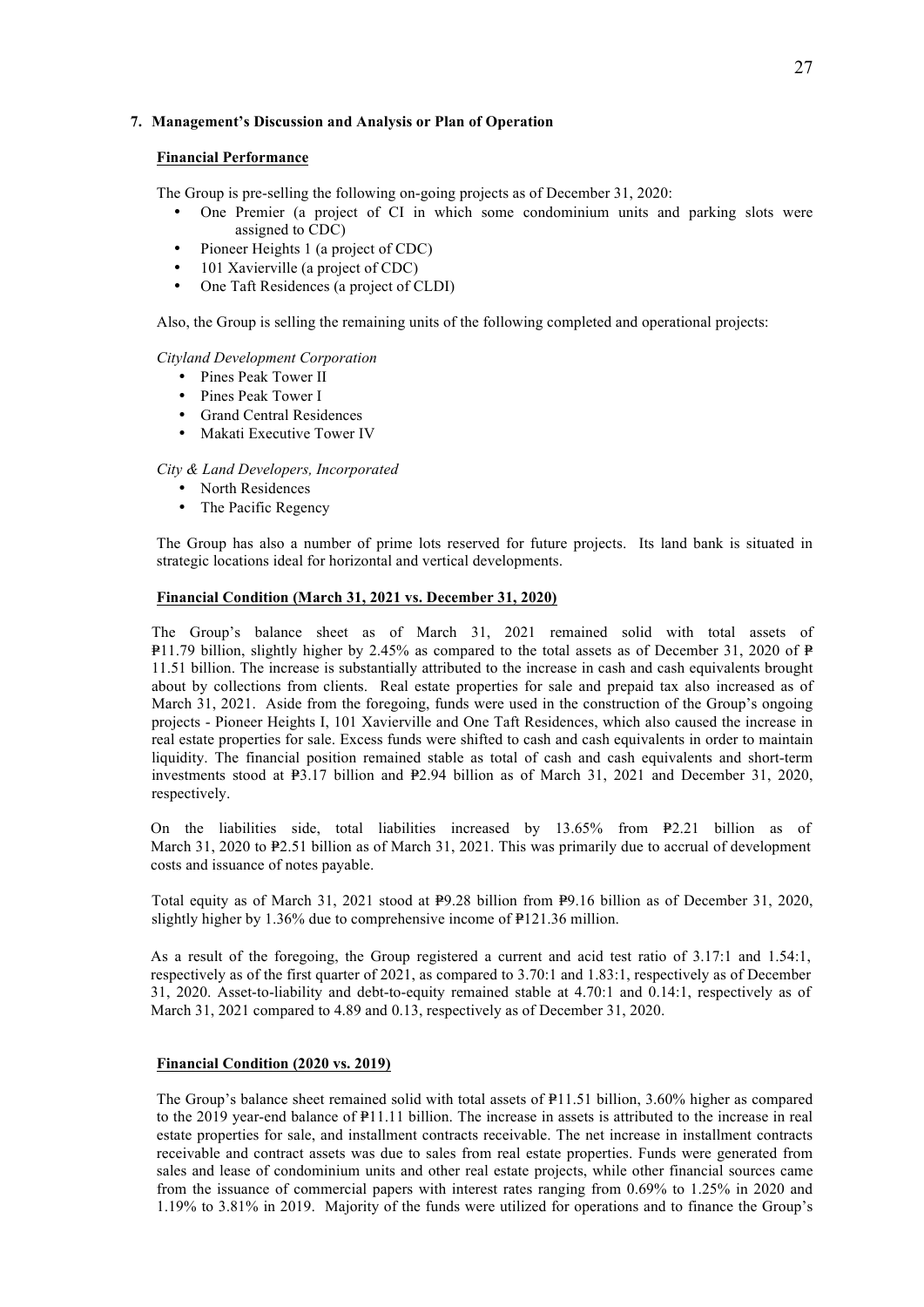construction of ongoing projects. Moreover, the cash position allowed CDC to declare cash dividends amounting to  $\mathbb{P}132.11$  million while the subsidiary, CLDI was able to declare cash dividends amounting to P21.02 million. The Group's liquidity position remained stable as cash and cash equivalents and short-term cash investments stood at  $\text{\texttt{P2.06}}$  billion and  $\text{\texttt{P0.88}}$  billion, respectively. Excess funds were placed in both short and long term investments contributing to the increase in financial income.

On the liability side, total liabilities increased by  $P4.78$  million or 0.20%, primarily due to higher accounts payable and accrued expenses, pre-need and other reserves and deferred income tax liabilities. The increase was partially offset by the settlement of matured notes and contracts payable amounting to =P113.55 million and net decrease in contract liabilities by =P9.06 million and increase in deferred tax liabilities-net by P29.20 million.

Total equity stood at  $\overline{P}9.16$  billion as of December 31, 2020, higher by 4.51% from  $\overline{P}8.76$  billion as of December 31, 2019 due to comprehensive income of P548.21 million net of cash dividends declared and paid by the Group amounting to  $P153.05$  million.

As a result of the foregoing, the Group's liquidity position remained stable with acid-test and current ratio of 1.83:1 and 3.70:1 as of December 31, 2020, as compared to 1.62:1 and 3.08:1 as of December 31, 2019, respectively. On the other hand, debt-equity ratio slightly improved to 0.13:1 as of December 31, 2020, as compared to 0.16:1 in December 31, 2019.

## **Financial Condition (2019 vs. 2018)**

The Group's balance sheet remained solid with total assets of  $P11.11$  billion, 5.17% higher as compared to the 2018 year-end balance of  $\text{P10.56}$  billion. The increase in assets is attributed to the increase in real estate properties for sale, contract assets, long-term investments and installment contracts receivable. The net increase in installment contracts receivable and contract assets was due to sales from real estate properties. Funds were generated from sales and lease of condominium units and other real estate projects, while other financial sources came from the issuance of commercial papers with interest rates ranging from 1.19% to 3.81% in 2019 and 1.38 % to 5.00% in 2018. Majority of the funds were utilized for operations and to finance the Group's construction of ongoing projects. Moreover, the cash position allowed CDC to declare cash dividends amounting to  $P188.73$  million, while the subsidiary, CLDI was able to declare cash dividends amounting to  $P25.58$  million. The Group's liquidity position remained stable as cash and cash equivalents and short-term cash investments both stood at  $\mathbb{P}1.93$  billion and =P0.40 billion, respectively. Excess funds were placed in both short and long term investments contributing to the increase in financial income.

On the liability side, total liabilities increased by  $\overline{P}33.67$  million or 1.46%, primarily due to higher accounts payable and accrued expenses, income tax payable and retirement benefits liability. The increase was partially offset by the settlement of matured notes and contracts payable amounting to =P169.50 million and net decrease in contract liabilities by =P14.37 million and deferred tax liabilities-net by  $P14.63$  million.

Total equity stood at  $\text{\sf P8.76}$  billion as of December 31, 2019, higher by 6.22% from  $\text{\sf P8.25}$  billion as of December 31, 2018 due to comprehensive income of  $P724.73$  million net of cash dividends declared and paid by the Group amounting to  $P217.32$  million.

As a result of the foregoing, the Group's liquidity position remained stable with acid-test and current ratio of  $1.62:1$  and  $3.08:1$  as of December  $31$ , 2019, as compared to  $1.67:1$  and  $2.80:1$  in December 31, 2018, respectively. On the other hand, debt-equity ratio slightly improved to 0.16:1 as of December 31, 2019, as compared to 0.19:1 in December 31, 2018.

#### **Financial Condition (2018 vs. 2017)**

The Group's balance sheet remained solid with total assets of  $\mathbb{P}10.56$  billion, 8.89% higher as compared to the  $2017$  year-end balance of  $\mathbb{P}9.70$  billion. Funds were generated from sales and lease of condominium units and other real estate projects, while other financial sources came from the issuance of commercial papers with interest rates ranging from 1.31 % to 5.00%. Majority of the funds were substantially utilized for operations and to finance the Group's construction of Pines Peak Tower II, One Taft Residences and the newly launched condominium projects, Pioneer Heights 1 and 101 Xavierville and the completion of North Residences. The stable financial position allowed the acquisition of two parcels of land increasing the Group's total assets. In addition, in compliance with Philippine Financial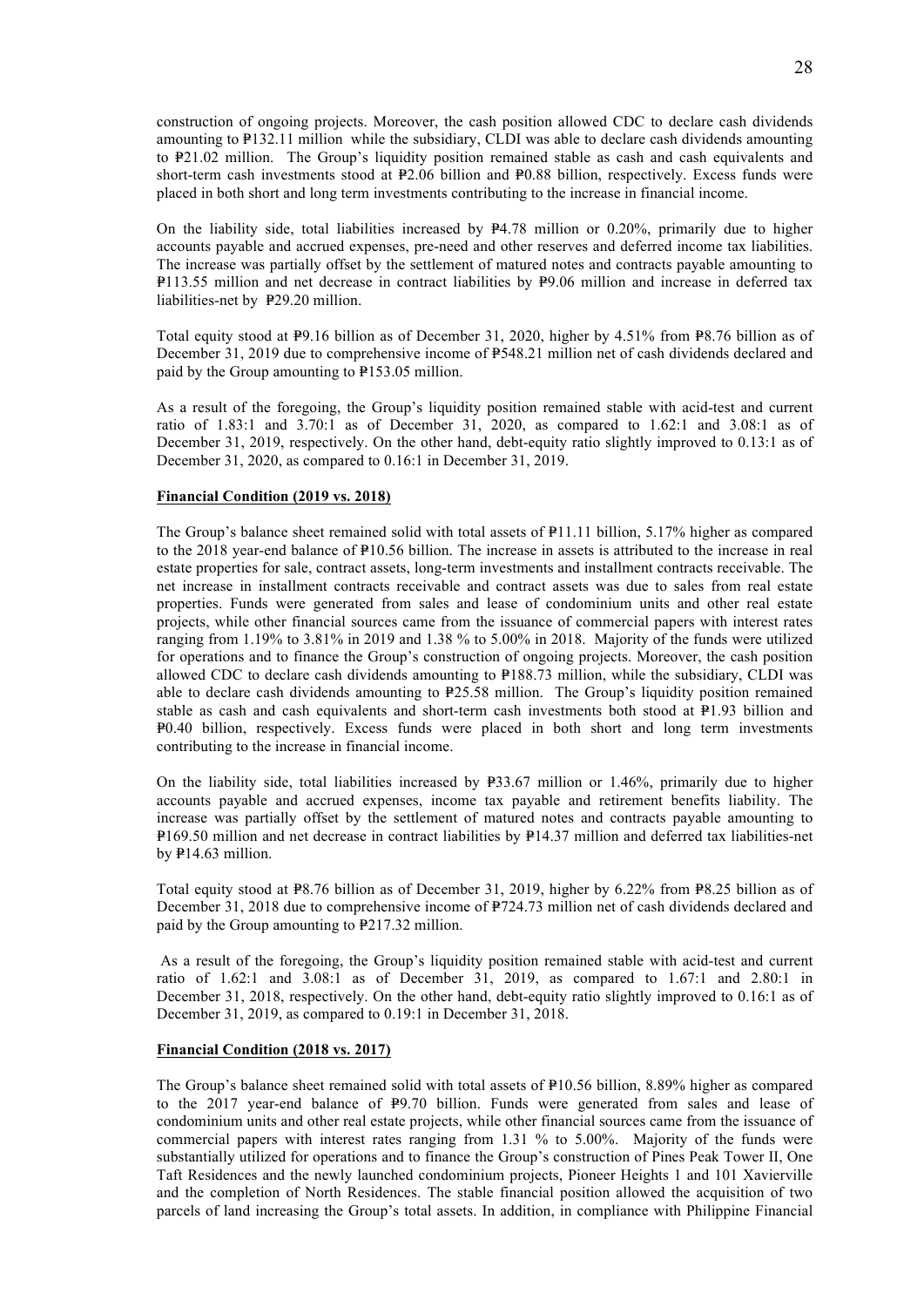Reporting Standard (PFRS) 15, *Revenue from Contracts with Customers*, the Group has reclassified a substantial portion of installment contracts receivable to contract assets, the net effect of which was an increase of  $P$ 241.63 million in the said accounts due to sales and increase in percentage of completion. Moreover, the cash position allowed CDC to distribute cash dividends amounting to  $P118.54$  million, while the subsidiary, CLDI distributed cash dividends amounting to  $\mathbb{P}19.19$  million. The Group's liquidity position remained stable as cash and cash equivalents and short-term cash investments both stood at  $\overline{P}0.47$  billion and  $\overline{P}1.59$  billion, respectively. Excess funds were placed in both short and long term investments contributing to the increase in financial income.

On the liability side, total liabilities increased by  $\overline{P}348.24$  million or 17.72%, primarily from higher contract liabilities and income tax payable. Contract liabilities pertains to the collections of pre-selling of condominium projects which have not yet reached the preliminary stage of completion. The increase was partially offset by the settlement of matured notes and contracts payable amounting to  $P87.90$  million and decrease in accounts payable and accrued expenses by  $\frac{1}{266}$ .51 million and deferred tax liabilities-net by =P56.16 million.

Total equity stood at  $\text{\texttt{P8.25}}$  billion as of December 31, 2018, higher by 6.65% from  $\text{\texttt{P7.73}}$  billion as of December 31, 2017 due to comprehensive income of P P634.011 million net of cash dividends declared and paid by the Group amounting to  $P137.73$  million.

As a result of the foregoing, the Group's liquidity position remained stable with acid-test and current ratio of 1.67:1 and 2.80:1 as of December 31, 2018, as compared to 1.69:1 and 2.42:1 in December 31, 2017, respectively. On the other hand, debt-equity ratio slightly improved to 0.19:1 as of December 31, 2018, as compared to 0.22:1 in December 31, 2017.

# **Results of Operation (March 31, 2021 vs. March 31, 2020)**

Sales of real estate properties reached  $-$ P371.95 million as compared to the previous year's sales of =P275.74 million. The increase in sales amount by 34.89% was attributed to the increase in the percentage of completion since revenue from the sale of these real estate projects under pre-completion stage are recognized over time during the construction period (or percentage of completion).

Total sales of the Group was substantially generated from CDC reaching  $P257.87$  million which is equivalent to 69.33% of the Group's sales. The Group has been applying the percentage of completion its revenue recognition and therefore aside from the current year's sales, additional revenues of prior year's sales were also recognized based on percentage of completion. Sales from CDC's projects – Pioneer Heights 1 and 101 Xavierville contributed 48.39% and 10.74%, respectively of the Group's sales as of March 31, 2021.

Further, one of the Company's subsidiaries, CLDI, contributed 30.67% of the total sales of real estate properties. Sales of CLDI reached  $P114.09$  million as of March 31, 2021 as compared to the same period last year of  $P61.35$  million. Sales for the quarter were driven from sales of real estate properties of One Taft Residences and North Residences.

Other sources of income are financial income, rent income and other income. Financial income which is composed of interest income from sale of real estate properties, cash and cash equivalents, short-term investments, notes receivable and guaranty deposits contributed 19.11% of total revenues. Likewise, rent income grew by  $3.85\%$  from  $\frac{p46.00}{p}$  million to  $\frac{p47.77}{p}$  million of the same period last year. Rent income significantly came from the lease operations of CityNet Central, CityNet1 and other properties which were held for lease. Other income - net, on the other hand, were primarily from adjustment of market value of repossessed units, penalties charged to clients, and other miscellaneous income. Revenue contribution of this account decreased by 10.34%, amounting to  $P25.05$  million as of March 31, 2021 from  $\frac{p}{27.93}$  million for the quarter ended March 31, 2020.

On the cost side, cost of real estate sales increased due to the increase in percentage of completion, while operating expenses decreased due to lower taxes and licenses, professional fees, light, power and water and brokers' commission. Financial expenses likewise decreased due to lower interest expense on notes payable.

As a result of the foregoing, the Group ended March 31, 2021 with a net income of  $P122.83$  million, lower by 14.07% compared to the same period last year of  $P142.94$  million. This translated to annualized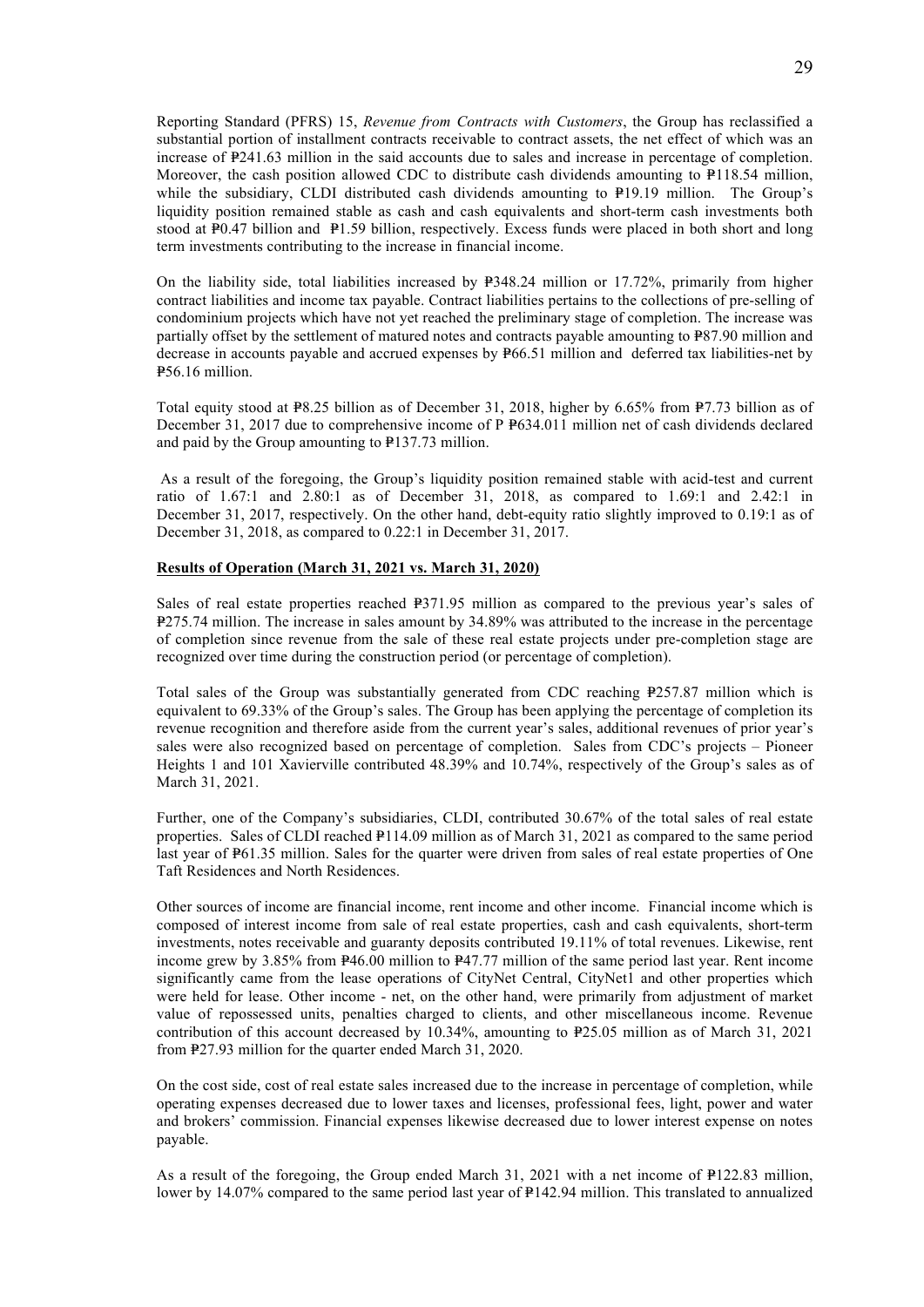earnings per share and return on equity of  $P<sub>0.10</sub>$  and 5.38% as compared to the previous year of  $P<sub>0.12</sub>$ and 6.72%, respectively.

## **Results of Operation (March 31, 2020 vs. March 31, 2019)**

Sales of real estate properties reached  $E275.74$  million as compared to the previous year's sales of =P437.91 million. The 37.03% decrease in sales was due to lower sales of Pines Peak Tower II, Grand Central Residences and North Residences. The Group is selling the remaining inventories of these projects and majority of the units were already sold last year. Moreover, due to the COVID-19 pandemic, the lockdown measures in mid-March 2020 partially decreased the Group's sales for the first quarter 2020 as compared to the sales as of March 31, 2019.

Total sales of the Group was substantially generated from CDC reaching  $\mathbb{P}211.50$  million which is equivalent to 76.70% of the Group's sales. The Group has been applying the percentage of completion its revenue recognition and therefore aside from the current year's sales, additional revenues of prior year's sales were also recognized based on percentage of completion. As a result of the foregoing, Pines Peak Tower II contributed  $P72.63$  million to the total Group's sales. In addition, sales of Pioneer Heights I almost reached the same level at  $\frac{P71.58 \text{ million}}{P11.58 \text{ million}}$ , while 101 Xavierville posted sales of  $\frac{P45.77 \text{ million}}{P11.58 \text{ million}}$ . Since the construction of these three projects were in full swing prior to the lockdown in Luzon in mid-March 2020, the percentage of completion as of March 2020 of Pines Peak Tower II, Pioneer Heights I and 101 Xavierville reached 100%, 27.15% and 38.67%, respectively. In addition, the Group also sold the remaining units of Grand Central Residences and Pines Peak Tower I.

Further, the subsidiaries, CLDI and CPI contributed 22.25% and 1.05%, respectively of total sales of real estate properties. Sales of CLDI reached  $\frac{p_{61.35}}{p_{10}}$  million as of March 31, 2020 as compared to the same period last year of  $\frac{p_{107}}{95}$  million. Sales for the quarter was driven by One Taft Residences and North Residences. The 43.17% decrease in sales was due to lower sales generated from North Residences since this project was already sold at 89.55% as of December 31, 2019. In addition, sales of CLDI was also affected by the lockdown measures implemented in mid-March 2020. One Taft Residences was in full blast construction prior to the lockdown resulting to a percentage of completion of 60.50% from 30.76% in the same period last year.

Other sources of income are financial income, rent income and other income. Financial income which is composed of interest income from sale of real estate properties, cash and cash equivalents, short-term investments, notes receivable and guaranty deposits contributed 24.59% of total revenues. Likewise, rent income grew by 37.25% from P33.52 million to P46.00 million of the same period last year. Rent income significantly came from the lease operations of CityNet Central, CityNet1 and other properties which were held for lease. Other revenue, on the other hand, were primarily from adjustment of market value of repossessed units, penalties charged to clients, and other miscellaneous income. Revenue contribution of this account decreased by 2.88%, amounting to  $\text{\textsterling}38.54$  million as of March 31, 2020 from  $\text{\textsterling}39.68$  million for the quarter ended March 31, 2019.

On the cost side, cost of real estate sales decreased due to sales, while operating expenses increased due to higher taxes and licenses, professional fees, light, power and water, brokers' commission, repairs and maintenance and membership dues. Financial expenses likewise decreased due to partial settlement of notes payable and lower interest rates. In addition, other expenses decreased due to lower adjustment of prior years' income from forfeited units while decline in revenues and increase in operating expenses decreased provision for income tax.

As a result of the foregoing, the Group ended March 31, 2020 with a net income of  $\mathbb{P}142.94$  million, lower by 33.13% compared to the same period last year of  $P213.76$  million. This translated to annualized earnings per share and return on equity of  $P0.12$  and 6.72% as compared to the previous year of  $P0.18$ and 10.62%, respectively.

#### **Results of Operation (2019 vs. 2018)**

The Group's sale of real estate properties increased by 12.99% as of December 31, 2019 reaching  $P1,652.83$  million from the previous year's  $P1,462.77$  million. Growth was driven by sales and higher percentage of completion of the projects. Total sales of the Group was substantially generated from CDC, reaching  $\mathbb{P}1,122.83$  million or 67.93% of the Group's sales. Pines Peak Tower II was 100% completed in May 2019 which was already sold at 83.70% as of December 31, 2019. The Group has been applying the percentage of completion (POC) in sales and revenue recognition and therefore, aside from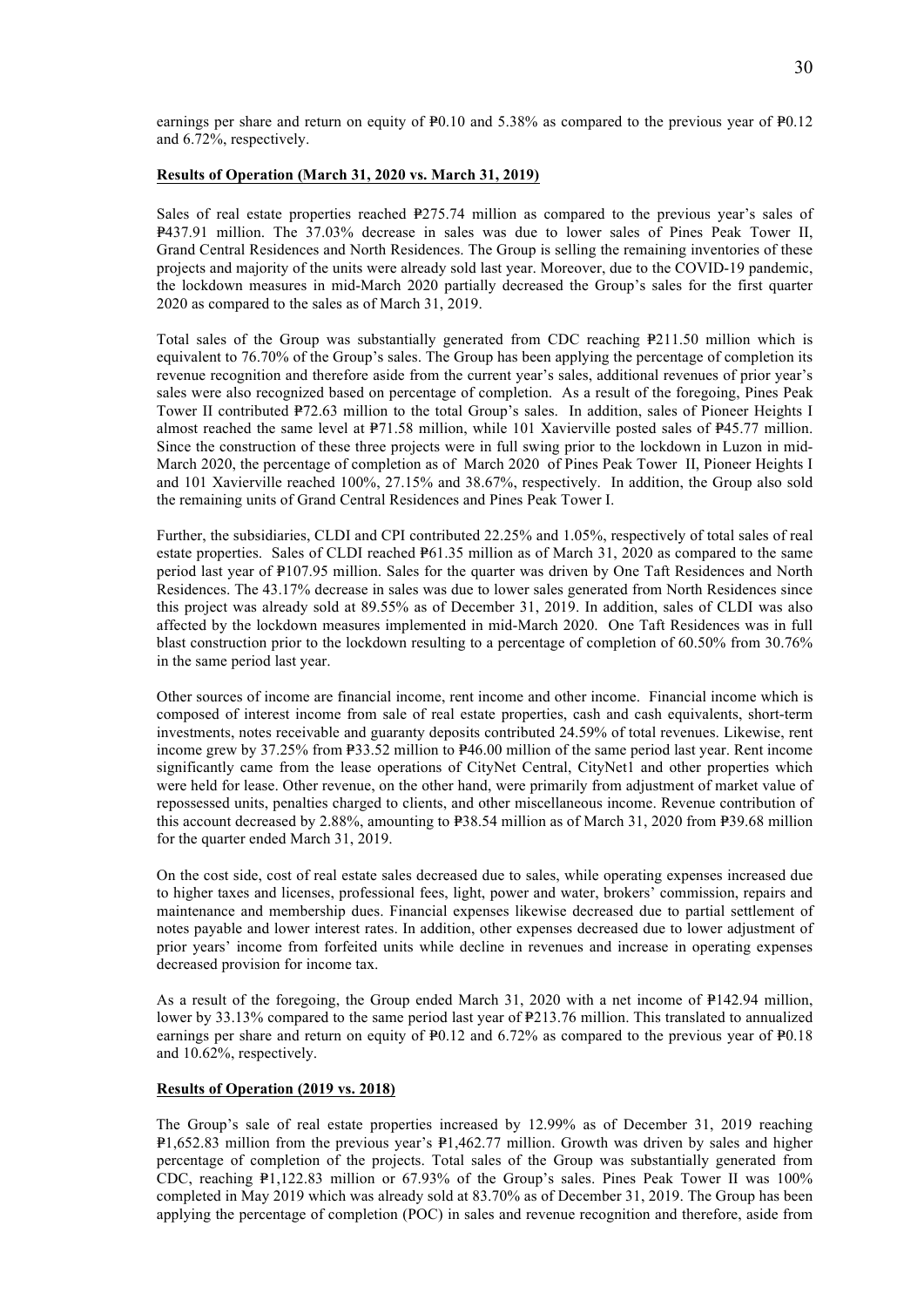the current year sales, additional revenue from sales in prior years were also recognized. Consequently, Pines Peak Tower II generated the highest sales revenue amounting to  $\frac{1}{2}500.33$  million followed by the sale of the remaining units of 101 Xavierville, Pioneer Heights 1, Grand Central Residences, One Premier and Pines Peak Tower I, contributing  $P241.20$  million,  $P181.61$  million,  $P94.36$  million, =P42.84 million and =P27.74 million, respectively.

Moreover, the subsidiaries, CLDI and CPI recorded 30.37% and 1.70% of total revenue on sales of real estate, respectively. Sales of real estate properties of CLDI reached P501.89 million as compared to the same period last year of  $P409.54$  million. The increase in sales can be attributed to the sales revenue generated from One Taft Residences since realization of sales was based on POC. Majority of the sales in 2019 was generated from One Taft Residences which contributed  $P331.92$  million, while North Residences accounted for  $P159.60$  million of total sales. The remaining  $P8.52$  million of sales were generated from Grand Emerald Tower.

Other sources of income are financial income, rent income and other income. Financial income which is composed of interest income from installment contracts receivable, contract assets, cash and cash equivalents, short-term and long-term investments, notes receivable and guaranty deposit contributed 21.07% of total revenues and grew by 33.76% due to higher investments and interest rates. Likewise, rental income from lease operations of buildings and properties contributed 5.69% and grew by 9.51% due to additional lease contracts and higher rental rates. Other revenue, on the other hand, pertains to adjustment of market value of repossessed units, penalties charged to clients, gain on sale of shares of stock and other miscellaneous income which contributed 5.22% of total revenues.

On the cost side, cost of real estate sales and operating expenses increased as these move in tandem with sales. Although the Group reduced its notes payable balance, interest expense increased due to higher interest rates.

Altogether, the Group posted a consolidated income of  $P734.14$  million in 2019, 16.85% higher than the previous year's level of  $\texttt{P628.27}$  million. This translated into an improved earnings per share and return on equity of  $\text{\texttt{P0.15}}$  and 8.43% as compared to the same period of the previous year of  $\text{\texttt{P0.13}}$  and 7.67% respectively.

#### **Results of Operation (2018 vs. 2017)**

The Group's sale of real estate properties increased by 11.60% as of December 31, 2018 reaching  $P1,462.77$  million from the previous year's  $P1,311.71$  million. Growth was driven by sales and higher percentage of completion of the projects. Total sales of the Group was substantially generated from CDC, reaching =P1,015.59 million, or 69.47% of the Group's sales. Construction accomplishment of Pines Peak Tower II steadily progressed from the previous year's percentage of completion of 52.98% to 90.64% in 2018. The Project was already 64.36% sold as of December 31, 2018. The Group has been applying the percentage of completion (POC) in sales and income recognition and therefore, aside from the current year sales, additional revenue from its sales from prior years were also recognized. Consequently, this project generated the highest sales revenue amounting to  $P627.60$  million followed by the sale of the remaining units of Grand Central Residences, Pines Peak Tower I and Makati Executive Tower IV, contributing  $P202.67$  million,  $P104.50$  million and  $P36.99$  million, respectively. Sales from Grand Central Residences and Pines Peak Tower I came from the remaining inventory last year. To increase future sales, CDC launched Pioneer Heights I, and 101 Xavierville in 2018. The Group has not realized revenue on sales of these projects under the POC since it has not reached beyond the preliminary stage of completion. In view of this, future sales of CDC is seen to be generated from the sale and construction accomplishment of Pines Peak Tower II and from the newly launched condominium projects.

Moreover, the subsidiaries, CLDI and CPI recorded 28.00% and 2.53% of total revenue on sales of real estate, respectively. Sales of real estate properties of CLDI reached  $\text{P409.54}$  million as compared to the same period last year of  $\texttt{P439.58}$  million. The decrease in sales can be attributed to the sales revenue generated from One Taft Residences since realization of sales was based on percentage of completion (POC). The POC of this project at the end of 2018 was 25.59% but is expected to increase in the succeeding months. In addition, sales of Grand Emerald tower and Manila Residences Bocobo were lower as compared to the previous year since these were generated from the remaining units last year. On the other hand, North Residences was in full blast construction which led to its completion in March 2018. This project was sold at 84.23% in 2018, as compared to last year at 61.63%. Majority of the 2018 sales were generated from North Residences which contributed ₱318.54 million, while One Taft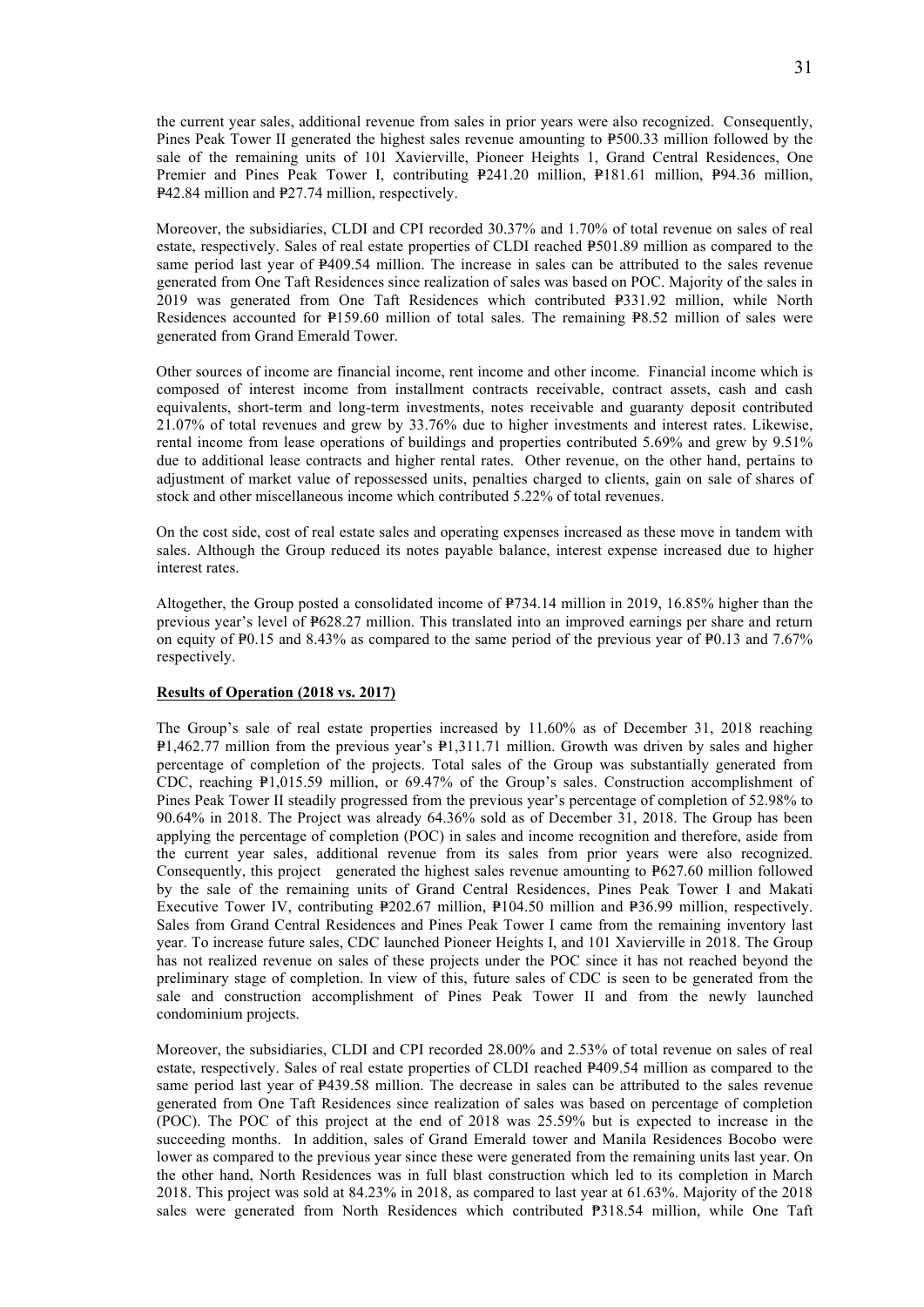Residences accounted for  $\mathbb{P}78.78$  million of total sales. The remaining  $\mathbb{P}17.19$  million of sales were generated from Grand Emerald Tower and Manila Residences Bocobo.

Other sources of income are financial income, rent income and other income. Financial income which is composed of interest income from installment contracts receivable, contract assets, cash and cash equivalents, short-term investments, notes receivable and guaranty deposit contributed 18.62% of total revenues. Likewise, rental income from lease operations of buildings and properties contributed 6.14% and grew by 5.54% due to additional lease contracts and higher rental rates. Other revenue, on the other hand, pertains to adjustment of market value of repossessed units, penalties charged to clients, and other miscellaneous income contributed 4.08% of total revenues.

On the cost side, cost of real estate sales and operating expenses increased as these move in tandem with sales. Although the Group reduced its notes payable balance, interest expense increased due to higher interest rates.

Altogether, the Group posted a consolidated income of  $P628.27$  million in 2018, 13.83% higher than the previous year's level of  $P551.93$  million. This translated into an improved annualized earnings per share and return on equity of  $\text{\textsterling}0.13$  and 7.67% as compared to the same period of the previous year of  $\text{\textsterling}0.11$ and 7.20% respectively.

#### **Key Performance Indicators (2020 vs 2019 vs 2018)**

| <b>Cityland Development Corporation</b>       |                   |                   |                   |
|-----------------------------------------------|-------------------|-------------------|-------------------|
| (Consolidated)                                | 2020              | 2018              | 2017              |
| Basic/Diluted earnings per share              | $P_{0.11*}$       | $P_{0.15*}$       | $P_{0.13*}$       |
| Return on equity                              | 6.11%             | 8.43%             | 7.67%             |
| Return on asset                               | 4.72%             | 6.61%             | 7.94%             |
| Net profit margin                             | 31.81%            | 30.49%            | 40.75%            |
| Solvency ratio                                | 0.26              | 0.34              | 0.30              |
| Interest rate coverage ratio                  | 405.88            | 65.49             | 55.06             |
| Asset to liability ratio                      | 4.89              | 4.73              | 4.56              |
| Asset to equity ratio                         | 1.43              | 1.45              | 1.47              |
| Debt to equity ratio                          | 0.13              | 0.16              | 0.19              |
| Current ratio                                 | 3.70              | 3.08              | 2.80              |
| Acid - test ratio                             | 1.83              | 1.62              | 1.67              |
| *After retroactive effect of stock dividends. |                   |                   |                   |
| City & Land Developers,                       |                   |                   |                   |
| <b>Incorporated (Subsidiary)</b>              | 2020              | 2019              | 2018              |
| Basic/Diluted earnings per share*             | $P_{0.07}$        | P <sub>0.12</sub> | $P_{0.10*}$       |
| Return on equity                              | 4.69%             | 8.12%             | 7.31%             |
| Return on asset                               | 4.18%             | 7.18%             | $6.00\%$          |
| Net profit margin                             | 29.50%            | 27.92%            | 29.42%            |
| Solvency ratio                                | 0.38              | 0.62              | 0.34              |
| Interest rate coverage ratio                  |                   |                   |                   |
| Asset to liability ratio                      | 9.08              | 8.60              | 5.59              |
| Asset to equity ratio                         | 1.12              | 1.13              | 1.22              |
| Debt to equity ratio                          |                   |                   | 0.10              |
| Current ratio                                 | 6.98              | 6.82              | 4.58              |
| Acid - test ratio                             | 1.40              | 1.61              | 2.35              |
| *After retroactive effect of tock dividends   |                   |                   |                   |
| <b>Cityplans, Incorporated</b>                |                   |                   |                   |
| (Subsidiary)                                  | 2020              | 2019              | 2018              |
| Earnings per share                            | P <sub>0.05</sub> | $P_{0.09}$        | P <sub>0.12</sub> |
| Return on equity                              | 2.24%             | 3.96%             | 5.77%             |
| Return on asset                               | 2.05%             | 4.57%             | 6.50%             |
| Net profit margin                             | 13.74%            | 52.26%            | 26.69%            |

Solvency ratio 0.24 0.32 0.44 Asset to liability ratio 6.52 6.42 6.44 Asset to equity ratio 1.18 1.22 1.22 1.22 1.23 Current ratio 20085 11.75 15.90 Acid - test ratio 11.24 12.11 16.70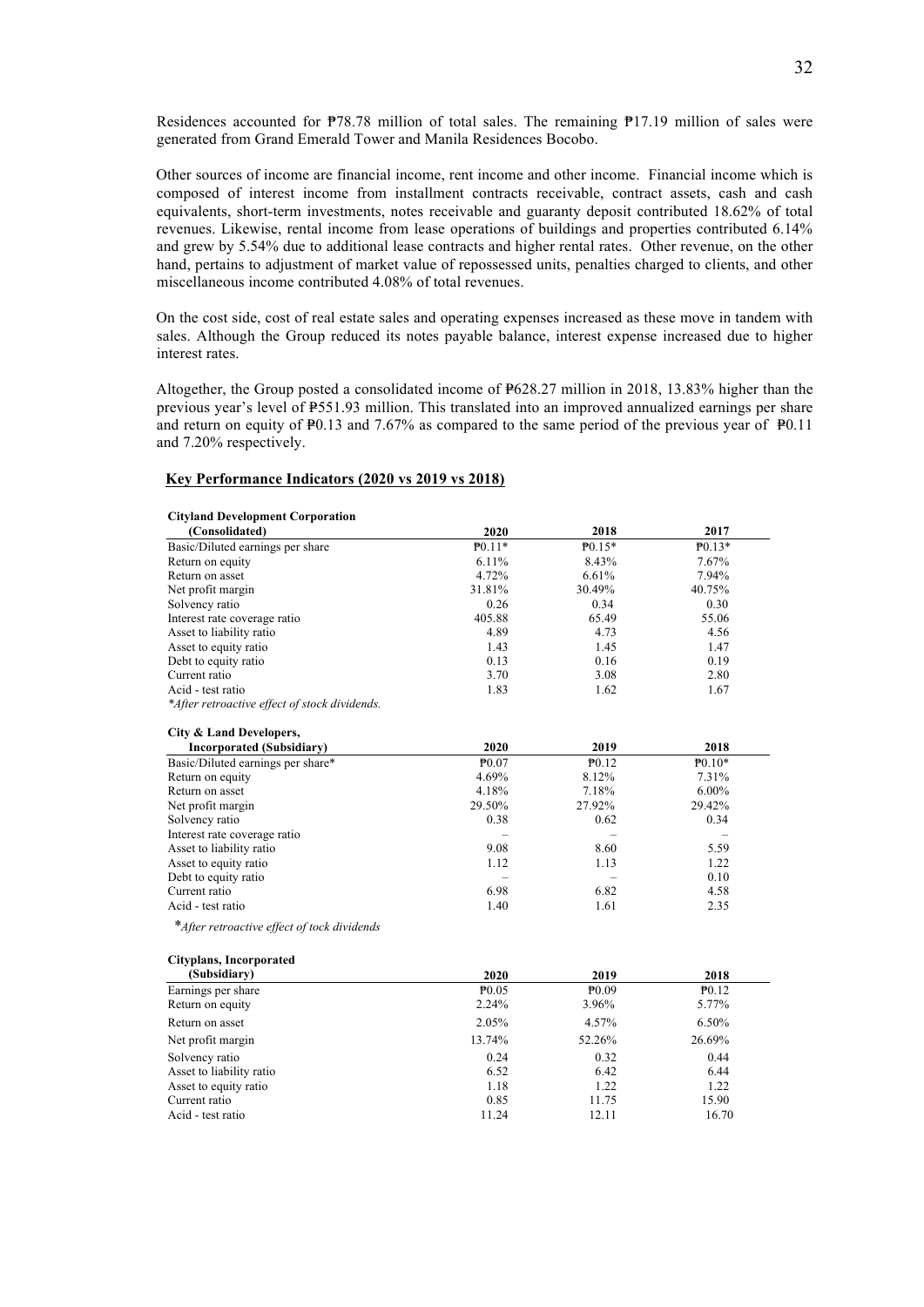| Earnings per share              |                                                      | Net income after tax                                                                                                                                                                                                                   |
|---------------------------------|------------------------------------------------------|----------------------------------------------------------------------------------------------------------------------------------------------------------------------------------------------------------------------------------------|
|                                 |                                                      | Outstanding number of shares                                                                                                                                                                                                           |
| Return on equity ratio          |                                                      | Net income after tax                                                                                                                                                                                                                   |
|                                 |                                                      | <b>Total Equity</b>                                                                                                                                                                                                                    |
| Return on asset ratio           |                                                      | Net income after tax                                                                                                                                                                                                                   |
|                                 |                                                      | <b>Total Assets</b>                                                                                                                                                                                                                    |
| Net profit margin               | $=$                                                  | Net income after tax                                                                                                                                                                                                                   |
|                                 |                                                      | <b>Total Sales Revenue</b>                                                                                                                                                                                                             |
| Solvency ratio                  | $=$<br>Net income after $tax + Depreciation$ expense |                                                                                                                                                                                                                                        |
|                                 |                                                      | <b>Total liabilities</b>                                                                                                                                                                                                               |
| Interest rate coverage<br>ratio | $=$                                                  | Income before income $tax + Depreciation$ expense $+$ Interest expense<br>Interest expense                                                                                                                                             |
| Asset-to-liability ratio        | =                                                    | Total assets / Total liabilities                                                                                                                                                                                                       |
| Asset-to-equity ratio           | $=$                                                  | Total assets                                                                                                                                                                                                                           |
|                                 |                                                      | Total equity (net of net changes in fair value of equity instruments<br>designated at fair value through other comprehensive income/available-<br>for-sale financial assets and accumulated re-measurement on defined<br>benefit plan) |
| Debt-to-equity ratio            |                                                      | Notes payable and contracts payable                                                                                                                                                                                                    |
|                                 |                                                      | Total equity (net of net changes in fair value of equity instruments<br>designated at fair value through other comprehensive income/available-<br>for-sale financial assets and accumulated re-measurement on defined<br>benefit plan) |
| Current ratio                   | =                                                    | Total current assets / Total current liabilities                                                                                                                                                                                       |
| Acid-test ratio                 | $=$                                                  | Cash and cash equivalents + Short-term investments +<br>Installment contracts receivable + Current portion of contract assets +<br>Current portion of notes receivable + Current portion of other<br>receivables                       |
|                                 |                                                      | Total current liabilities                                                                                                                                                                                                              |

# **1. Any Known Trends, Events or Uncertainties (Material Impact on Liquidity)**

The COVID-19 pandemic has caused business disruptions due to the community quarantines implemented over Luzon. As of December 31, 2020, the Company's liquidity was affected due to the decline in sales of real estate properties and lower collections as a result of higher number of forfeitures.

# **2. Internal and External Sources of Liquidity**

Internal sources come from sales of condominiums and real estate projects, collection of installment contracts receivable and contract assets, maturing short-term and long-term investments and notes receivable, and other sources such as rental income, interest income and dividend income. External sources come from issuances of commercial papers.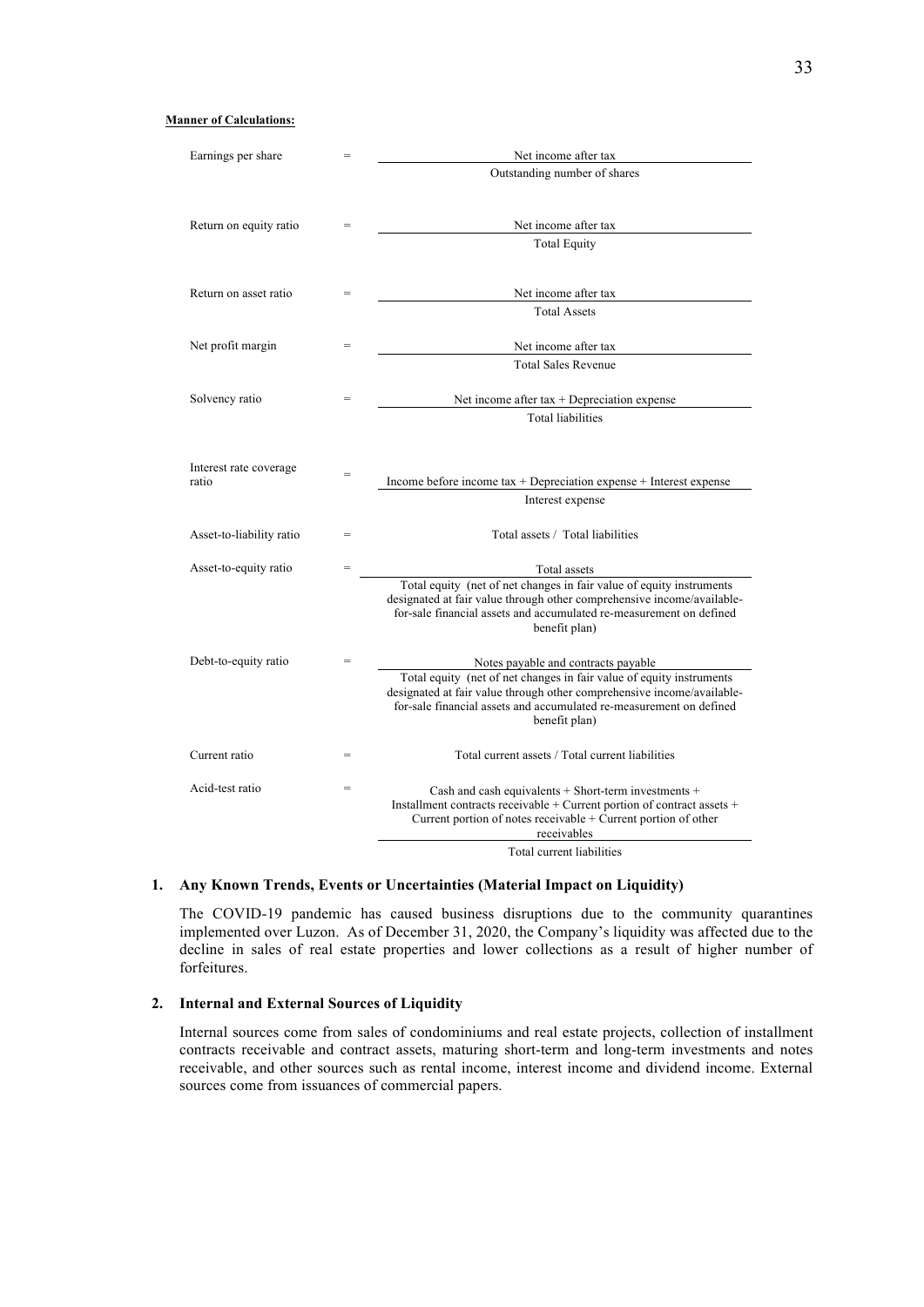# **3. Any Material Commitments for Capital Expenditures and Expected Sources of Funds of such Expenditures**

The estimated development cost of ₱432.56 million as of March 31, 2021 representing the cost to complete the development of real estate projects sold will be sourced through:

- a) Sales of condominium and real estate projects
- b) Collection of installment contracts receivable and contract assets
- c) Maturing short-term investments and notes receivable
- d) Issuance of commercial papers

# **4. Any Known Trend or Events or Uncertainties (Material Impact on Net Sales or Revenues or Income)**

On March 16, 2020, Philippine President Rodrigo Duterte declared the entire Luzon area under "enhanced community quarantine" restricting movement of the population in response to the growing pandemic of the Coronavirus disease 2019 (COVID-19) in the country. This has been extended in the National Capital Region and in some other affected areas until May 31, 2020.

Starting June 1, 2020, NCR and other parts of the Philippines were declared to be under general community quarantine (GCQ), until June 15, 2020. The GCQ was further extended until June 30, 2020, then again until July 15, 2020. Afterwards, the GCQ was extended until July 30, 2020.

On August 3, 2020, the President of the Philippines reverted Metro Manila, and the provinces of Laguna, Cavite, Rizal and Bulacan to modified enhanced community quarantine from general community quarantine from August 4, 2020 until August 18, 2020. Starting August 19, 2020, Metro Manila, as well as the provinces of Laguna, Cavite, Rizal, and Bulacan, returned to general community quarantine unless earlier lifted or extended.

As of March 31, 2021, Metro Manila and some nearby provinces were placed under the enhanced community quarantine due to the surge in the number of COVID cases. The quarantine measures were implemented in order to manage the spread of the virus.

The COVID-19 pandemic has caused disruptions in the Group's business activities. Further, the scale and duration of the impact of the pandemic remain uncertain as at the report date. It is not possible to estimate the overall impact of the outbreak's near-term and longer effects. The outbreak could have a material impact on the Group's financial results for the rest of 2021 and even periods thereafter. As this global problem evolves, the Group will continually adapt and adjust its business model according to the business environment in the areas where the Group operates, in full cooperation with the national and local government units.

# **5. Any Significant Elements of Income or Loss that did not arise from Registrants Continuing Operations**

There were no significant element of income or loss that did not arise from registrants continuing operations.

# **6. Any Known Trends or Events or Uncertainties (Direct or Contingent Financial Obligation)**

There are no events nor any default or acceleration of an obligation that trigger direct or contingent financial obligation that is material to the Group.

# **7. Any Known Trends or Events or Uncertainties (Material Off-balance Sheet Transactions, Arrangements, Obligations and Other Relationships)**

There are no material off-balance sheet transactions, arrangements, obligations (including contingent obligations) and other relationships of the Group with unconsolidated entities or other persons created during the reporting period.

## **8. Any Seasonal Aspects that had Material Effect on the Financial Condition or Results of Operations**

There are no Seasonal Aspects that had Material Effect on the financial conditions or results of operations.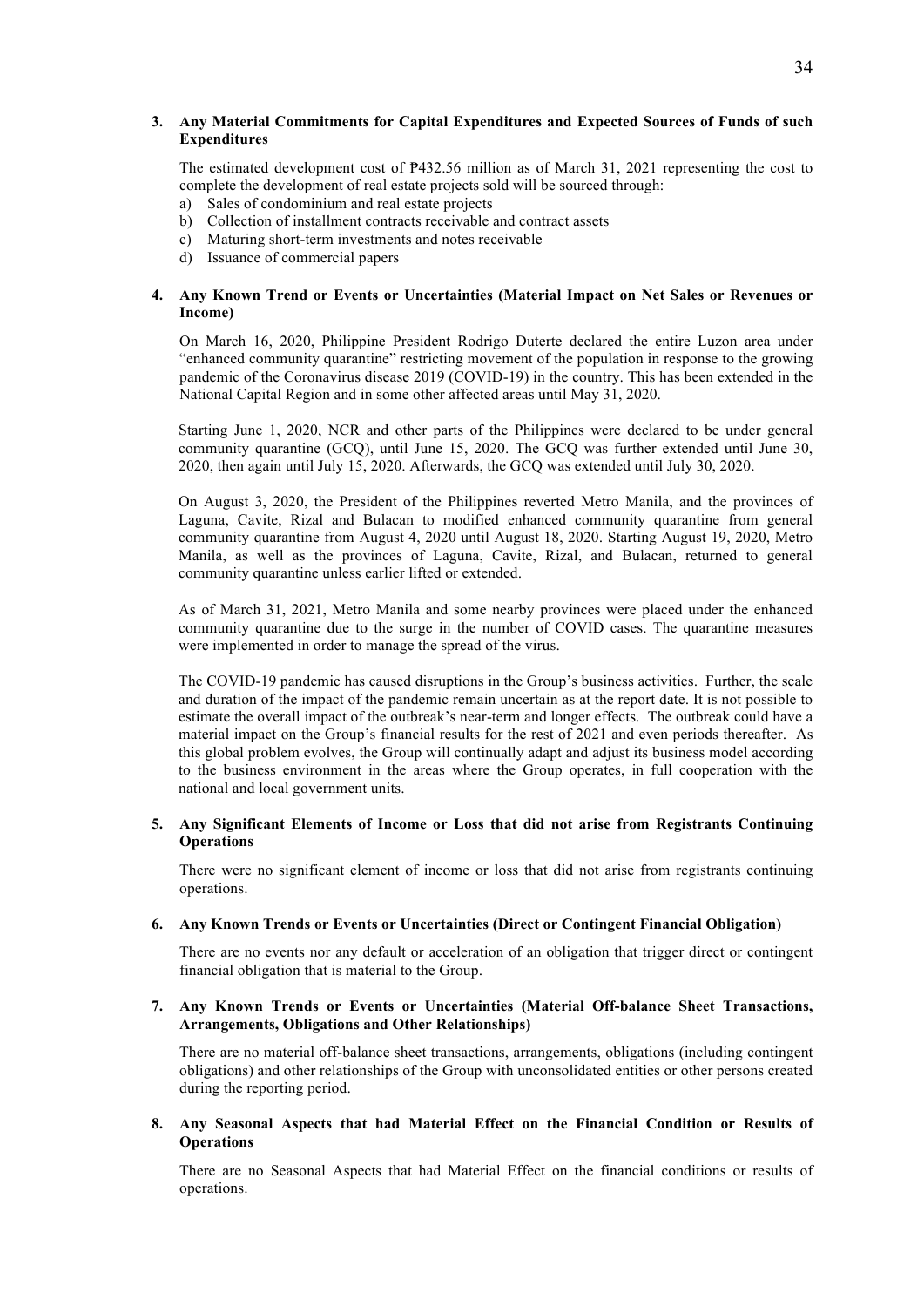# **9. Causes for any Material Changes from Period to Period in One or More Line of the Registrant's Financial Statements**

# **Financial Condition (March 31, 2021 vs December 31, 2020)**

- a. Increase in Cash and Cash Equivalents was substantially due to shift of funds to shorter period investments, collection of installment contracts receivable, contract assets and other receivables.
- b. Decrease in Short-term Investments was due to shift to shorter period investments.
- c. Decrease in Installment Contract Receivables was due to collection from clients.
- d. Decrease in Contract Assets was due to was due to collections.
- e. Decrease in Cost to Obtain Contract was due to the recognition of commission expense relative to the increase in percentage of completion of an ongoing project.
- f. Decrease in Other Receivables was substantially due to collection of retention and advances to customers.
- g. Increase in Prepaid Tax was due to the reduction of income tax rate as an impact of the CREATE Act.
- h. Increase in Real Estate Properties for Sale was primarily due to construction/development costs incurred, transfer from real estate properties held for future development and forfeitures of real estate properties.
- i. Increase in Investments in Trust Fund was due to appraisal increase of properties held in trust.
- j. Decrease in Real Estate Properties Held for Future Development was due to reclassification to real estate properties for sale.
- k. Decrease in Investment Properties was due to depreciation recognized on the buildings for lease.
- l. Decrease in Property and Equipment was due recognition of depreciation expense.
- m. Decrease in Other Assets was due to utilization of input VAT and prepaid asset.
- n. Increase in Accounts Payable and Accrued Expenses pertains to the increase in accrued development costs.
- o. Decrease in Contract Liabilities was due to increase in percentage of completion of the Group's on-going projects.
- p. Increase in Notes Payable was due to proceeds from issuance of notes payable.
- q. Decrease in Income Tax Payable was due to reduction of tax rate as effect of the implementation of CREATE Act which was effective July 1, 2020.
- r. Decrease in Pre-need and Other Reserves was due to maturities and termination of pension plan.
- s. Decrease in Deferred Income Tax Liabilities net was due to remeasurement as impact of the change in tax rate.
- t. Decrease in Accumulated Re-measurement Loss on Defined Benefit Plan net of deferred income tax effect was due to the remeasurement of the deferred income tax as result of the reduction in tax rate.
- u. Increase in Retained Earnings was due to net income recognized as of March 31, 2021.
- v. Increase in Unrealized Fair Value Changes on Financial Assets at Fair Value through Other Comprehensive Income (FVOCI) was due to decrease in market value of financial assets at FVOCI.
- w. Increase in Non-Controlling Interest was due to net income of subsidiaries.

# **Financial Condition (2020 vs. 2019)**

- a. Increase in Cash and Cash Equivalents was substantially due to collections from sales and lease of real estate properties, collection of receivables and contract assets and shift of funds to shorter period investments.Net increase in short-term and long-term investments was substantially due to sales and shift of funds from cash and cash equivalents.
- b. Net increase in Installment Contract Receivables was due to the sale of condominium units of CDC and CLDI. Further, the collections of monthly amortizations were also affected due to the impact of COVID-19 pandemic.
- c. Net decrease in Contract Asset was due to was due to right to consideration already delivered resulting to increase in billed accounts reflected in the installment contracts receivable.
- d. Net decrease in Cost to Obtain Contract was due to the decrease of prepaid commission recognized in relation to the sale of ongoing projects.
- e. Decrease in Notes Receivable was due to its maturity.
- f. Decrease in Other Receivables was substantially due to lower accrued interest, collection of advances to customers and advances to condominium corporations.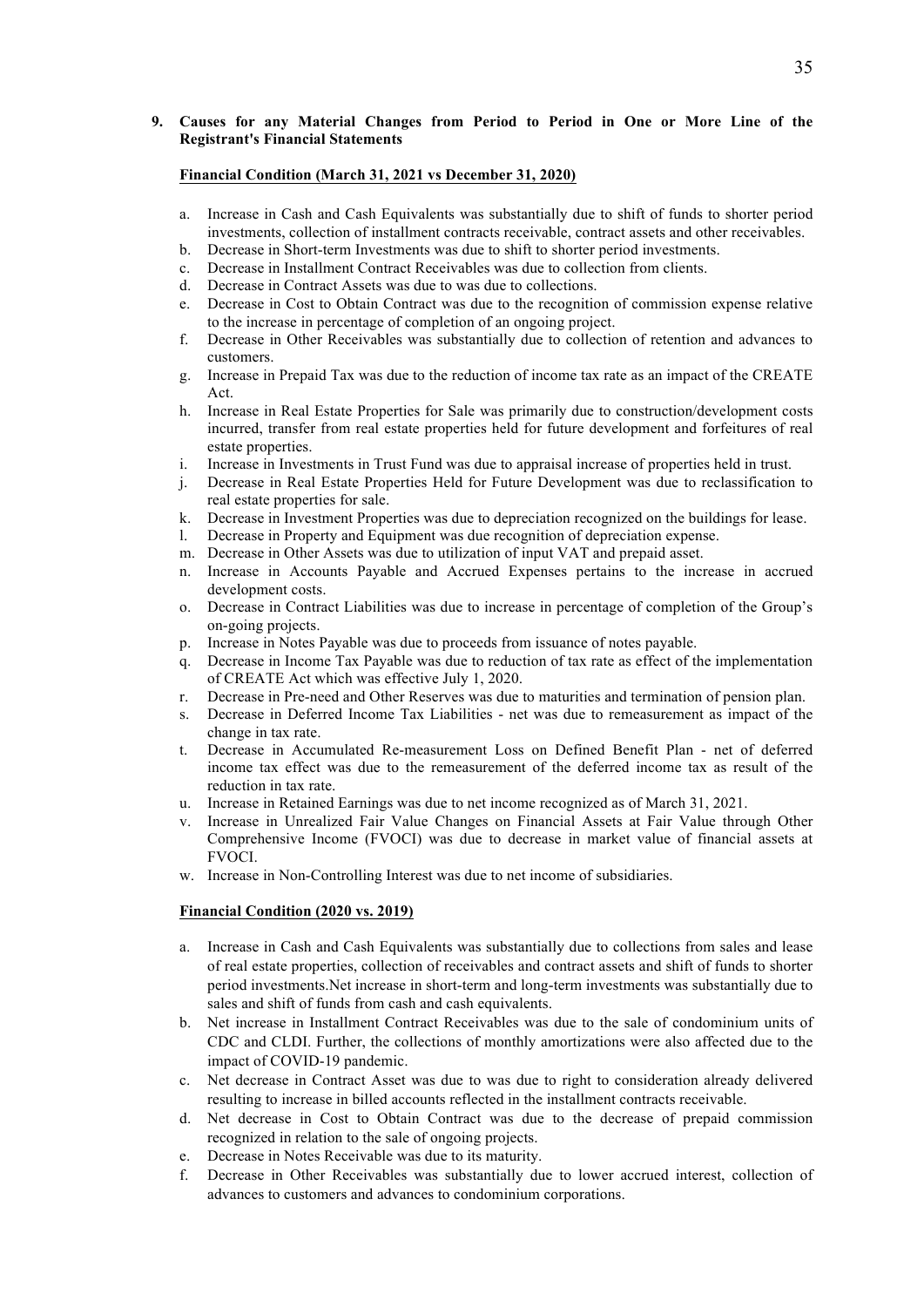36

- g. Increase in Real Estate Properties for Sale was primarily due to additional development cost incurred and lower cost of real estate sales.
- h. Net decrease in Investments in Trust Fund was due to withdrawals made from the fund..
- i. Increase in Real Estate Properties Held for Future Development was due to additional costs capitalized.
- j. Decrease in Investment Properties was due to depreciation recognized on the buildings for lease and transfer of properties to real estate properties for sale.
- k. Increase in Property and Equipment was due to recognition of right-of-use asset as an effect of adoption of PFRS 16, *Leases.*
- l. Increase in Retirement Plan assets was due to decrease in present value of defined benefit obligation.
- m. Decrease in Deferred Income Tax Assets was due to decrease of accrued expenses and unamortized past service cost of CDC and CLDI.
- n. Decrease in Other Assets was due to the decrease of prepaid assets, input vat and advances to contractors.
- o. Increase in Accounts Payable and Accrued Expenses was substantially due to higher customers' deposit, accrued development cost, deferred rent income, dividends payable, due to related parties and recognition of lease liability in compliance with PFRS 16.
- p. Net decrease in Contract Liabilities was due to the increase in POC which satisfied the payments made by the clients.
- q. Decrease in Notes and Contracts Payable was due to partial settlement of matured notes payable.
- r. Decrease in Income Tax Payable was due to lower taxable income.
- s. Decrease in Retirement Benefits Liabilities was due to increase in present value of defined benefit obligation.
- t. Increase in Capital Stock was due to issuance of 5.0% stock dividends.
- u. Increase in Retained Earnings was due to the dividends received by CPI from CDC.
- v. Decrease in Unrealized Fair Value Changes on Financial Assets at Fair Value through Other Comprehensive Income (FVOCI) was due to decrease in market value of financial assets at FVOCI.
- w. Decrease in Accumulated Re-measurement of Defined Benefit Plans was due to decrease in value of plan assets.
- x. Increase in Non-Controlling Interest was due to net income of subsidiaries.

# **Financial Condition (2019 vs. 2018)**

- a. Increase in Cash and Cash Equivalents was substantially due to collections from sales and lease of real estate properties, collection of receivables and contract assets and shift of funds to shorter period investments.
- b. Net decrease in short-term and long-term investments was substantially due to shift of funds to shorter period placements, partial payment of notes and contracts payable, payment of cash dividends, payment of cost of operations and development of projects.
- c. Net increase in Installment Contract Receivables was due to sale of condominium units held for lease by CPI.
- d. Net increase in Contract Asset was due to higher sales and increase in POC of all on-going projects.
- e. Net increase in Cost to Obtain Contract was due to recognition of prepaid commission in relation to the sale of ongoing projects.
- f. Decrease in Notes Receivable was due to its maturity.
- g. Decrease in Other Receivables was substantially due to lower accrued interest, collection of advances to customers and advances to condominium corporations.
- h. Increase in Real Estate Properties for Sale was primarily due to additional development cost incurred, higher capitalized borrowing costs and transfer of properties from held for future development and investment properties.
- i. Net increase in Investments in Trust Fund was due to additional contribution to the fund.
- j. Decrease in Real Estate Properties Held for Future Development was due to transfer to Real Estate Properties for Sale and settlement of contracts payable through cost adjustment of the property acquired.
- k. Decrease in Investment Properties was due to depreciation recognized on the buildings for lease and transfer of properties to real estate properties for sale.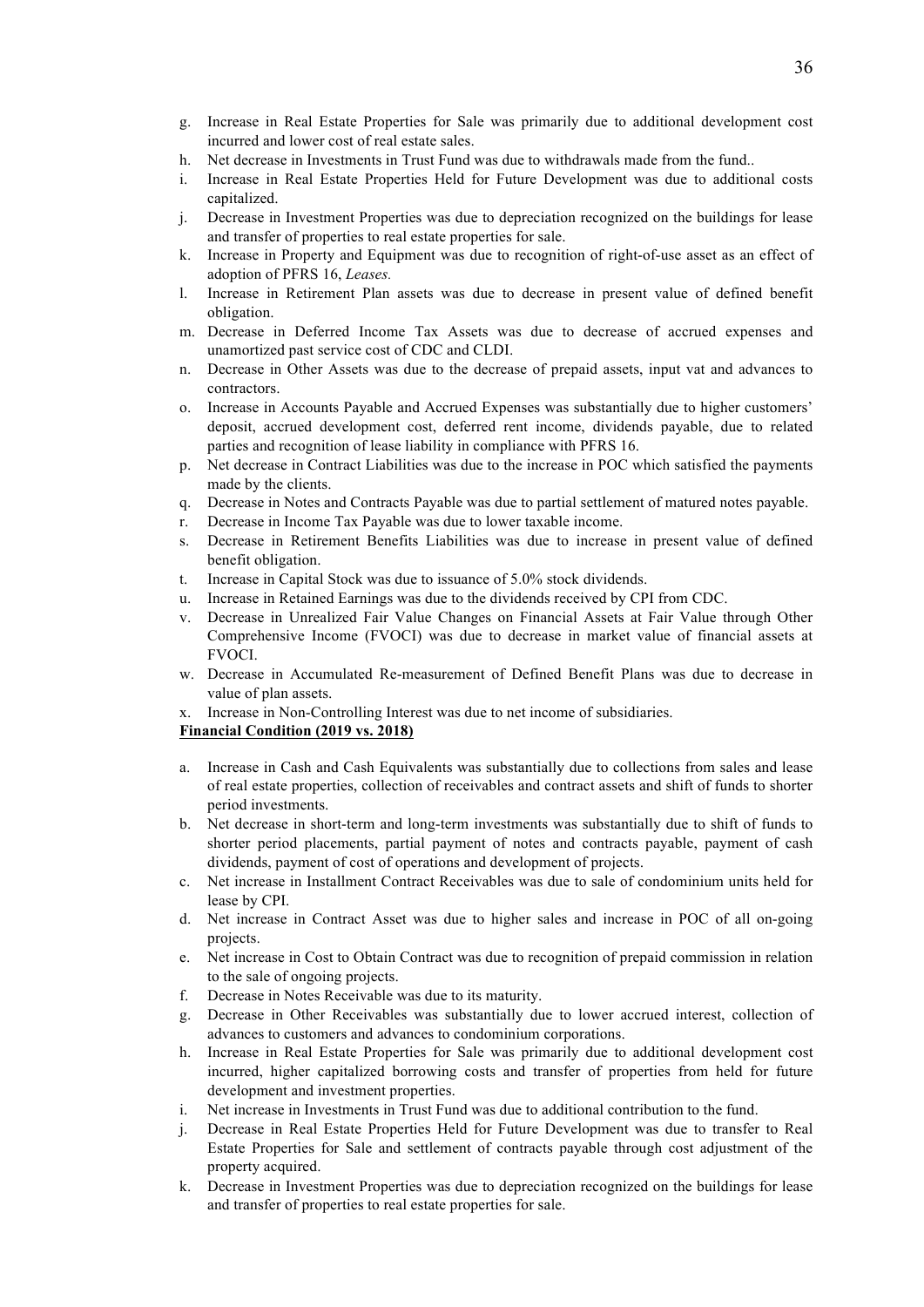- l. Increase in Property and Equipment was due to recognition of right-of-use asset as an effect of adoption of PFRS 16, *Leases.*
- m. Decrease in Retirement Plan assets was due to decrease in fair value of plan assets.
- n. Decrease in Deferred Income Tax Assets was due to decrease of realized gain on sale of real estate transactions and unearned revenue of CLDI.
- o. Decrease in Other Assets was due to utilization of input VAT, decrease in market value and sale of shares of stock, and amortization of prepaid real estate tax.
- p. Increase in Accounts Payable and Accrued Expenses was substantially due to higher customers' deposit, accrued development cost, directors' fee and sick leave, deferred rent income, dividends payable, due to related parties and recognition of lease liability in compliance with PFRS 16.
- q. Net decrease in Contract Liabilities was due to was due to recognition of accounting income from projects that reached beyond its preliminary stage of completion.
- r. Decrease in Notes and Contracts Payable was due to partial settlement of matured notes payable and cost adjustment resulting to the full settlement of contracts payable of CLDI.
- s. Increase in Income Tax Payable was due to higher taxable income and expiration of Income Tax Holiday (ITH) entitlement of Pines Peak Tower II.
- t. Decrease in Pre-need and Other Reserves was due to was due to maturities and termination of pension plan.
- u. Increase in Retirement Benefits Liabilities was due to decrease in fair value of plan assets.
- v. Decrease in Deferred Income Tax Liabilities net was primarily due reversal of deferred income tax assets as a result of recognition of sales of projects in which the percentage completion were already beyond the preliminary stage of completion.
- w. Increase in Capital Stock was due to issuance of 6.5% and 5.0% stock dividends.
- x. Decrease in Retained Earnings was due to declaration of cash dividends.
- y. Increase in Unrealized Fair Value Changes on Financial Assets at Fair Value through Other Comprehensive Income (FVOCI) was due to increase in market value of financial assets at FVOCI.
- z. Decrease in Accumulated Re-measurement of Defined Benefit Plans was due to decrease in value of plan assets.
- aa. Increase in Non-Controlling Interest was due to net income of subsidiaries.

#### **Financial Condition (2018 vs. 2017)**

- a. Decrease in Cash and Cash Equivalents was substantially due to payment of operating and development cost, accounts payable and accrued expenses, notes payable, placement of funds to secure cash bond, payment of cash dividends, acquisition of new property and shift of funds to short-term investments.
- b. Increase in Short-term Investments was substantially due to sales and shift of funds from cash and cash equivalents.
- c. Decrease in Installment Contract Receivables was due reclassification of account to contract asset due to the adoption of PFRS 15 and increase in sales.
- d. Increase in Contract Asset was due to reclassification from installment contracts receivable due to the adoption of PFRS 15.
- e. Increase in Cost to Obtain Contract was due to recognition of performance obligation as a result of adoption of PFRS 15.
- f. Increase in Notes Receivable was due to additional long-term placements.
- g. Increase in Other Receivables was substantially due to rent receivable and accrued interest from investments.
- h. Increase in Real Estate Properties for Sale was due to transfers from real estate properties for future development and investment properties, additional construction/development costs incurred. In 2018, CDC launched 101 Xavierville and Pioneer Heights 1 contributing to the reclassification of land cost as part of real estate properties for sale.
- i. Increase in Investments in Trust Fund was due to additional trust fund contributions.
- j. Decrease in Prepaid Income Tax was due to application to income tax payable.
- k. Decrease in Real Estate Properties Held for Future Development was due to the transfer to real estate properties for sale.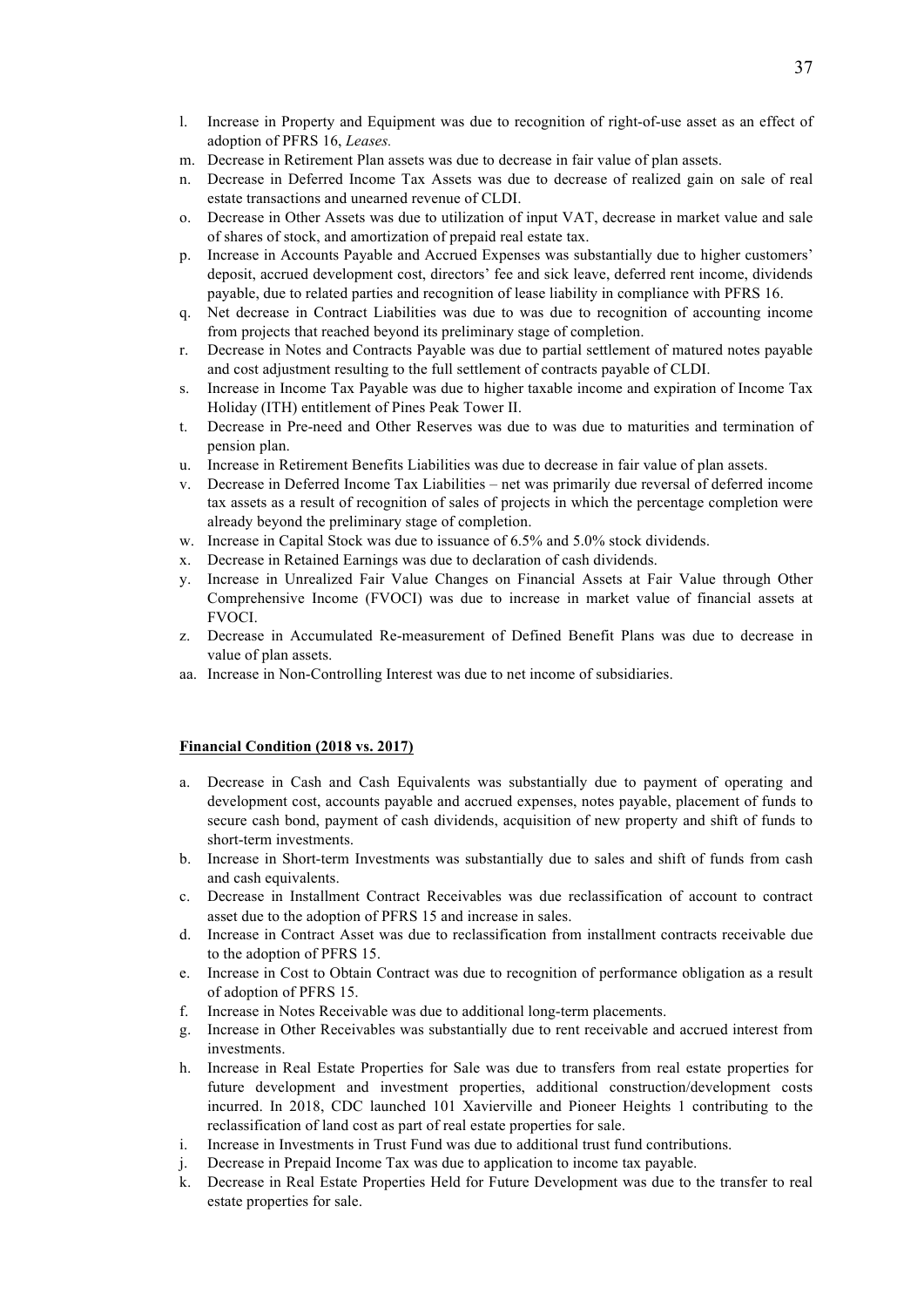- l. Decrease in Investment Properties was due to depreciation and transfer to property and equipment and to real estate properties for future development.
- m. Increase in Property and Equipment was due to completion of building used in the operation of CDC.
- n. Increase in Retirement Plan assets was due to re-measurement gain recognized in 2018.
- o. Decrease in Deferred Income Tax Assets net was due to the effect of the adoption of the new standard PFRS 15 and adjustment in contract asset of CLDI.
- p. Increase in Other Assets was due to the guaranty deposit made for the Group's ongoing projects.
- q. Decrease in Accounts Payable and Accrued Expenses was substantially due to payment of trade payables and estimated development cost.
- r. Increase in Contract Liabilities was due to reclassification of deposit of Pines Peak Tower II and One Taft Residences as a result of adoption of PFRS 15.
- s. Decrease in Notes and Contracts Payable was due to settlement of matured notes payable.
- t. Increase in Income Tax Payable was due to higher taxable income and expiration of income tax holiday entitlement of North Residences.
- u. Increase in Pre-need and Other Reserves was due to decrease in return on investment used in valuation of pension plans.
- v. Decrease in Retirement Benefits Liabilities was due to increase in fair value of plan assets.
- w. Decrease in Deferred Income Tax Liabilities net was primarily due to deferred income tax assets as a result of reversal of sales of projects in which the percentage completion has not reached beyond the preliminary stage of completion.
- x. Increase in Retained Earnings was due to net income recognized in 2018.
- y. Increase in Unrealized fair value changes on financial assets at fair value through other comprehensive income (FVOCI) was due to the effect of the adoption of the new Philippine Financial Reporting Standard (PFRS) 9, *Financial Instrument.*
- z. Decrease in Net Changes in Fair Value of Investments was due to the effect of the adoption of the new standard PFRS 9.
- aa. Increase in Accumulated re-measurement of defined benefit plans was due to increase in value of plan assets.
- bb. Increase in Non-Controlling Interest was due to net income of subsidiaries.

#### **Results of Operation (March 31, 2021 vs March 31, 2020)**

- a. Increase in Sales of Real Estate Properties was due to increase in the percentage of completion of the ongoing project. Revenue from the sale of these real estate projects under pre-completion stage are recognized over time during the construction period (or percentage of completion)
- b. Decrease in Financial Income was due to lower interest income from installment contracts receivables, contract assets, cash equivalents, short-term and long-term investments and notes receivable.
- c. Increase in Rent Income was due to rentals earned from the buildings for lease, CityNet 1 and CityNet Central, and additional long-term lease contracts entered by the Group.
- d. Decrease in Other Income net was due to the higher loss on forfeited units as of March 31, 2021.
- e. Increase in Cost of Real Estate Sales was due to increase in percentage of completion as this also moves in tandem with sales.
- f. Decrease in Operating Expenses was significantly due to decrease in brokers' commission, taxes and licenses, professional fees and light, power and water expenses.
- g. Decrease in Financial Expenses was substantially due to interest expense on notes payable.
- h. Decrease in Provision for Income Tax was due to lower tax rate as an effect of the approval of CREATE Act. The said Act was effective July 1, 2020.
- i. Decrease in Net Income was due to the significant increase in cost of real estate sales.
- j. Increase in Remeasurement Loss reflected in other comprehensive income was due to the remeasurement of deferred income tax assets/liabilities using the new income tax rate.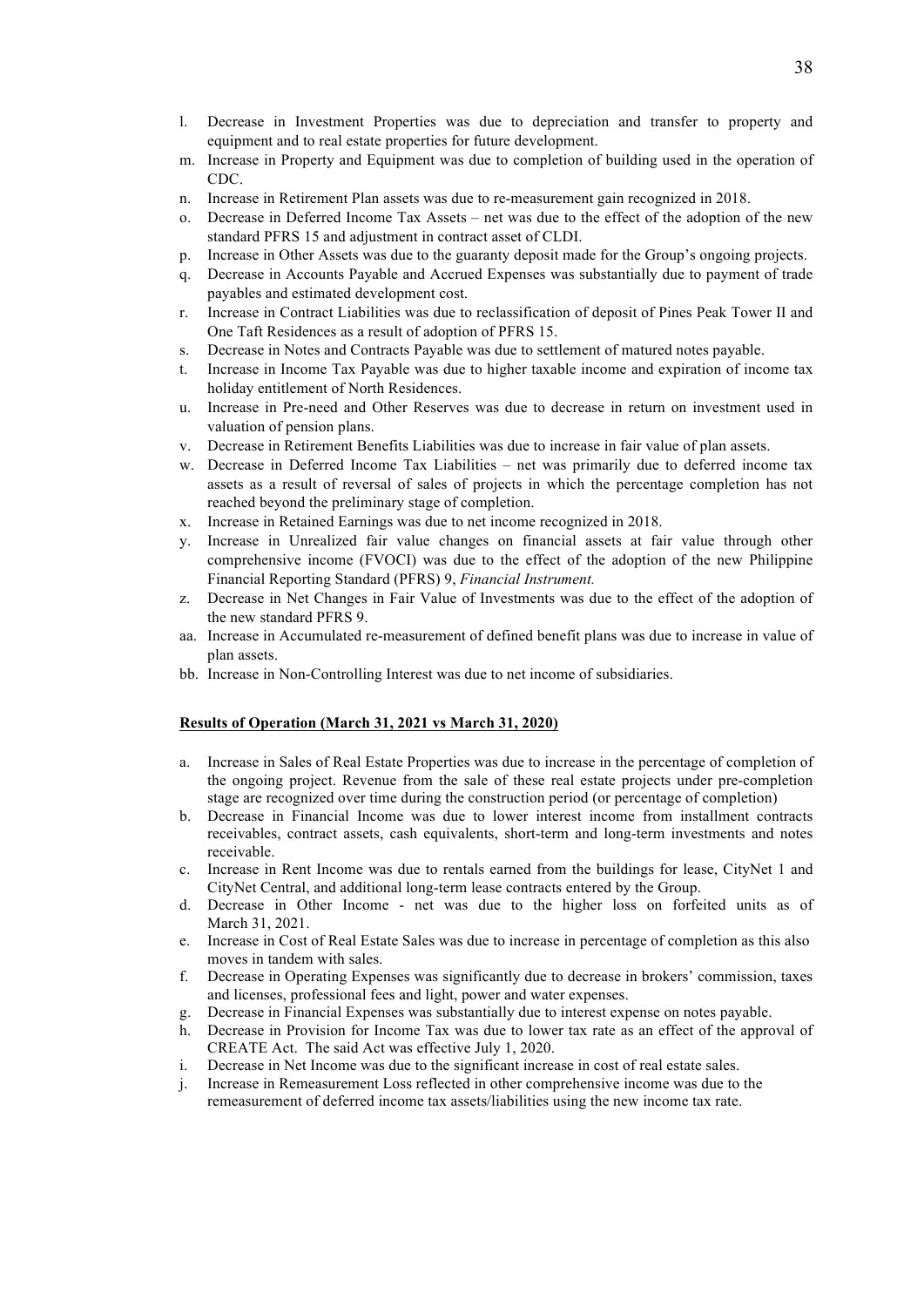#### **Results of Operations (2020 vs. 2019)**

- a. Decrease in Sales of Real Estate Properties was primarily due to lower sales generated due to the financial crisis brought about by the COVID-19 pandemic.
- b. Decrease in Financial Income was due to lower interest income from installment contracts receivables, cash equivalents, investments and dividend income.
- c. Increase in Rental Income was due to rentals earned from the buildings for lease, CityNet 1 and CityNet Central, and additional long-term lease contracts entered by the Group.
- d. Increase in Other Income was due to the increase in the number of repossessed inventories wherein these were recorded at fair market value less cost to sell upon repossession.
- e. Decrease in Cost of Real Estate Sales was due to lower sales of real estate properties.
- f. Decrease in Operating Expenses was due to lower sales and decrease in personnel expenses, taxes and licenses, professional fees, outside services expense, advertising and promotions, insurance expense, repairs and maintenance, rent expense and donations.
- g. Decrease in Financial Expenses was due to decrease in capitalized borrowing costs.
- h. Decrease in Provision for Income Tax was due to lower taxable income.
- i. Decrease in Net Income was primarily due to lower revenues.

# **Results of Operations (2019 vs. 2018)**

- a. Increase in Sales of Real Estate Properties was primarily due to higher sales generated from Pioneer Heights 1, 101 Xavierville, One Premier and One Taft Residences and increase of percentage of completion of all ongoing projects.
- b. Increase in Financial Income was due to higher interest income from installment contracts receivables, contract assets, cash equivalents, investments and guaranty deposit.
- c. Increase in Rental Income was due to rentals earned from the buildings for lease, CityNet 1 and CityNet Cenral, and additional long-term lease contracts entered by the Group.
- d. Increase in Other Income was due to the increase in fair market value of repossessed real estate properties for sale and gain on sale of shares of stock.
- e. Increase in Cost of Real Estate Sales was due to higher sales and percentage of completion of projects.
- f. Increase in Operating Expenses was due to higher sales and increase in personnel expenses, taxes and licenses, professional fees, light, power and water, insurance expense, repairs and maintenance, brokers' commission, and donations.
- g. Increase in Financial Expenses was due to higher interest rates and recognition of interest expense on lease liability as part of adoption of PFRS 16.
- h. Decrease in Other Expenses was due to lower adjustment of prior years' income from forfeited units.
- i. Increase in Provision for Income Tax was due to higher taxable income and expiration of ITH entitlement of One Taft Residences and Pines Peak Tower II.
- j. Increase in Net Income was primarily due to higher revenues and lower other expenses.

#### **Results of Operations (2018 vs. 2017)**

- a. Increase in Sales of Real Estate Properties was primarily due to higher sales generated from Pines Peak Tower II and North Residences and construction accomplishment of Pines Peak Tower II, North Residences and One Taft Residences.
- b. Increase in Financial Income was due to higher interest income from installment contracts receivables and cash investments, contract assets, notes receivables and guaranty deposit.
- c. Increase in Rental Income was due to rentals earned from the buildings for lease, CityNet1 and CityNet Central, and additional long-term lease contracts entered by the Group.
- d. Decrease in Other Income was due to the decrease in reversal of realized gross profit from prior year's sales arising from forfeitures.
- e. Increase in Cost of Real Estate Sales was due to higher sales of real estate properties.
- f. Increase in Operating Expenses was due to higher sales and increase in personnel expenses, depreciation, professional fees, taxes and licenses, outside services, repairs and maintenance, rent expense, brokers' commission, insurance expense, power, light and water, and other operating expenses.
- g. Increase in Financial Expenses was due to higher interest rates.
- h. Increase in Other Expenses was due to higher income from prior years' forfeited units.
- i. Decrease in Provision for Income Tax was due to lower deferred income tax from the decrease in unrealized gain on real estate transactions.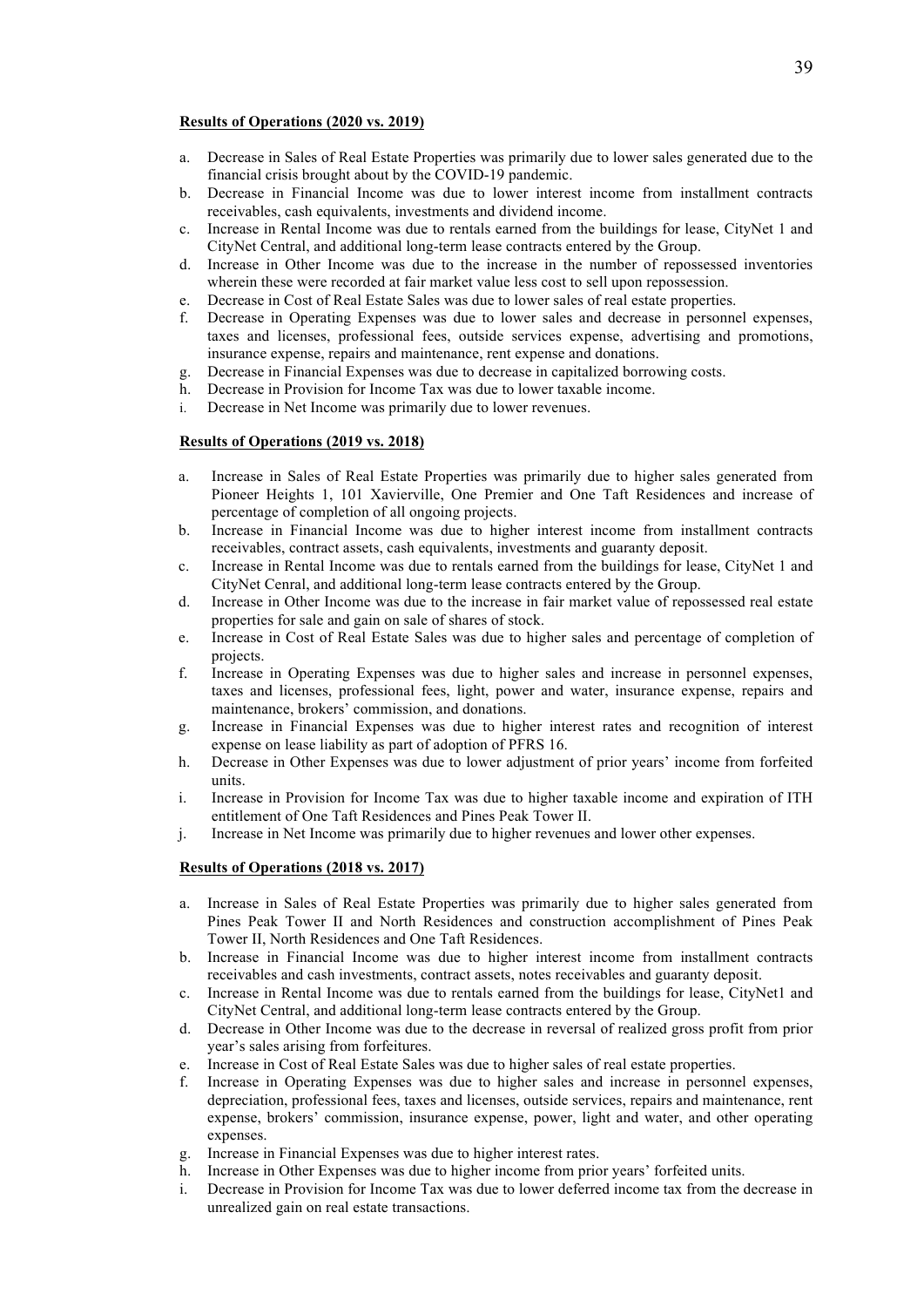j. Increase in Net Income was primarily due to higher revenues and lower provision for income tax

### **Information on Independent Accountant**

Sycip Gorres Velayo & Co. is the Group's external auditor for the years 2020 and 2019. The engagement partner for the year 2019 and 2018 is Ms. Aileen L. Saringan.

|                                               | <b>External Audit Fees</b> |                   |
|-----------------------------------------------|----------------------------|-------------------|
|                                               | 2020                       | 2019              |
| Audit and audit-related fees (Parent Company) | <b>P1,080,000</b>          | <b>P1,065,000</b> |
| Tax fees                                      |                            |                   |
| All other fees                                |                            |                   |
| Total                                         | <b>P1,080,000</b>          | <b>P1,065,000</b> |

The Group did not avail any non-audit related services from external parties.

The Audit and Risk Committee's approval policies and procedures consist of:

- a. Discussion with the external auditors regarding the Audited Financial Statements.
- b. Recommendation to the Board of Directors for the approval and release of the Audited Financial Statements.
- c. Recommendation to the Board of Directors the appointment of the external auditors.

During the Annual Stockholders' Meeting of the Company, the appointment of the external auditors and approval of the audited financial statements are being presented for ratification by the stockholders.

# **DIVIDENDS AND MARKET PRICE OF SHARES OF STOCK**

#### **1. Dividends Policy**

Dividends declared by the Group on its shares of stock are payable in cash or in additional shares of stock. The payment of dividends in the future will depend upon the earnings, cash flow, and financial condition of the Group and other factors.

The Corporation Code prohibits stock corporations from retaining surplus profits in excess of 100% of their paid-in capital stock, except when justified by definite corporate expansion projects or programs approved by the Board of Directors (BOD), or when the corporation is prohibited under any loan agreement with any financial institution or creditor from declaring dividends without its consent, and such consent has not yet been secured, or when it can be clearly shown that such retention is necessary under special circumstances obtaining in the corporation.

# **2. Dividends**

|              | 2020        | 2019         | 2018                |
|--------------|-------------|--------------|---------------------|
| Cash         | $P_{0.030}$ | $P_{0.0450}$ | P <sub>0.0301</sub> |
| <b>Stock</b> | 5%          | 5%           | $6.5\%$             |

Cash dividends on common shares were deducted from retained earnings upon declaration by the BOD. All cash dividends due during the year were paid.

On May 10, 2021, the Board of Directors of CDC approved the declaration of 5% stock dividends. Such declaration shall be presented for the approval of the stockholders during the Annual Stockholders' Meeting to be held on June 22, 2021.

Stock dividends on common shares are measured based on the total par value of declared stock dividend. Stock dividends are deducted from retained earnings when the BOD's declaration is ratified by the stockholders of the Parent Company. Unissued stock dividends are recorded as stock dividends distributable and credited to capital stock upon issuance. Dividends for the year that are declared after the end of the reporting period but before the approval for issuance of financial statements are dealt with as an event after the reporting period.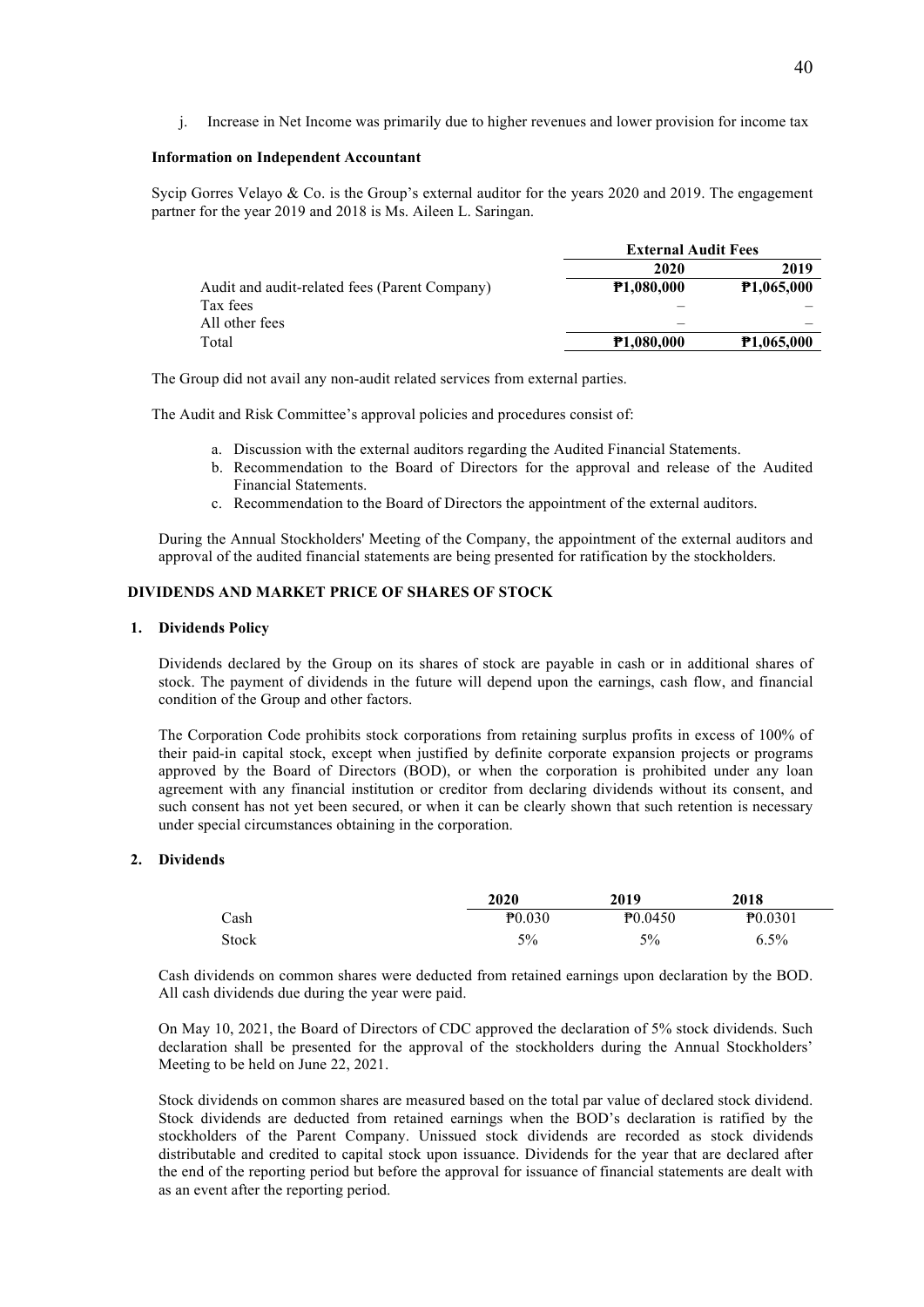## **3. Stock Prices**

The stock prices of CDC are as follows:

|      |                | <b>Unclassified Common Shares</b> |      |  |
|------|----------------|-----------------------------------|------|--|
|      |                | High                              | Low  |  |
| 2021 | First Quarter  | 0.96                              | 0.91 |  |
| 2020 | First Ouarter  | 0.83                              | 0.62 |  |
|      | Second Quarter | 0.76                              | 0.67 |  |
|      | Third Quarter  | 0.85                              | 0.70 |  |
|      | Fourth Quarter | 0.85                              | 0.77 |  |
| 2019 | First Quarter  | 1.05                              | 0.85 |  |
|      | Second Quarter | 1.01                              | 0.85 |  |
|      | Third Quarter  | 1.05                              | 0.82 |  |
|      | Fourth Quarter | 0.87                              | 0.80 |  |

Note: Prices in 2019 took into account the 6.5% and 5.0% stock dividends declared to the stockholders of record as of April 12, 2019 and July 5, 2019, respectively.

# **4. Trading Market**

The Parent Company's common equity is traded in the Philippine Stock Exchange.

The Group has no plans of acquisition, business combination, or other reorganization that will take effect in the near future that involves issuances of securities.

#### **5. Price Information on the Latest Practicable Date**

The Parent Company's shares were last traded on May 12, 2021 at  $P0.90$  per share.

#### **6. Public Ownership**

Total number of shares owned by the public as of March 31, 2021 is 1,427,961,576 shares which represent 30.88% of the total 4,625,863,627 number of listed common shares.

# **7. Holders**

- a. The number of shareholders of record as of March 31, 2021 was 652.
- b. The Top 20 Stockholders of record as of March 31, 2021 are as follows:

|     |                                          | <b>No. of Shares Held</b> | Percentage |
|-----|------------------------------------------|---------------------------|------------|
|     | Cityland, Inc.                           | 2,357,085,450             | 50.98 %    |
| 2.  | PCD Nominee Corporation – Filipino       | 976,591,098               | 20.60      |
| 3.  | Liuson, Grace C.                         | 221, 372, 726             | 4.79       |
| 4.  | Roxas, Stephen C.                        | 147, 295, 376             | 3.19       |
| 5.  | Liuson, Andrew I. (Dr.)                  | 141,527,294               | 3.06       |
| 6.  | Gohoc, Josef C.                          | 102,206,229               | 2.21       |
| 7.  | Roxas, Helen C.                          | 70,286,922                | 1.52       |
| 8.  | PCD Nominee Corporation – Foreign        | 43, 261, 202              | 0.94       |
| 9.  | Recto, Ester                             | 36,108,392                | 0.78       |
| 10. | Gohoc, Johann C.                         | 31,475,200                | 0.68       |
| 11. | Roxas, Stephen C. or Roxas, Jefferson C. | 25,339,227                | 0.55       |
| 12. | Liuson, Grace C. or Gohoc, Josua C.      | 25,339,227                | 0.55       |
| 13. | Jefcon, Inc.                             | 21,444,101                | 0.46       |
| 14. | Chiong, Daniel Yen                       | 21,086,116                | 0.46       |
| 15. | Tan, Joyce Liuson or Tan, Philip Sim     | 20,655,190                | 0.45       |
| 16. | Chang, Rita D.                           | 20,001,083                | 0.43       |
| 17. | Obadiah, Inc.                            | 19,749,867                | 0.43       |
| 18. | Shao Chien Yin &/or Shao Christine L.    | 16,892,808                | 0.37       |
| 19. | Chiong, Elizabeth                        | 14,077,341                | 0.30       |
| 20. | Recto, Ester                             | 14,077,341                | 0.30       |